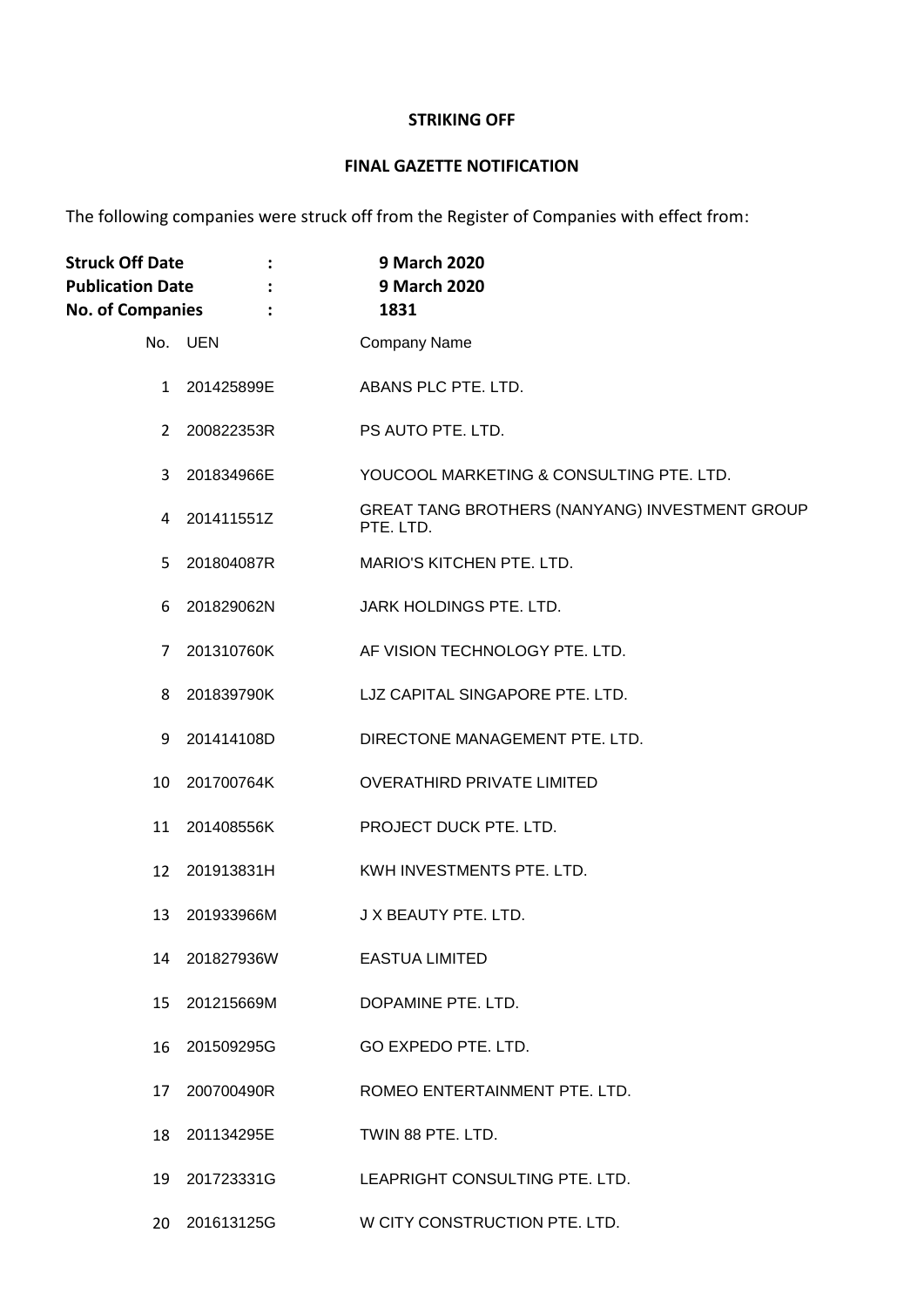- 201622693H CHIP HUAT HOLDINGS PTE. LTD. 201324579R SAFECHATS PTE. LTD. 201811483Z FUTURE BLOCKCHAIN FOUNDATION PTE. LTD. 201220697E RAYAO ENGINEERING PTE. LTD. 201730940E BRENFUELS SINGAPORE PTE. LTD. 201619525D THEIA ACTIVE (PRIVATE LIMITED) 201800426C CREATECH INFORMATION PTE. LTD. 201707668N ORCHID MAPLE PTE. LTD. 201726323E HAPPYBANK PTE. LTD. 201826633E SILPHIUM LIMITED 201735967H RISING STRAITS PLATFORM III PTE. LTD. 201735207K ENGENUITY PTE. LTD. 201628047Z STELLA JADE SHIPPING PTE. LIMITED 201427171D ZALFRANKO PTE. LTD. 201524513C A1 INVESTMENT & RESOURCES (S) PTE. LTD. 201733007H ARSHA RESTAURANT PTE. LTD. 198600036D COTEAM PETROLEUM TRADING PTE LTD 200501805D ACE TRAINING PTE. LTD. 201623103W GOOOD STUFF PTE. LTD. 201619826W YEOP PTE. LTD. 200912397R MEGA INDUSTRIES SUPPLY PTE. LTD. 201430202D MYRUNWAY INC PTE. LTD. 201407483E KAPTIVER PTE. LTD. 200408181K RADICATE ENTERPRISE PTE. LTD. 201905071W STENTORR BUSINESS SOLUTIONS PTE. LTD. 201814487M FASTPLUS PTE. LTD.
- 201614067C STEAM HOUSE SINGAPORE PTE. LTD.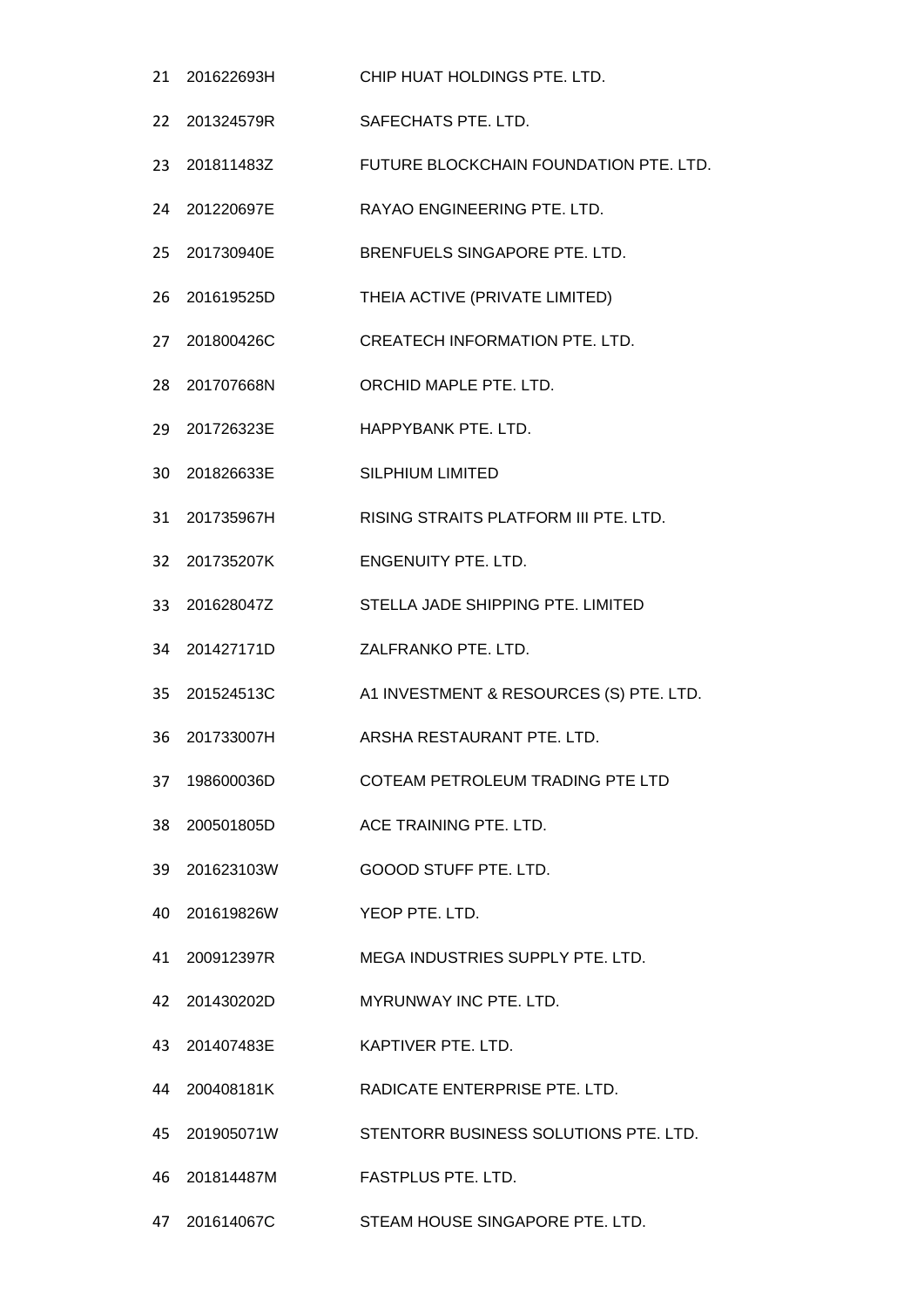| 48 | 201803018C    | CHAIN VC FOUNDATION PTE. LTD.            |
|----|---------------|------------------------------------------|
|    | 49 201414349N | WOLF & WOLF PARTNERS PTE. LTD.           |
| 50 | 201939867G    | LOOKS LIKE MAY PTE. LTD.                 |
|    | 51 201830977D | JAME SALON PTE. LTD.                     |
| 52 | 201624256E    | LULLIES PTE, LTD.                        |
| 53 | 199500245R    | ROY EASTERN HOLDINGS PTE LTD             |
|    | 54 201616023Z | REPRICE TECHNOLOGIES PTE. LTD.           |
| 55 | 201226925R    | MOSAIC STRATEGICS PTE. LTD.              |
| 56 | 200607319H    | ZHAMERIAN TECHNOLOGIES (S) PTE. LTD.     |
|    | 57 201831146N | <b>OASIS FUTURE PTE. LTD.</b>            |
| 58 | 201619674K    | MAJULAH ELDERCARE TRUST PTE. LTD.        |
|    | 59 201915847Z | LOVE THAI AFFAIR PTE. LTD.               |
| 60 | 201210221N    | NKASIA PTE. LTD.                         |
| 61 | 199405390W    | C & O DESIGN PTE LTD                     |
|    | 62 201921262R | WILD & GOLD CELEBRATIONS PTE. LTD.       |
| 63 | 201819714R    | THE STYLE LOVER PRIVATE LIMITED          |
|    | 64 201820419W | DA MU ZHI FOODCOURT PTE. LTD.            |
|    | 65 201816911D | TJ+ PTE. LTD.                            |
|    | 66 201709312N | GLACIER INTERNATIONAL PTE. LTD.          |
|    | 67 201327274G | ALL AROUND DESIGN PTE. LTD.              |
|    | 68 201735826M | DOT CONNECT INTERNATIONAL (PRIVATE) LTD. |
|    | 69 201534490N | UCAR ASIA PTE. LTD.                      |
|    | 70 201837948K | ACCENT GROUP PTE. LTD.                   |
|    | 71 200107785N | THE PIANOMAN'S SHOP PTE LTD              |
|    | 72 201906435E | FURNITURE VIEW PTE. LTD.                 |
| 73 | 200403577Z    | SAMSONIC ENTERPRISE PTE. LTD.            |
|    |               |                                          |

200901974K THE CORPORATE INFORMATION GROUP PTE. LTD.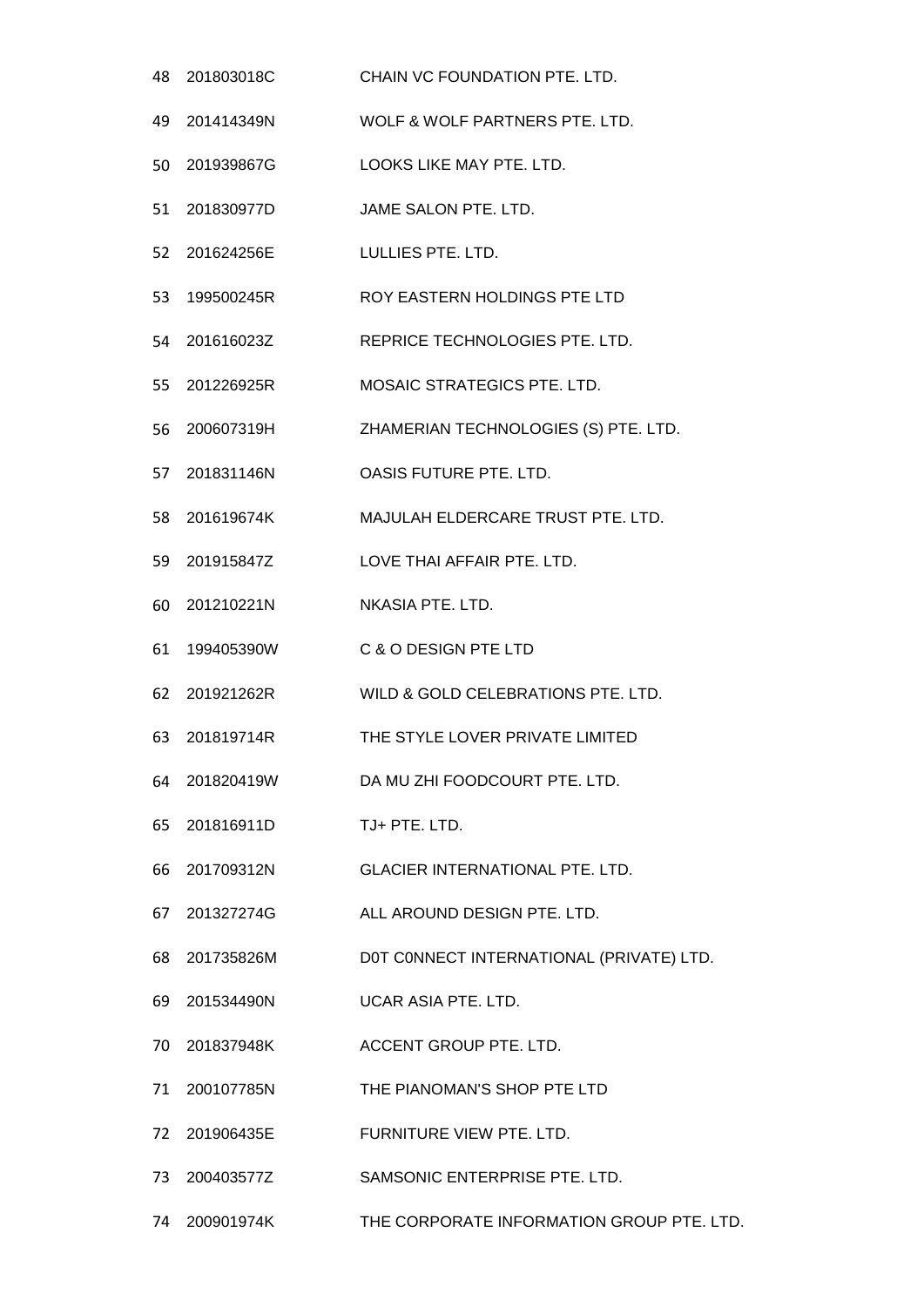201816043M DOODA PTE. LTD. 201708095H MBF HOLDINGS PTE. LTD. 201810977G BELUGA PAY INTERNATIONAL PTE. LTD. 201329612Z SONGCHAU PETRO SINGAPORE PTE. LTD. 201412590R CONKIKI DESIGN PTE. LTD. 201609007H CASHEL INVESTMENTS PTE. LTD. 199400954R VALTRON TECHNOLOGY PTE LTD 201417050N TULONG SINGAPORE PTE. LTD. 201901191M NEUVOO PTE. LTD. 201809695R EFI RESOURCES PRIVATE LIMITED 201539769Z BEEABABY PTE. LTD. 201834050R WQYX HOLDINGS PRIVATE LIMITED 201722767M MEHRNEGAR LOGISTICS PTE. LTD. 201509245D AVEI PTE. LTD. 201127943M AEROMARINE PTE. LTD. 201111704G ALBA DELIZIE ITALIANE PTE. LTD. 201838493D FUTO SHARE PTE. LTD. 201721809R JO-JO GLOBAL TRADING PTE. LTD. 201823937D GENEHOOD INTERNATIONAL CORPORATION PTE. LTD. 200616920M PACIFIC NATURAL RESOURCES PTE. LTD. 201530892H ATHIRA PTE. LTD. 201733047Z A & A RENO CONSTRUCTION PTE. LTD. 201301634Z OCEAN MAXWELL PTE. LTD. 201822753Z ANIMAL REFERRAL HOSPITAL PTE. LTD. 201806134G CULTURE TRAVEL FOUNDATION LTD. 201321155Z ASI MARINE OFFSHORE PTE. LTD.

201532549K HEVEA TRADELINK PTE. LTD.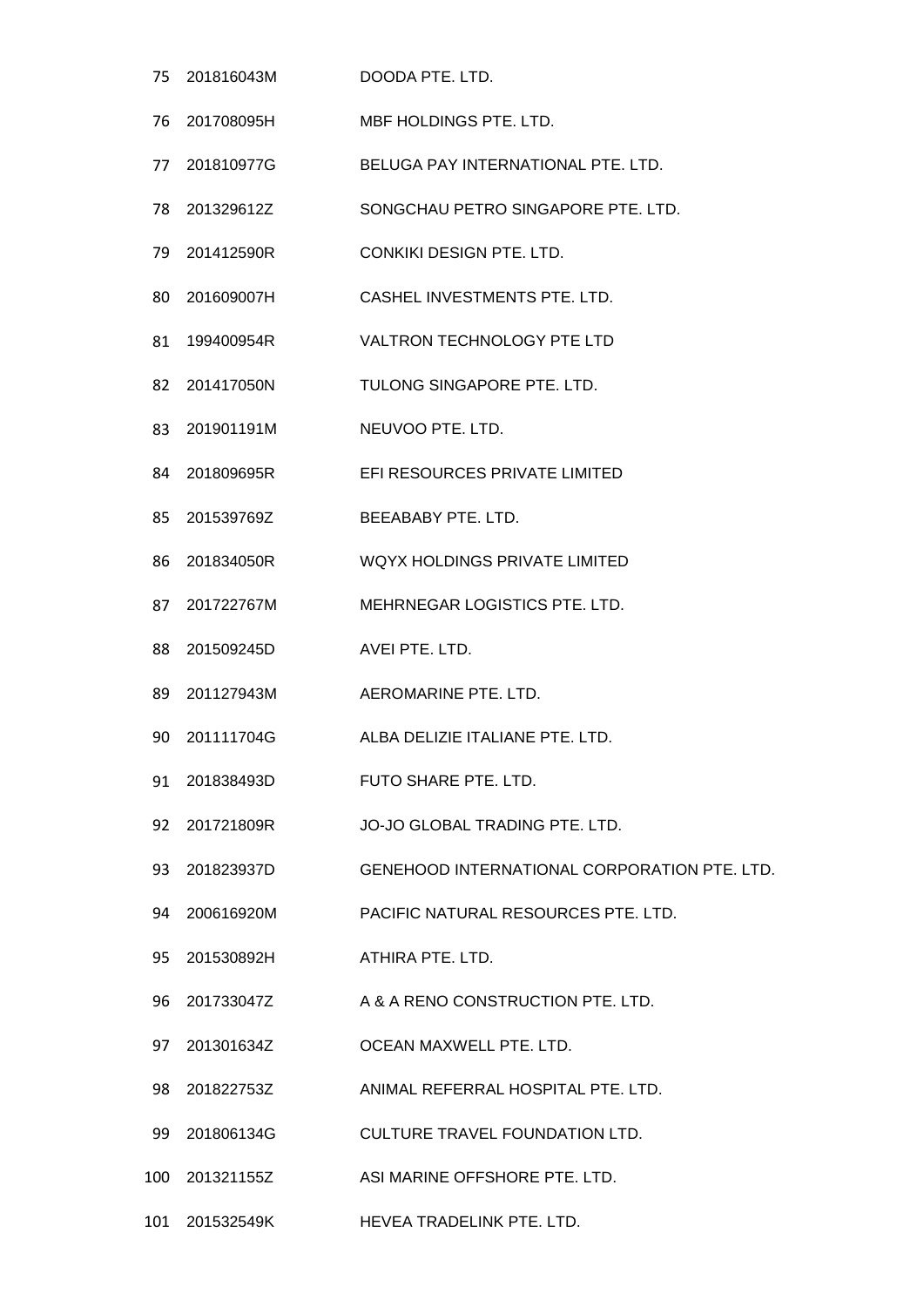- 201026473W HYFLUX UTILITY WWT (HCWT) PTE. LTD.
- 201720374C MINISTRY OF INTERNATIONAL EVENTS PTE. LTD.
- 201814331H PC STRATEGIC ALLIANCE PTE. LTD.
- 201816857E MRNIU MARITIME PTE. LTD.
- 201806543G BITUN FINTECH PTE. LTD.
- 201818859Z STONE FOUNDATION LTD.
- 201835261E PADDA CONSULTING PTE. LTD.
- 201714810C KILOGY CONSULTANCY PTE. LTD.
- 201314184W VIBRANT FOOD INDUSTRIES PTE. LTD.
- 201837255H INNOVEALTH PTE. LTD.
- 200702142D NEW ENVIRONMENT PRODUCTS (S) PTE. LTD.
- 201816683K LEADING BLOCK CHAIN PTE. LTD.
- 200200538D BAOTIAN DEVELOPMENT (S) PTE. LTD.
- 201415771Z THE FOODIST PTE. LTD.
- 200410863R WITCHES @ WORK PTE. LTD.
- 201135851N OPEN WORLD ENGINE PTE. LTD.
- 200502447N TRINE CAPITAL PTE. LTD.
- 201840944K DG RELOCATION PTE. LTD.
- 200600526D TAILORBITS PTE. LTD.
- 200614540G MONDAY CONSULTING PTE. LTD.
- 200615804Z KULSOOM'S INTERNATIONAL PTE. LTD.
- 200618223R DANIEL CHUA REALTY PTE. LTD.
- 201926938G MINICUTS HAIR STUDIO PTE. LTD.
- 198900888R SRL MANAGERS PTE LTD
- 198904507E CHUNG NAN MEDICAL CO PTE LTD
- 199903862Z S-LINK HOLDING PTE. LTD.
- 200208411W CELL SCIENCES PTE. LTD.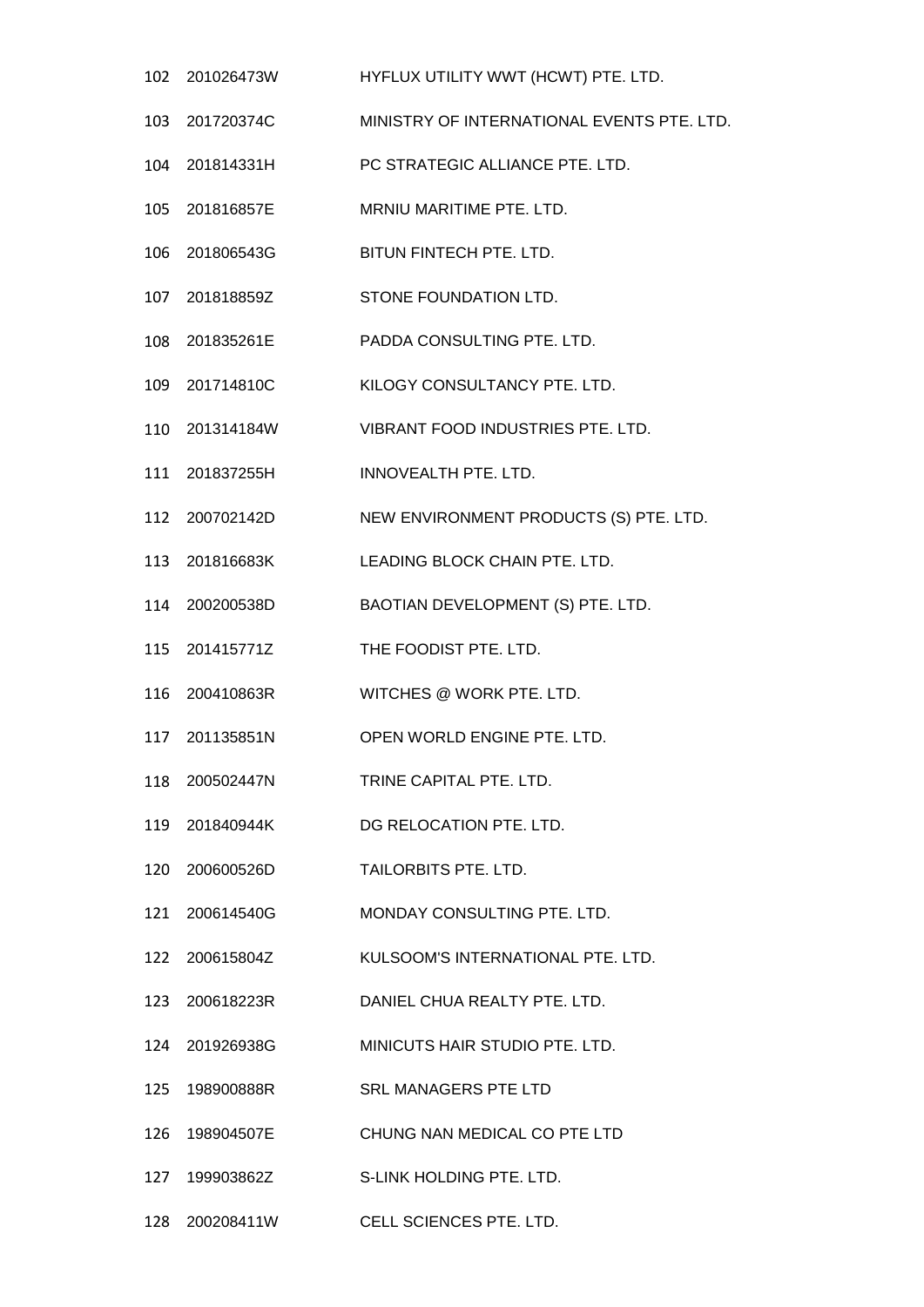- 201635183K ARK 3 ENTERPRISE PTE. LTD.
- 201110423C ECO CONSUMER SERVICES PTE. LTD.
- 200922510E 1ST BYTE ASIA PTE. LTD.
- 201906265N CTK LUXURY PRIVATE LIMITED
- 200822711C PREMIER HEALTH & NUTRITION PTE. LTD.
- 201611522Z YUSH PTE. LTD.
- 201831782H ROCKET MONEY PTE. LTD.
- 201836398K SPECIAL MATERIALS & TECHNOLOGIES PTE. LTD.
- 201002876G GO GREEN ENERGY PTE. LTD.
- 201220146W COMPOSITE SOURCES PTE. LTD.
- 201543798G WISEMAN LIGHTING PTE. LTD.
- 201819080Z FOUND FOUNDATION LTD.
- 201310655W STARFISH INVESTMENT HOLDING PTE. LTD.
- 201827421W CARDIO HEALTHCARE PTE. LTD.
- 201315581Z TA137 PTE. LTD.
- 201606693W SYNERGY VENTURES HOLDINGS PTE. LTD.
- 199406666E CONVERSATION PIECES PTE LTD
- 201803326R PREMISES SAFETY SINGAPORE PTE. LTD.
- 201734029M FIONA & LESMIN PTE. LTD.
- 201929585H NUGURU TECHNOLOGIES PTE. LTD.
- 201310572R MINGUS CONSULTANCY PTE. LTD.
- 201806552H SSCHAIN FOUNDATION LTD.
- 201807907N TONARTS FOUNDATION LTD.
- 201433295Z FLATRATE MOVING SINGAPORE PTE. LTD.
- 201415662D LEISTUNG ENERGIE GMBH PTE. LTD.
- 201720027G WC8 PTE. LTD.
- 201933633W MEGABIZ SUPPORT PTE. LTD.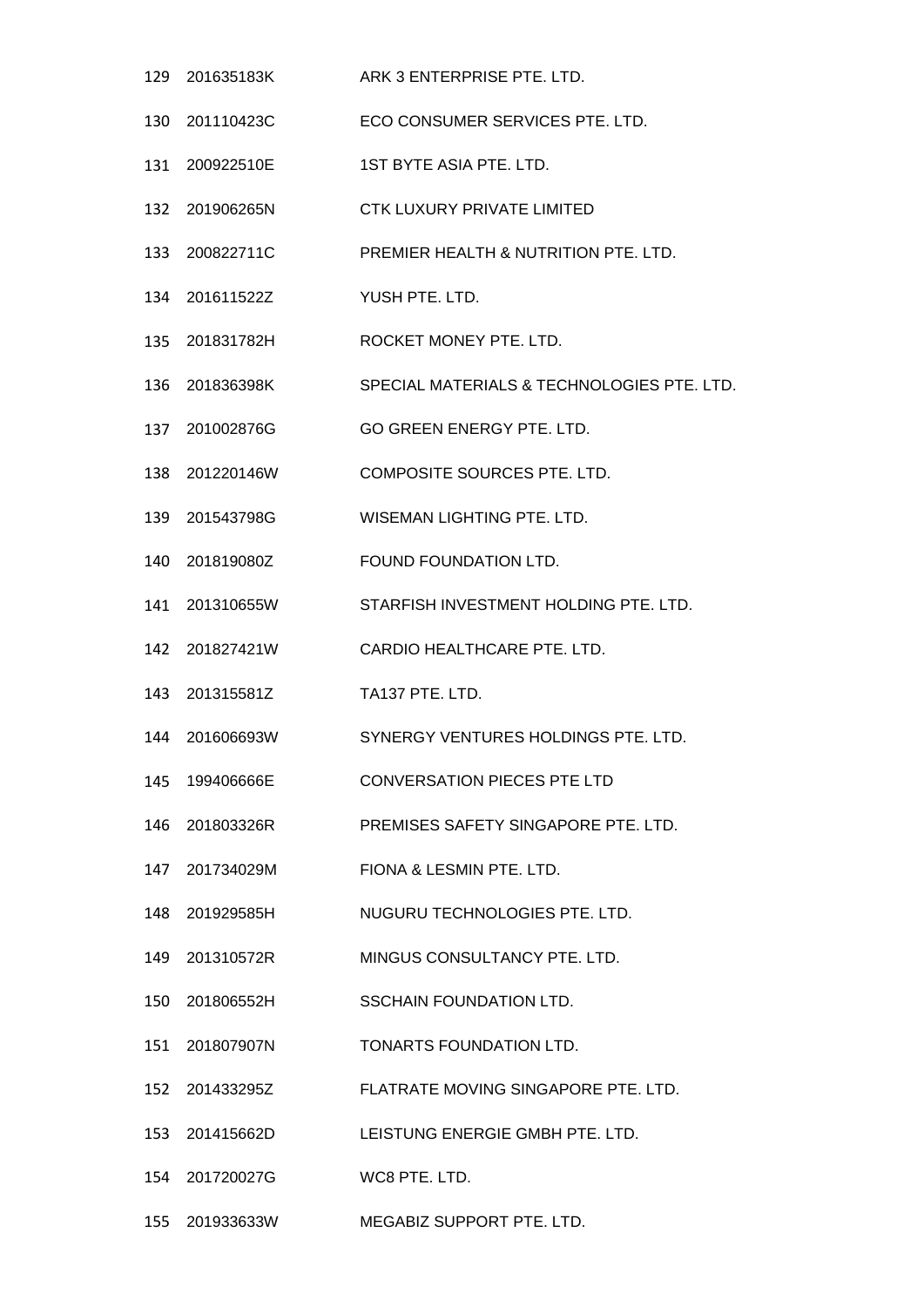- 201534534R LONG ENERGY PTE. LTD. 201213515W BILCOM ASIA PACIFIC PTE. LTD. 201304897G BASICAL MEDIA PTE. LTD. 201330931H WYNN CONSTRUCTION PTE. LTD. 201607048W YONG LI ROAD PAVING ENGINEERING PTE. LTD. 200603583R PHILIP JACOBS & ASSOCIATES PTE. LTD. 201026474H E-COMMERCE LIFESTYLE (SINGAPORE) PTE. LTD. 201842067K APPS SOLUTIONS BUILDER PTE. LTD. 201715386Z OPUS ONE MUSIC SCHOOL PTE. LTD. 201925943H EXCELSUS EAUBERON PTE. LTD. 200922064Z FLAVORS SALSA PTE. LTD. 201731184Z LE CHENG CONSTRUCTION PRIVATE LIMITED 199202584C GOLDTRON TRADING PTE LTD 201523401R WTM TRADE PTE. LTD. 200505768D EDGE MEDITRONICS PTE. LTD. 201826438K MUNDUS FOUNDATION LTD. 201612810E ANJANAS PTE. LTD. 201814962E EASY CHAIN FOUNDATION LIMITED 201000069W EDUVENTURE CHILDCARE CENTRE PTE. LTD. 201716388W WATCHIFY PTE. LTD. 201921256G SUPERFUDO IB PTE. LTD. 201818328W FRING FOUNDATION LIMITED 201715289W HAN LIN YUAN LANGUAGE SCHOOL PTE. LTD. 201840717R ARJ CAPITAL (ASIA) PTE. LTD. 201416075W WILBUR CORPORATION (PTE.) LTD. 200911596W SENTJUR INTERNATIONAL PTE. LTD.
- 201931047N SAM ANDREANA PTE. LTD.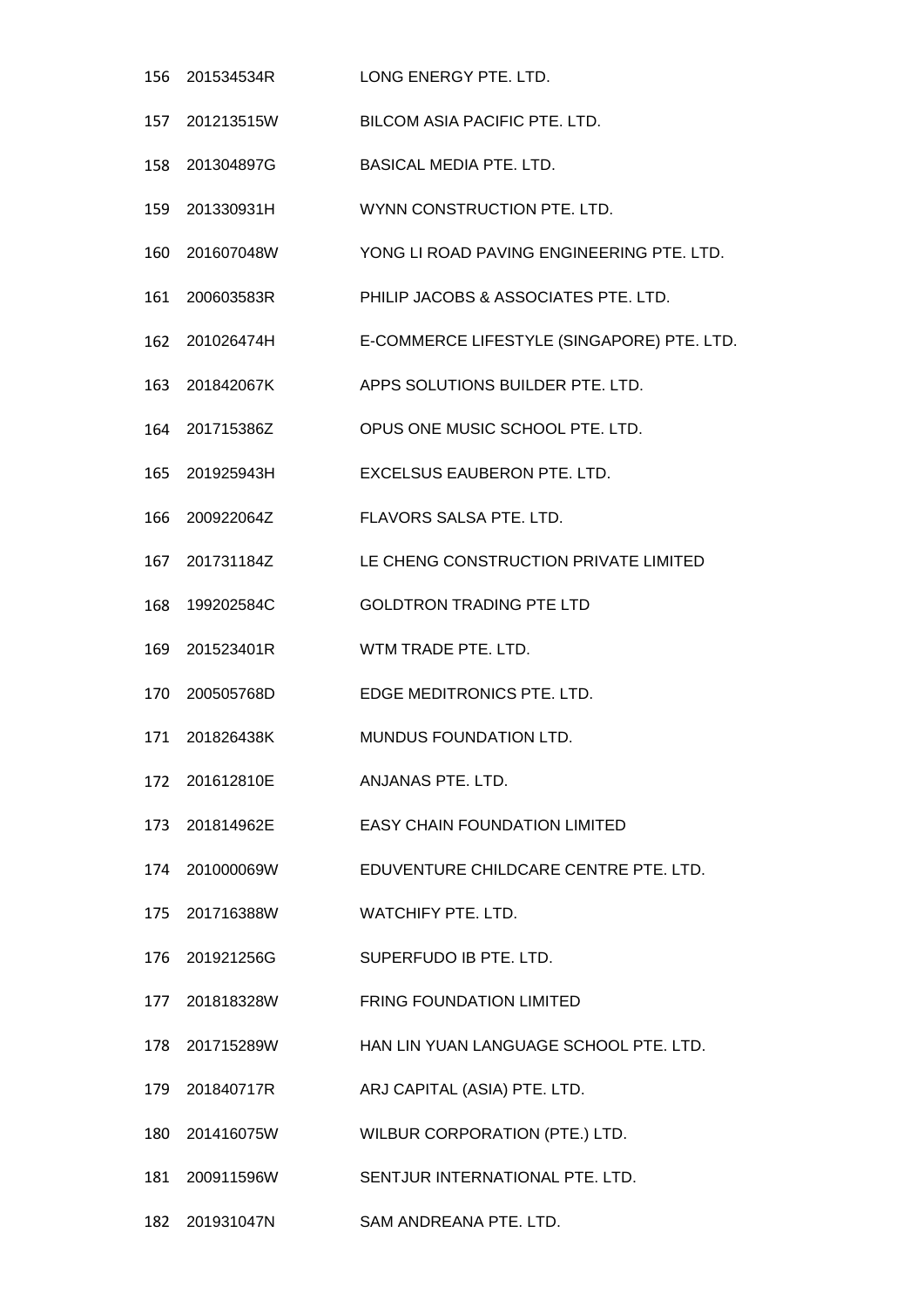| 183 201931293D    | TOTAL WHOLESALE PTE, LTD.                      |
|-------------------|------------------------------------------------|
| 184    200813912Z | HARMONI SINGAPORE PTE. LTD.                    |
| 185 201021007M    | KOHONG LIFECARE PTE. LTD.                      |
| 186 201710173D    | KIM SIAH PTE. LTD.                             |
| 187 201324877W    | <b>GAMEWARE PTE. LTD.</b>                      |
| 188 201921828W    | JUTSU TECH PTE. LTD.                           |
| 189 201807302M    | KHC (CO) CAR RENTAL PTE. LTD.                  |
|                   | EXPERIENCEIT (PTE.) LTD.                       |
| 191 201229348R    | ABC LINK PTE. LTD.                             |
| 192 201838628W    | <b>ONCHAIN ASIA PTE. LTD.</b>                  |
| 193 201505503H    | <b>TRADEPASS PTE. LIMITED</b>                  |
| 194 201632904G    | SPACE:TIME LTD.                                |
| 195 199500391K    | TRIMECH ENGINEERING PTE LTD                    |
| 196 201527988M    | HEAPS & WOOD PRIVATE LIMITED                   |
| 197 201730745K    | <b>GALLERYA MYANMAR PTE, LTD.</b>              |
| 198 201736449H    | TYBE PTE. LTD.                                 |
| 199 201820053E    | ACM SK 2 PTE. LTD.                             |
| 200 201700293E    | EDEN GREEN INTERNATIONAL PTE. LTD.             |
| 201 201628421G    | CL KYLIN PTE. LTD.                             |
| 202 201629003C    | DOT & CROSS PTE. LTD.                          |
| 203 201432475G    | CARS & COMMERCIAL PTE. LTD.                    |
| 204 199905907E    | <b>MOTHERHOOD PTE LTD</b>                      |
|                   | 205 201136168W FUTABA TECH SINGAPORE PTE. LTD. |
| 206 201427460D    | FASTLY PTE. LTD.                               |
| 207 201729430H    | OFA PRIVATE LIMITED                            |
| 208 201528249G    | ASIA STRATEGY PARTNERS PTE. LTD.               |
| 209 201403617D    | AUCTUS ENTERPRISE PTE. LTD.                    |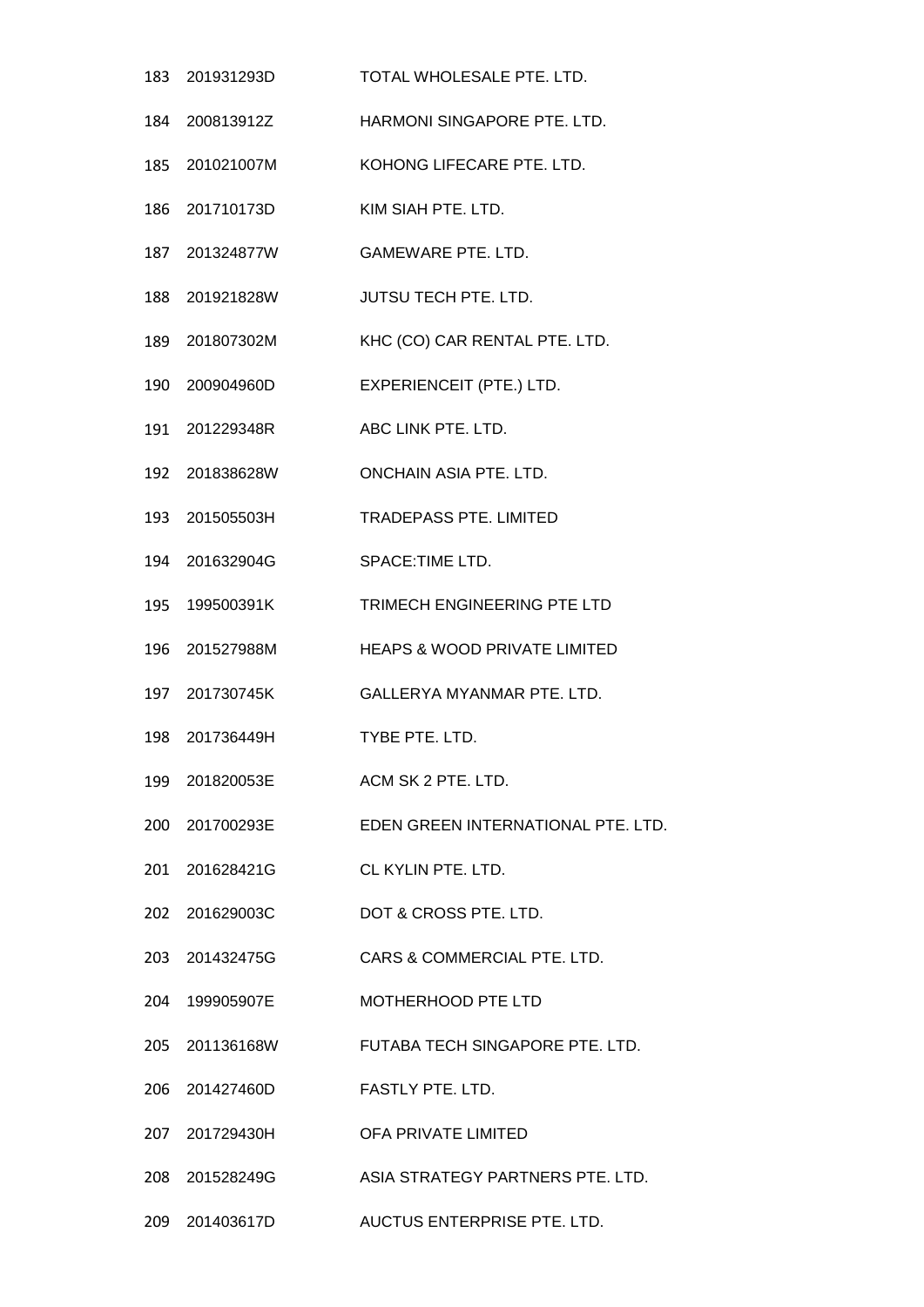| 210 201729801Z                  | DIWA ASIA PTE. LTD.                      |
|---------------------------------|------------------------------------------|
| 211 201816301D                  | ELECTRICGURU PTE. LTD.                   |
| 212 201530023N                  | SARNIES COFFEE SUNTEC PTE. LTD.          |
| 213 201223052C                  | <b>GLOBAL RICH CAPITAL PTE. LTD.</b>     |
| 214 201826973Z                  | <b>BCHAIN FOUNDATION LTD.</b>            |
| 215 201502781H                  | <b>GRACESHINE SHIPPING PTE. LTD.</b>     |
| 216 201508949M                  | SUPERTRUCKS PTE. LTD.                    |
| 217 201009631G PIN JI PTE. LTD. |                                          |
| 218 201413709E                  | LOTUS SOCIAL 2 PTE. LTD.                 |
| 219 200919175N                  | RANCHERS' RIBS PTE. LTD.                 |
| 220 201821509R                  | ALIAS CAPITAL PTE. LTD.                  |
| 221 200913852Z                  | TRADE EXPRESSIONS PTE. LTD.              |
| 222 197902098Z                  | VS HOLDINGS PTE LTD                      |
| 223 201213379H                  | <b>GLOBAL ROUTE PTE. LTD.</b>            |
| 224 200601656M                  | HUA XIN INNOVATION INCUBATOR PTE, LTD.   |
| 225 200719673W                  | NEPTUNE ENERGY PTE, LTD.                 |
|                                 | ALPS INVESTMENTS PRIVATE LIMITED         |
| 227 200917678G                  | TREO SANITARYWARE PTE. LTD.              |
| 228 201732656M                  | SPICY CLOUD ENTERPRISES PTE. LTD.        |
| 229 201419534W                  | SHIPPIN PTE, LTD.                        |
|                                 | REGOLITH PTE. LTD.                       |
| 231 200911865M                  | LADD LOGISTICS INTERNATIONAL PTE. LTD.   |
| 232 201206764K                  | KASE HOLDINGS PTE. LTD.                  |
| 233 201532314H                  | FOXTROT ASIA PTE. LTD.                   |
| 234 201120227N                  | HENDERSON LAND MTN (S) PTE. LIMITED      |
| 235 201535049G                  | PANDORA ENERGY PTE. LTD.                 |
|                                 | 236 201201227W BA DONG COMPANY PTE. LTD. |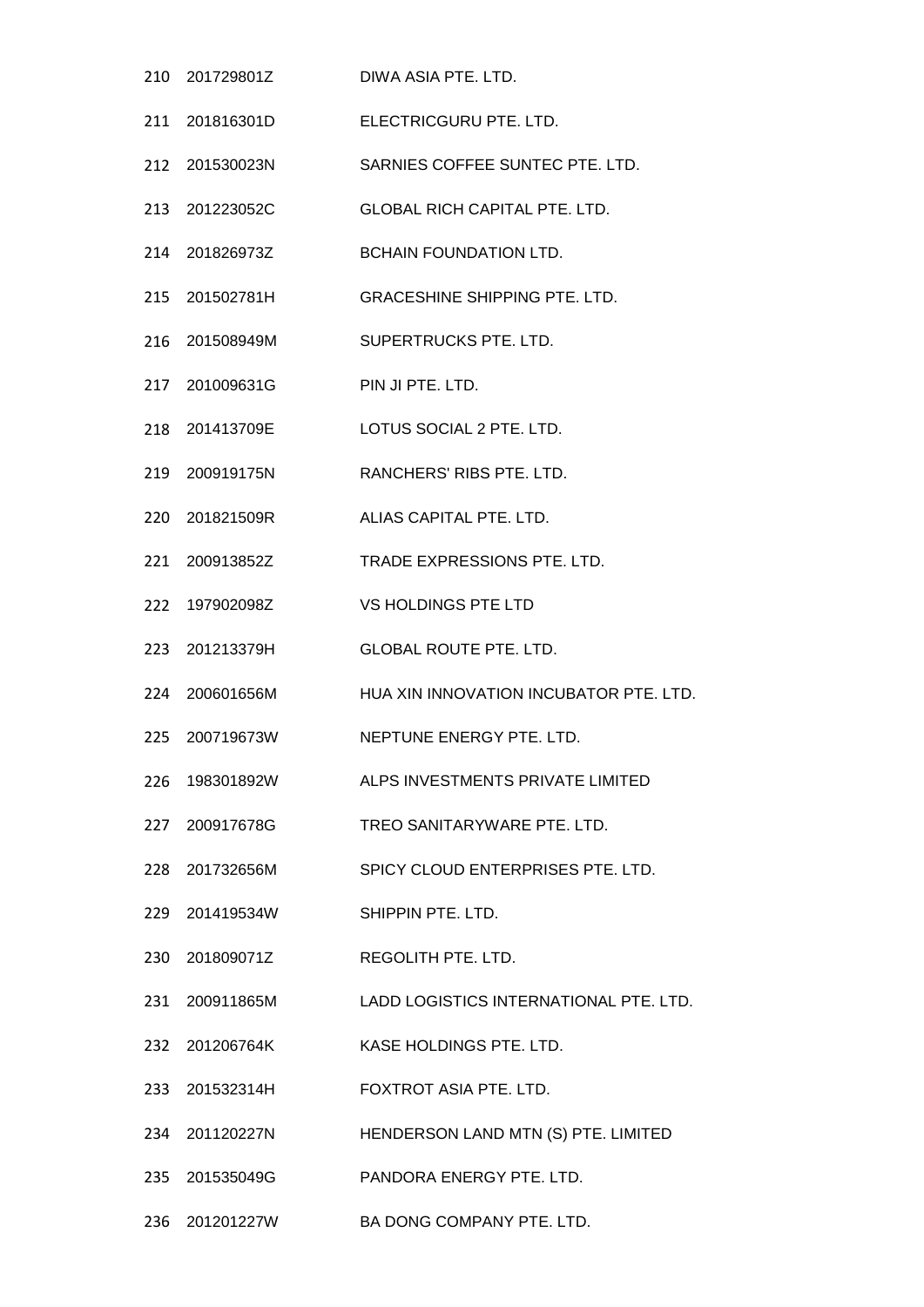200915157E PAROS CORP PTE. LTD. 201628028E GATHERGATES (MYANMAR) PTE. LTD. 200008803W CD BRILLIANT SUPPLIES (SINGAPORE) PTE LTD 201825479R NEW CLOUD INFORMATION TECHNOLOGY SERVICES PTE. LTD. 199904984W MAVERN PTE LTD 195900053K ASSOCIATED INSTRUMENT MANUFACTURERS (SINGAPORE) PRIVATE LIMITED 201719090H UNITED WORLDWIDE SERVICES PTE. LTD. 201609297M VENTUREPRENEUR HUB PTE. LTD. 200616995R GOLDFORT INVESTMENTS PTE. LTD. 201707839R Z24 PTE. LTD. 201601480C ADVANGO SOLUTIONS PTE. LTD. 200722466M WILLIAM VERHOEVEN ORTHOPAEDIC CLINIC PTE. LTD. 201330741M RUN JIA CONSULTANCY PRIVATE LIMITED 201402418H CDIG INVESTMENT (SINGAPORE) PTE. LTD. 201504335D ELXION PTE. LTD. 200902026N VENUS RESTAURANT & CATERING PTE. LTD. 200613946N FIRST ORIENTAL HOLDINGS CORPORATION (SINGAPORE) PTE. LIMITED 201526491Z SUCESSO FOOD PTE. LTD. 201406807H SOLUTION BUILDER PTE. LTD. 200609519K DEBISIN AIR SUPPLY PTE. LTD. 201607166R VC PTE. LTD. 201403858N TS SALOON PTE. LTD. 201822776W DIAMOND REXERVE HOLDINGS PTE. LTD. 201914538W TAKE IT EASY HOLDINGS PTE. LTD. 201836595G ASIA LINER PTE. LTD. 201204926W MOMO PROPERTIES PTE. LTD. 201428010W SRI PERUMAL SUPERMARKET PTE. LTD.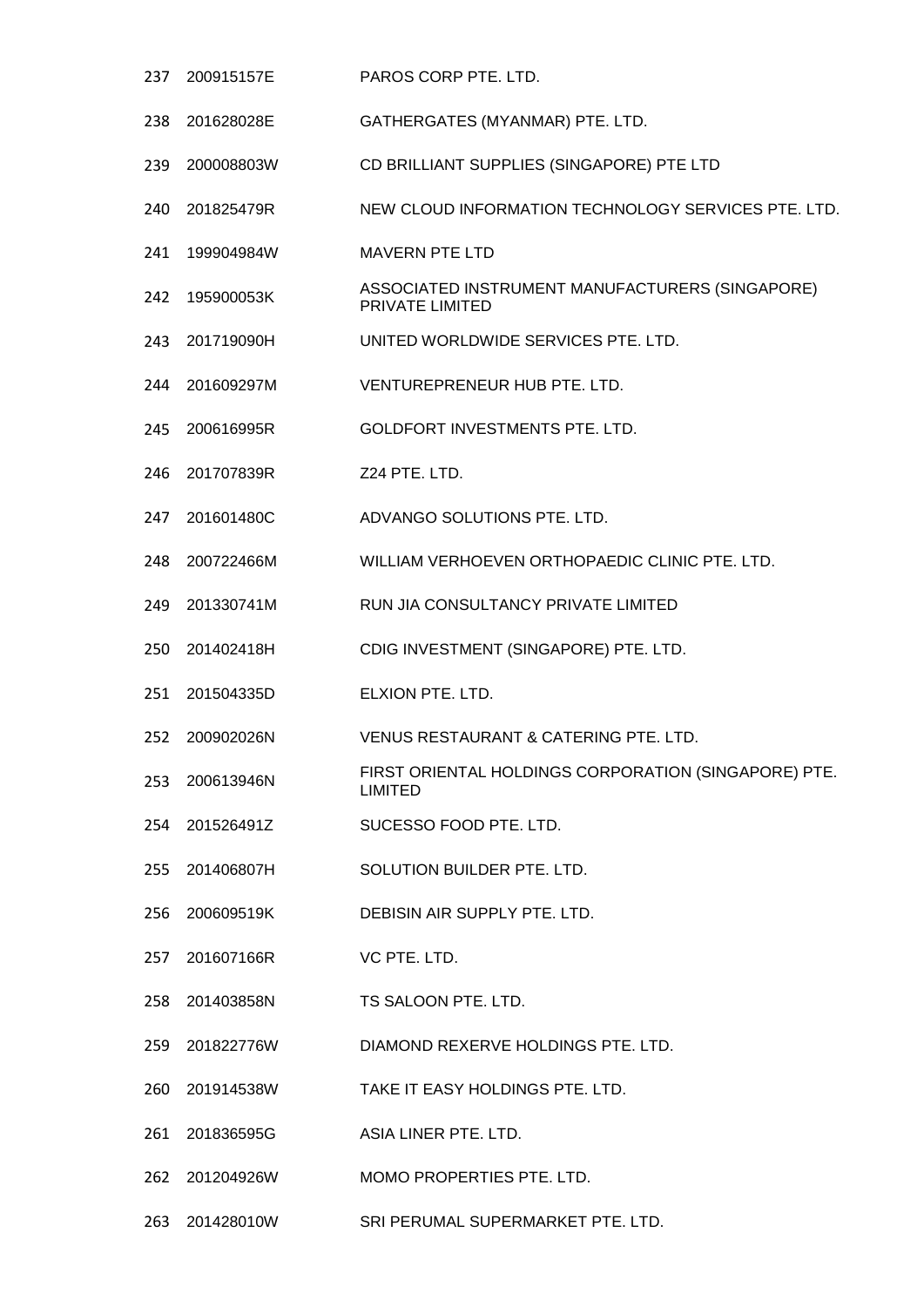|     | 264 201815998E | WHITESPACE 7 PTE. LTD.                  |
|-----|----------------|-----------------------------------------|
|     | 265 201727627H | BIT GRUPPO PTE, LTD.                    |
| 266 | 201625282R     | EDERA ESSENTIALS PTE. LTD.              |
|     | 267 201430054Z | FRESH FIRE PTE. LTD.                    |
| 268 | 198800018G     | CORONATION MEDICAL ASSOCIATES PTE LTD   |
|     | 269 201817602N | CARBON EXCHANGE FOUNDATION LTD.         |
|     | 270 201916562D | MAXWELL CONTRACTORS PTE. LTD.           |
| 271 | 201401129M     | JUNIOR EXPLORERS PTE. LTD.              |
|     | 272 201724949K | THE LIGHTHOUSE PEOPLE PRIVATE LIMITED   |
|     | 273 201829995R | KONTINENTAL AUTOMOTIVE PTE. LTD.        |
|     | 274 201324931R | PAPER ROBIN STUDIO PTE, LTD.            |
|     | 275 201725858N | SINGAPORE PAN PACIFIC PTE. LTD.         |
| 276 | 201134650W     | MBT HOLDINGS PTE. LTD.                  |
| 277 | 201828089Z     | KF DIGITAL ECOLOGY FOUNDATION PTE. LTD. |
|     | 278 201330699H | ABCO GROUP PTE, LTD.                    |
|     | 279 201700459H | FUNDMYLIFE PRIVATE LIMITED              |
|     | 280 201019597M | RJ INVESTRADE PTE. LTD.                 |
|     | 281 201305049E | 3E ACCOUNTING TAX PTE, LTD.             |
|     | 282 201719984K | KAMAA BAR PTE. LTD.                     |
|     | 283 201438210E | CHUNKYBOX PTE. LTD.                     |
|     | 284 201908665E | ORIANA SG PTE. LTD.                     |
|     | 285 201605954E | MMJB PTE. LTD.                          |
|     | 286 201924174E | S G CONSTRUCTION PTE. LTD.              |
|     |                | AG PERFORMANCE PTE. LTD.                |
|     | 288 201901326G | HAFA HOLDINGS PTE. LTD.                 |
|     | 289 201526083K | C-THREE DECO PTE. LTD.                  |
|     | 290 201107507K | TGY PROPERTY INVESTMENTS PTE. LTD.      |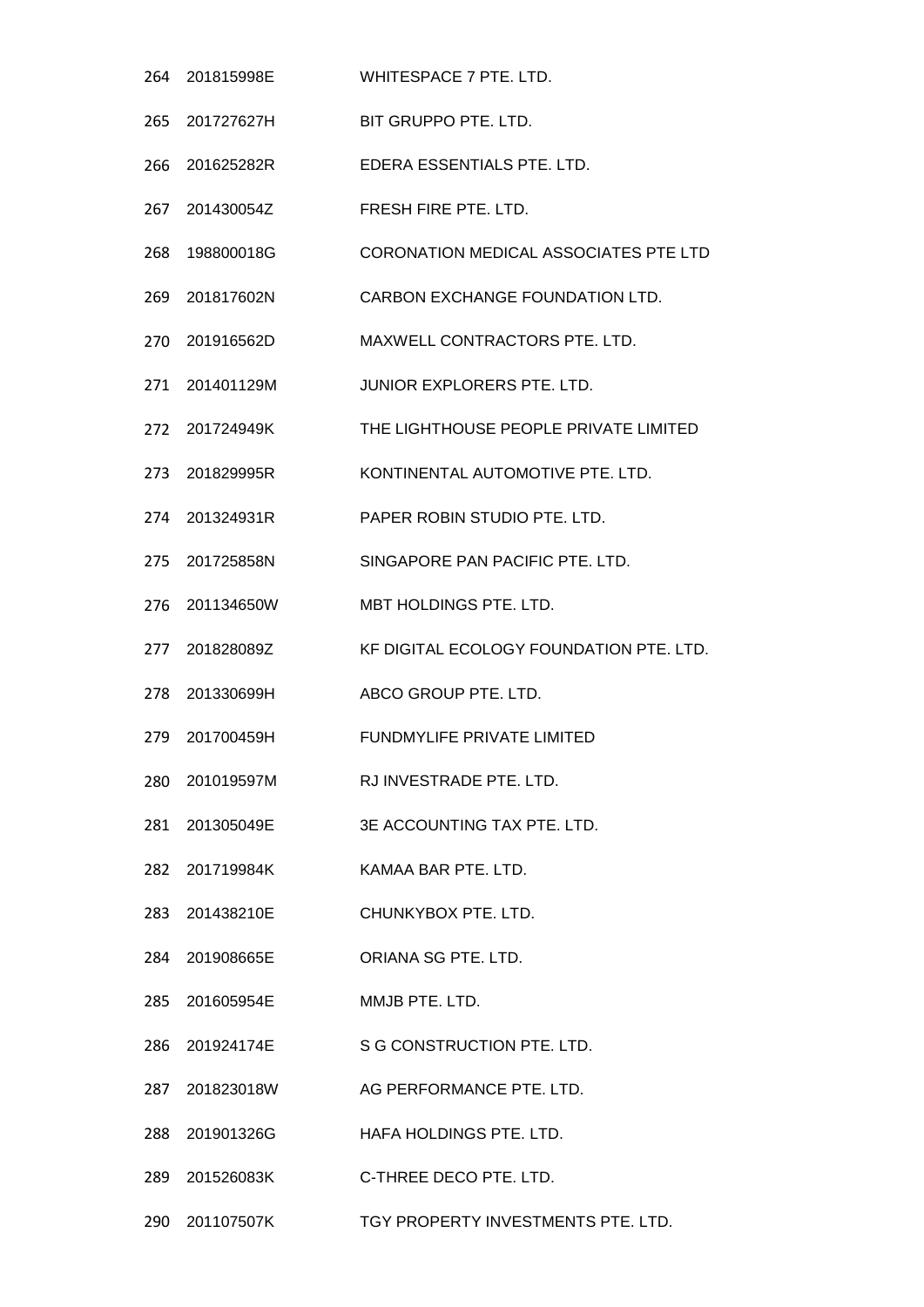|     | 291 200206354N | CHUN ILL ENGINEERING PTE. LTD.                                      |
|-----|----------------|---------------------------------------------------------------------|
|     | 292 201605293D | FAIR CAPITAL VENTURE PTE. LTD.                                      |
|     | 293 201306792K | POST ENERGY (S) PTE. LTD.                                           |
|     | 294 201818081N | BITFORTIS PTE. LTD.                                                 |
|     | 295 201708052E | TAKUMI INTERIOR PTE. LTD.                                           |
|     | 296 201835669K | SHOPITGREEN PTE. LTD.                                               |
|     | 297 201530597Z | DOOPE PTE. LTD.                                                     |
|     | 298 201423081R | INTERIOR DELIGHT PTE. LTD.                                          |
|     | 299 200905965N | AQUA VOYAGE PTE. LTD.                                               |
|     | 300 201013487G | ARAMIA INVESTMENTS PTE, LTD.                                        |
| 301 | 201404768H     | AARON MARINE OFFSHORE PTE. LTD.                                     |
|     | 302 201817405W | CONSENSUS FUTURE CAPITAL PTE. LTD.                                  |
| 303 | 201801583R     | DATE SHIELD COIN PTE. LTD.                                          |
|     | 304 201626468C | LT HOLDINGS CO. PTE. LTD.                                           |
|     | 305 201620354M | BARREL VAULT PTE. LTD.                                              |
| 306 | 201900575M     | FOX RUN PRIVATE LIMITED                                             |
| 307 | 200810785D     | PRIME MEDICAL PTE. LTD.                                             |
| 308 | 201320342G     | STARINDO OIL AND GAS SERVICES PTE. LTD.                             |
|     | 309 201707440M | AZP TRADING PTE. LTD.                                               |
|     | 310 201841097M | SEARADISE ENTERPRISE PTE. LTD.                                      |
| 311 | 201928400C     | HEAPS GOOD PTE. LTD.                                                |
|     | 312 201908881R | HJL PHARMACEUTICAL AND GENERAL RESOURCES<br>INTERNATIONAL PTE. LTD. |
|     | 313 201505877E | ASPICA PTE, LTD.                                                    |
|     | 314 201732132K | CONTINENTAL PHOTOGRAPHY PTE. LTD.                                   |
|     | 315 201111153M | INBASIC PROPERTIES PTE. LTD.                                        |
| 316 | 200907303C     | SINGAPORE DAYA INTERNATIONAL PTE, LTD.                              |
|     | 317 201713278C | HEXA FOOD & BEVERAGES PTE. LTD.                                     |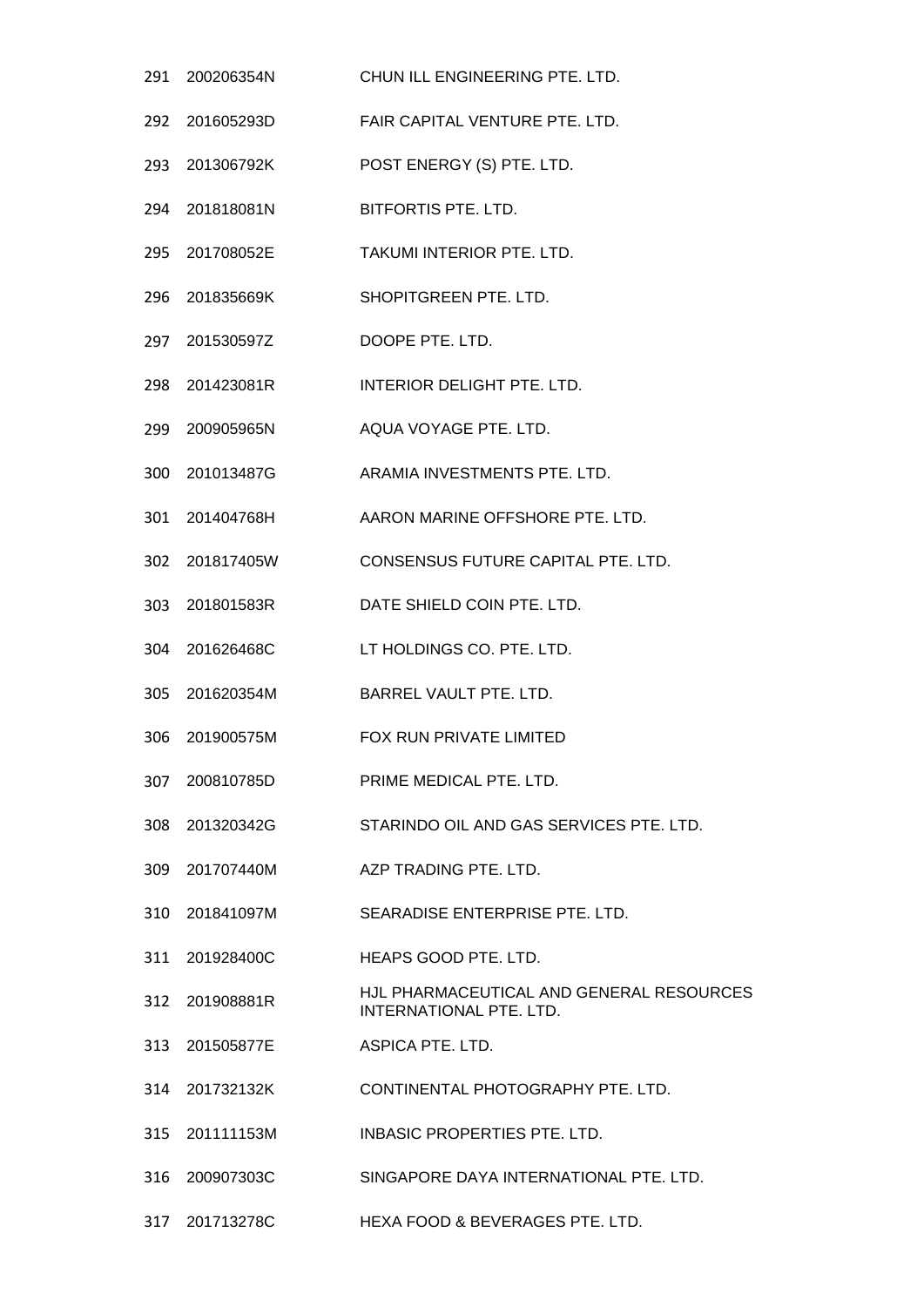- 201804216E QODEIUM PTE. LTD.
- 201814051K BTB FOUNDATION LTD.
- 200704923W ST METAL WORKS & CONSTRUCTION PTE. LTD.
- 201422930R SINO CO-OPS (SINGAPORE) INDUSTRY PTE. LTD.
- 201627276Z MSD GLOBAL SERVICES PTE. LTD.
- 201719331G PAWANTEL TELECOMMUNICATIONS PTE. LTD.
- 198702863C UNIVERSAL SPORE HOLDINGS PTE. LTD.
- 201620434C SINGAPORE KING'S INTERNATIONAL AUCTION PTE. LTD.
- 201827444R COINPLUS FOUNDATION LIMITED
- 200309505D YOUFIRST DIGITAL PTE. LTD.
- 197401354N GOLDBRIGHT (PTE) LTD
- 200603230R SINGAPORE INVESTMENT HOLDINGS PTE. LTD.
- 201823539G NINE CHAIN NETWORK TECHNIQUE PTE. LTD.
- 201838956W WEBBE INTERNATIONAL PRIVATE WEALTH PTE. LTD.
- 199800380W PRESTIGE AIR AND LOGISTICS PTE. LTD.
- 198501133W DYNAMAR HOLDINGS PTE LTD
- 201802131H DATA ASSET FOUNDATION LTD.
- 201728118K FAMILY HOLDINGS PTE. LTD.
- 201225326D RECA INVESTMENT PTE. LTD.
- 198502330K ASIA EXPRESS IMPORT & EXPORT PTE LTD
- 198904235W SCIENTIFIC DIGITAL BUSINESS PTE LTD
- 199103180M D'LASER SHOP (SINGAPORE) PTE LTD
- 199400640R EXEMPLAR SINGAPORE PTE LTD
- 199703936M NATLINK NUTRITIONAL SUPPLEMENTS (SINGAPORE) PTE LTD
- 199900711C RADHUNI RESTAURANT & CATERING PTE LTD
- 200203512C NET CONSULTANCY SERVICES PTE. LTD.
- 201707579D SMARTMOULD PTE. LTD.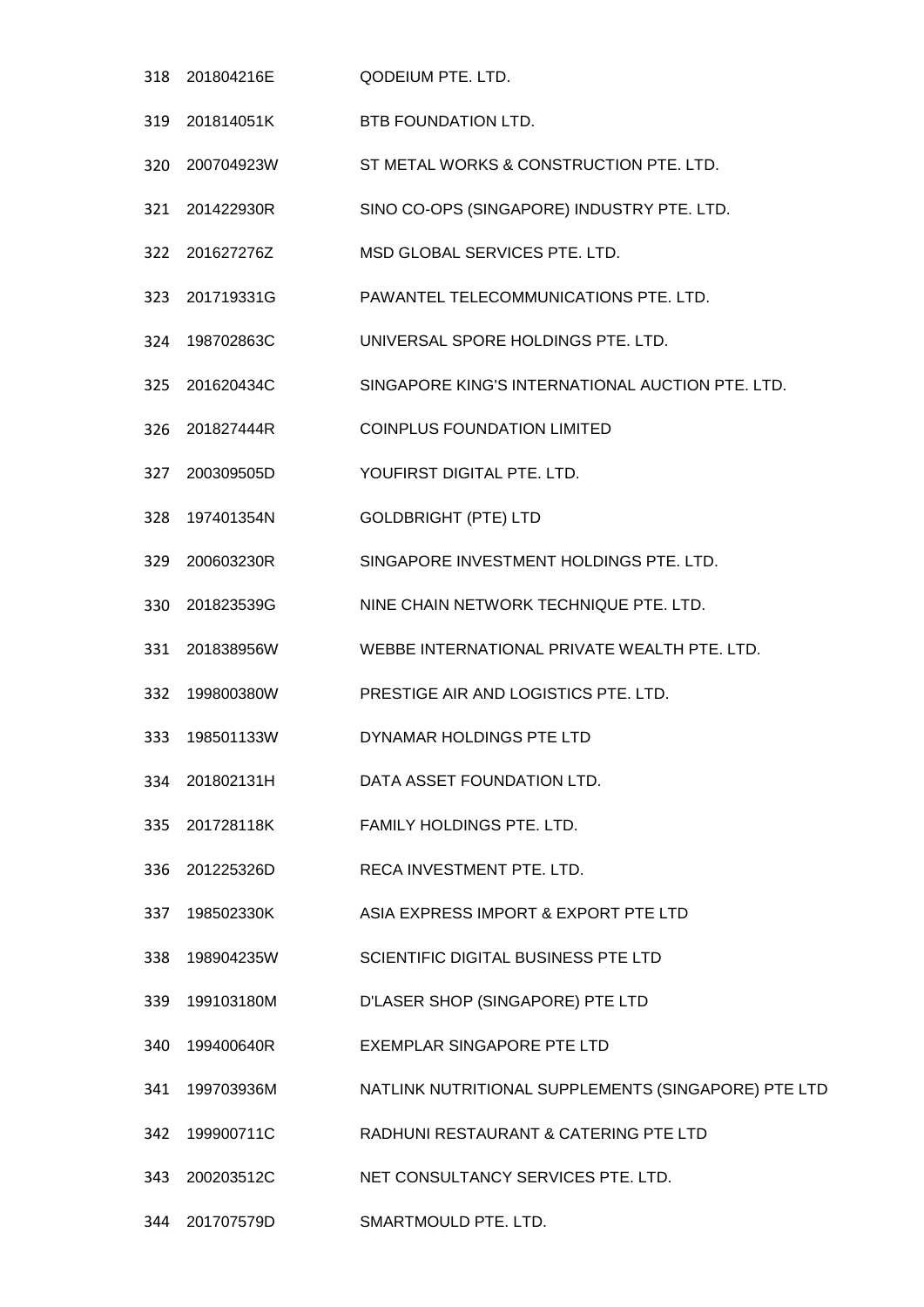|     | 345 201718880R | FOSFR PTE. LTD.                          |
|-----|----------------|------------------------------------------|
|     | 346 201211324W | J&W FOOD PTE. LTD.                       |
| 347 | 200910735D     | SINGYASIN HOLDINGS PTE. LTD.             |
|     | 348 200601520N | ASW CONSULTANTS PTE. LTD.                |
|     | 349 200604693Z | CHINDO MARINE TRADING PTE. LTD.          |
| 350 | 200606602G     | MCU INVESTMENT HOLDINGS PTE. LTD.        |
|     | 351 200608354C | MEGA MEDIA HOLDINGS PTE. LTD.            |
| 352 | 200209585C     | FILEO INTERNATIONAL PTE. LTD.            |
|     | 353 198001712K | DON ASSOCIATES PTE LTD                   |
|     | 354 198200862Z | CONNECTICS PTE. LTD.                     |
| 355 | 199105589C     | HEPTAGON VENTURE PTE LTD                 |
|     | 356 200202872E | JEET'S SCHOOL PTE. LTD.                  |
| 357 | 200407215D     | EQUILIBRIUM PROJECTS PTE. LTD.           |
| 358 | 200511076E     | POLARIX (ASIA) PRIVATE LIMITED           |
|     | 359 200615916H | PRINCE LEONG INVESTMENTS PTE. LTD.       |
| 360 | 198700836D     | SHENG HSING INDUSTRIES PTE LTD           |
|     | 361 201410075Z | NEW ASCENT PTE. LTD.                     |
|     | 362 201619289Z | KINGHENRY PTE. LTD.                      |
|     | 363 201539073E | SUNSHINE INVESTMENT GROUP PTE. LTD.      |
|     | 364 201620311H | TAP & GO PTE, LTD.                       |
|     | 365 201734301D | DEPPLOGIC PTE, LTD.                      |
|     | 366 201407562D | WE LEISURE PTE. LTD.                     |
|     | 367 201800444E | DIRECT ADMISSION ABROAD PTE. LTD.        |
|     | 368 201524945Z | WES ENGINEERING & CONSTRUCTION PTE. LTD. |
|     | 369 201710981K | CLEANTECH LAUNDRY SERVICES PTE. LTD.     |
|     | 370 201523770W | ELITE INDUSTRIAL PTE. LTD.               |
|     | 371 201629691C | GOLDEN TRIPLE EIGHT HOLDINGS PTE. LTD.   |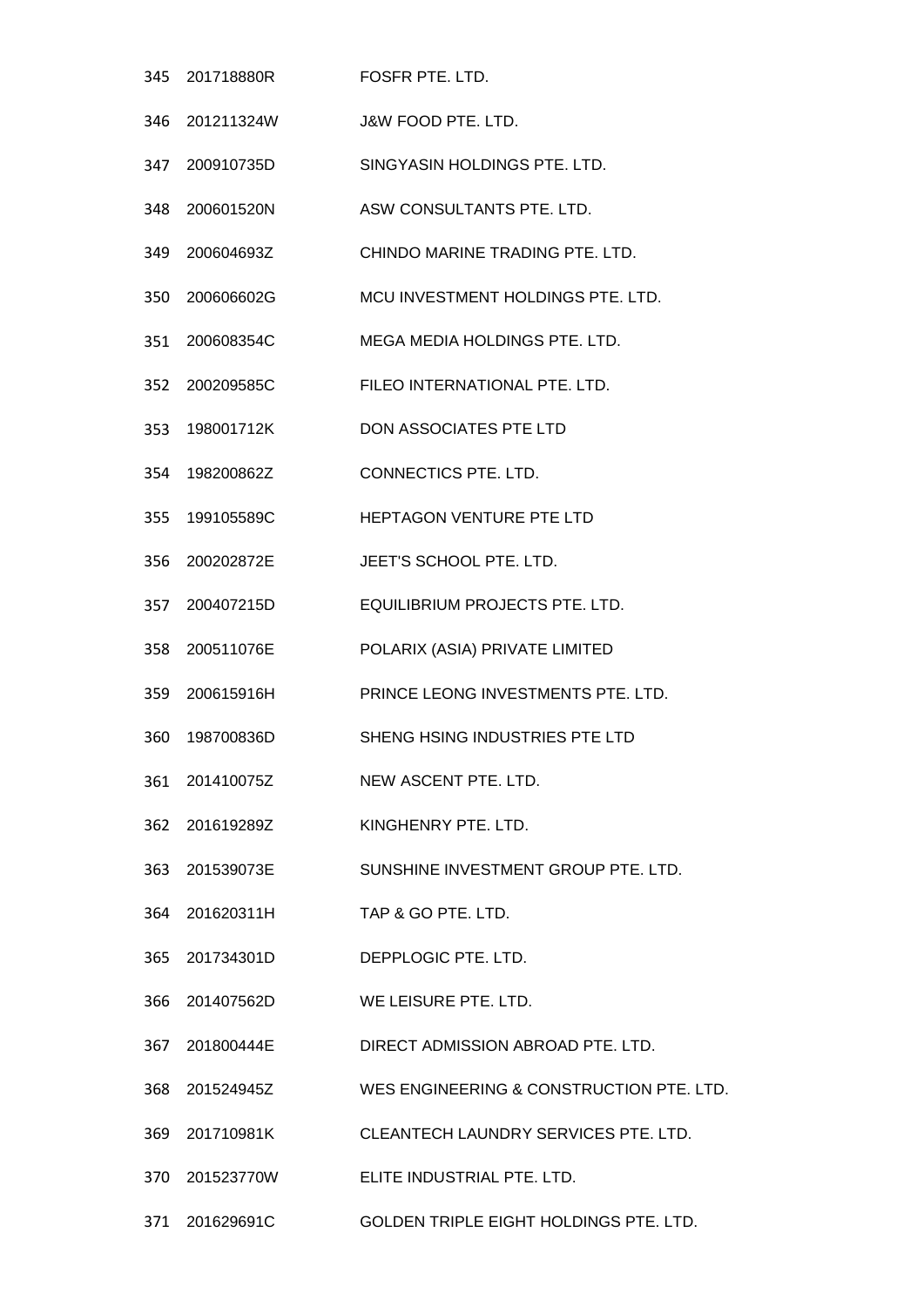201835286E GENIUS PARTNERS PTE. LTD. 201819332C GREF VI-PI (MASTER) PTE. LTD. 201709990C MENCH WIZ PTE. LTD. 201825100E VINA PETRO PTE. LTD. 201534267D NEW TEAM ENGINEERING PTE. LTD. 201828759D VED TRADERS PTE. LTD. 201806143H JOYLINK FOUNDATION LTD. 201838231R ZHEJIANG JIANQIAO ENERGY DEV. SINGAPORE PTE. LTD. 201818334G BIT DIRECT FOUNDATION LIMITED 201818393M ENERGY BLOCK CHAIN ECOSYSTEM TECHNOLOGY FOUNDATION LTD. 201921387K REQUEST BACKERS PTE. LTD. 201730132W SOUPDUJOUR CULTURAL CONSULTANTS PTE. LTD. 200003115H SKOPEO MILLENNIUM PTE LTD 201221730D DYNASTY VENTURES PTE. LTD. 201725750M ZOME PTE. LTD. 201424533D FASHION BALSA PTE. LIMITED 201838974C BRILLIANT GLOBAL INVESTMENT PTE. LTD. 201633788Z POLAR CONVOY PTE. LTD. 201900687C INTEGRATIVE THERAPIES AND OSTEOPATHY PTE. LTD. 201317159D A1 TRAINING PRIVATE LIMITED 201832539H A&H CONSTRUCTION PTE. LTD. 199307119N FATEH AUTOMOBILE MACHINERY PTE LTD 201810323M SHENG KE TRADING PTE. LTD. 201608933W ELEMENT SINGAPORE PTE. LTD. 201836746D NODEZERO PTE. LTD. 199708204M CANEL INTERNATIONAL PTE LTD 201935037G ELLANA TRADING PTE. LTD.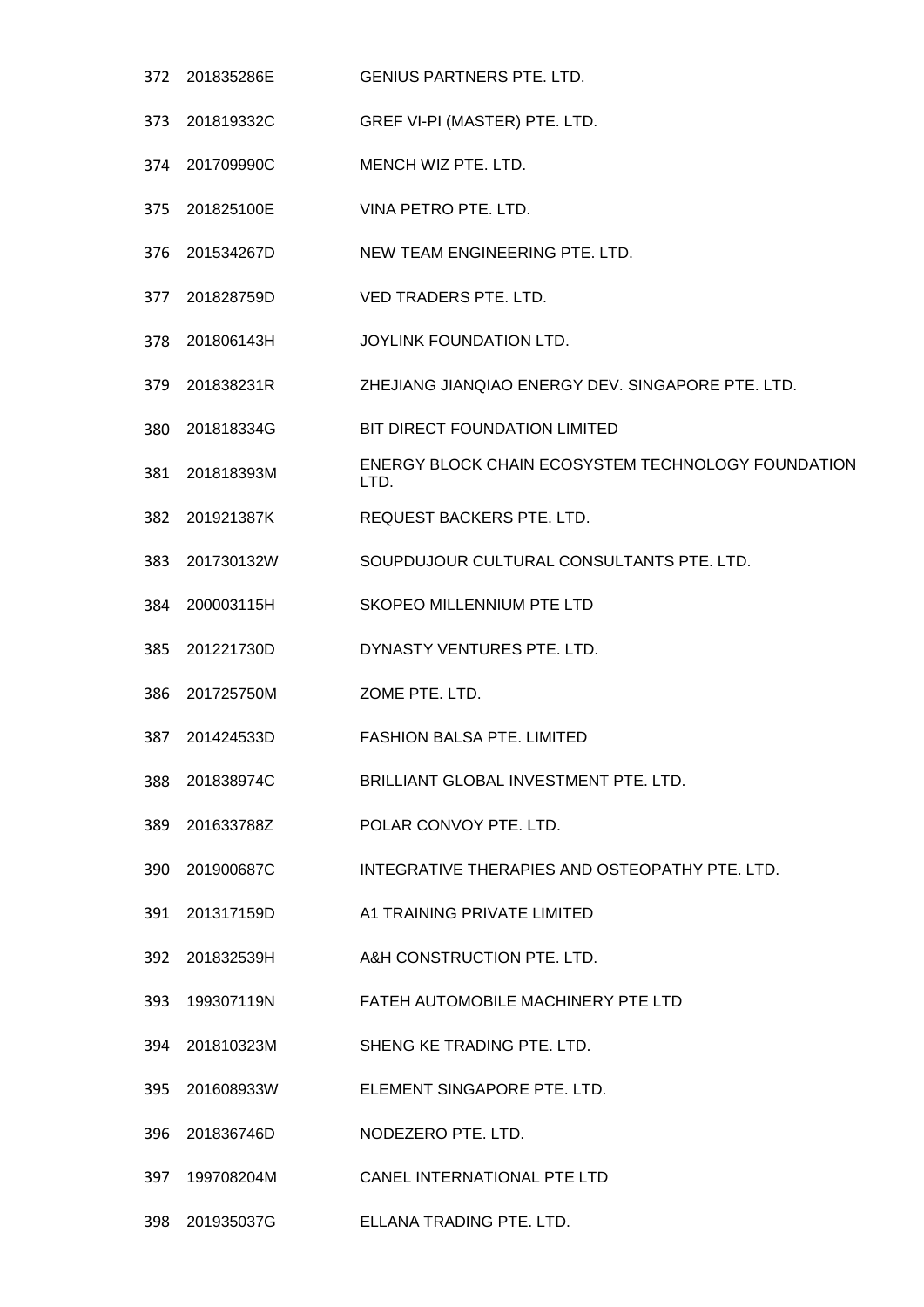- 201701372Z STANFORD SCHOOLHOUSE (SA) PTE. LTD.
- 201618712K EARTH HEAT SINGAPORE PTE. LTD.
- 201921252D SUPERFUDO MANAGEMENT PTE. LTD.
- 201431383G YINGWEI INVESTMENT & TRADE PTE. LTD.
- 201628026D PAN ASIA ENERGY PTE. LTD.
- 201600537M RENT SOMETHING LEH PTE. LTD.
- 201420789R TRINITY TRIPARTNERS INVESTMENT HOLDING PRIVATE LIMITED
- 201613803C BUTTRESS SOLUTIONS PTE. LTD.
- 201543592M XINGLU XINYI TRADING (SINGAPORE) PTE. LTD.
- 201500979Z UNITED CREDIT SOLUTION PTE. LTD.
- 201532627W CAMBRIDGE RE ASSETS FUND NO. 5 PTE. LTD.
- 201523822K ROCKPOINT PTE. LTD.
- 201616092W ACT8 DESIGN PTE. LTD.
- 201536930D SINGAPORE IVY TRADING PTE. LTD.
- 201308059G FROM THE HEART MEDIA LIMITED
- 201831161E BSO SINGAPORE PTE. LTD.
- 201543565G EIR PRIVATE LIMITED
- 201301574R LEXDEN PTE. LTD.
- 201325726E PLANTAGON GLOBAL PTE. LTD.
- 201827673M ROBOTRADE PTE. LTD.
- 201714556N CLEF TECHNOLOGY PTE. LTD.
- 201823511N RAJA BASA INVESTMENTS PTE. LTD.
- 200407239M ORANGE INVESTMENT PTE. LTD.
- 199601551H CYNOSURE PTE LTD
- 200606639C GREEN MANGO PRODUCTIONS PTE. LTD.
- 201002310M EKOBLU FARM TECHNOLOGY PTE. LTD.
- 201630511R KMIX PTE. LTD.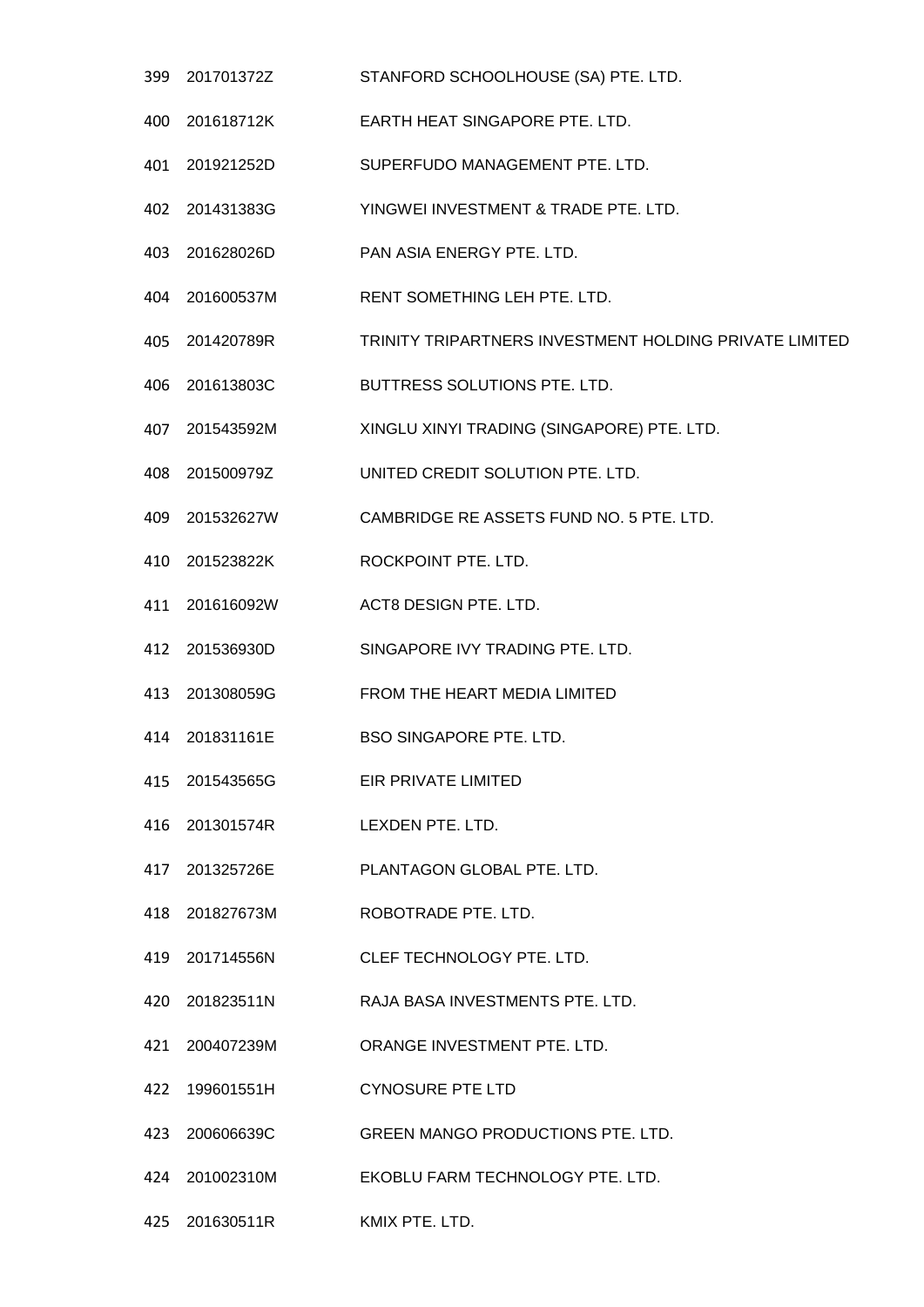- 200504829C PACFI PTE. LTD.
- 201411470Z IPRAXIS PTE. LTD.
- 201715836H CHONGQING CUMMINS ENGINE PTE. LTD.
- 201933469M TANGLIN YONG TAU FOO PTE.
- 200804919N DTS (DATIAN) INTERNATIONAL PTE. LTD.
- 200605705W ACCESS MARKETS INTERNATIONAL (AMI) PARTNERS PTE. LTD.
- 201619184K 705 CRAFT PTE. LTD.
- 201223916E LO HONG KA HOLDINGS PTE. LTD.
- 201819928C REBGLO PTE. LTD.
- 200805852K MEDEC TECHNOLOGIES PTE. LTD.
- 201208272C JIA LING ACADEMY PTE. LTD.
- 201631375D LEAN + GREEN INNOVATION PTE. LTD.
- 201615637G CONSCIOUSLUXE PTE. LTD.
- 201734513G DCG SG CAPITAL PTE. LTD.
- 199402659Z ICLP LOYALTY SYSTEMS (ASIA) PTE LTD
- 201019573D ROCK BROTHERS REALTY PTE. LTD.
- 201819863D JETSON PLUS & CO PTE. LTD.
- 201729522M SBAR ENTERTAINMENT PTE. LTD.
- 201310193N VOLCANO WEB SOLUTIONS PTE. LTD.
- 201611140E PHANTASTEAK PTE. LTD.
- 201530785N GOLIATH ENERGY SUPPLIES PTE. LTD.
- 200407679C PACIFIC EXPRESS MONEYCHANGE PTE. LTD.
- 201925661H JADCALL PTE. LTD.
- 201429080D EX ENTERTAINMENT MEDIA PTE. LTD.
- 201842655D DIGITAL BEE MARKETING PTE. LTD.
- 201229026E TANKER BANDAR ABBAS INTERNATIONAL PTE. LTD.
- 201421433Z POISE GROUP HOLDINGS PTE. LTD.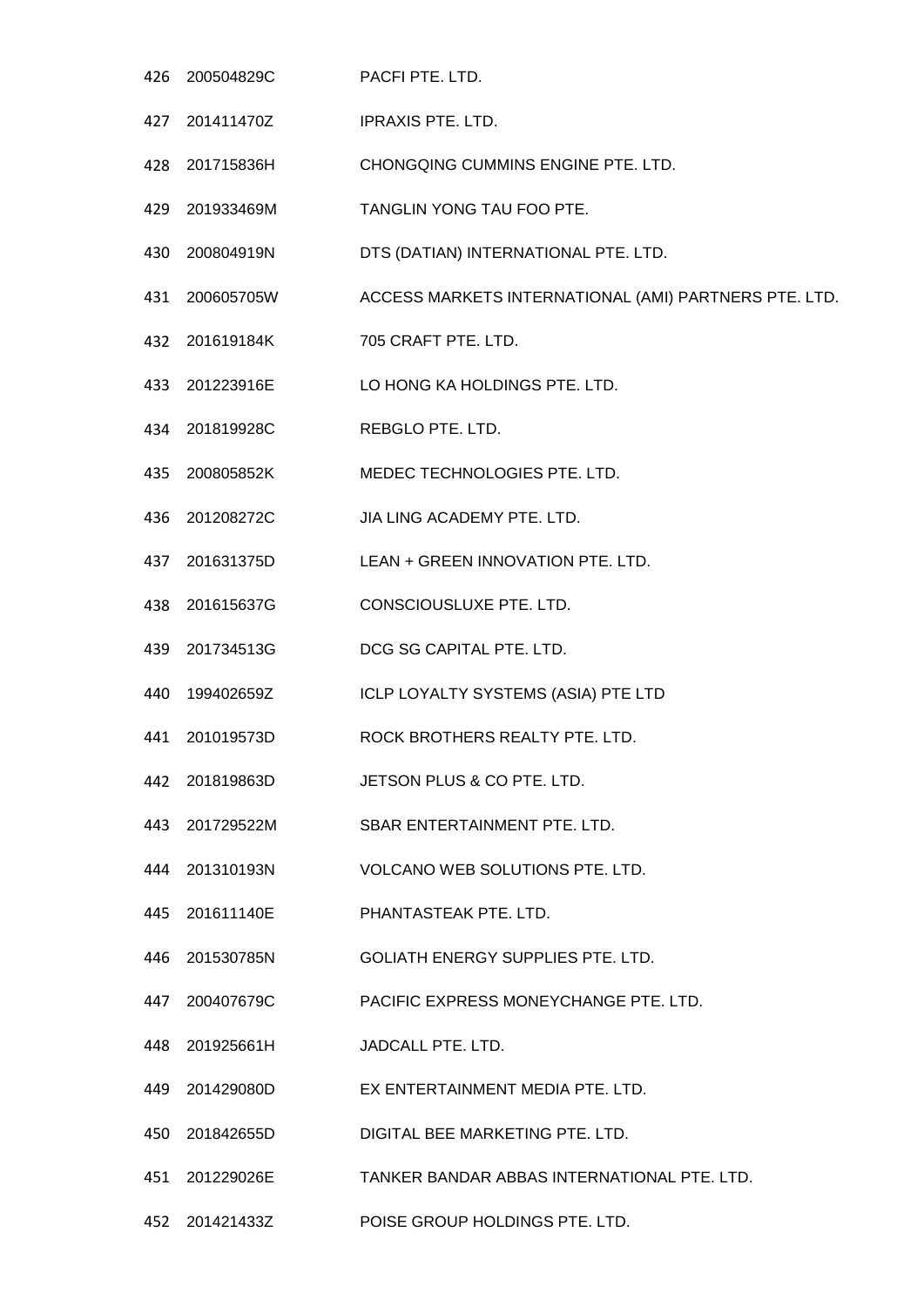|     | 453 201329535D | POISE REAL ESTATE PTE. LTD.                         |
|-----|----------------|-----------------------------------------------------|
|     | 454 201117692D | AGRIYA (SINGAPORE) PTE. LTD.                        |
|     | 455 201924900H | OMNI SOLUTIONS PTE. LTD.                            |
|     | 456 201529916N | S WERKZ CONSTRUCTION PTE. LTD.                      |
|     | 457 201405477D | AGRICULTURE INVESTMENT PTE. LTD.                    |
|     | 458 201818338K | X - BLOCK FOUNDATION LTD.                           |
|     | 459 201026688N | GC HAIKOU BB PTE. LTD.                              |
|     | 460 201631286M | SUNBAE ACTIVE PTE. LTD.                             |
|     | 461 201826811G | SLAVE PTE. LTD.                                     |
|     | 462 201615665D | FIRST ASIA INVESTMENTS PTE. LTD.                    |
|     | 463 201723796R | NAFTIES PTE, LTD.                                   |
|     |                | 464 201838073Z ARTEC GLOBAL PTE. LTD.               |
|     | 465 201429585K | ARTARY TM PTE. LTD.                                 |
| 466 | 201118543M     | MARLIM PTE. LTD.                                    |
|     | 467 201833448M | AN HOLDING PTE. LTD.                                |
| 468 | 201614639M     | MORGAN INTERNATIONAL PTE. LTD.                      |
|     |                | 469 201601078W LIFTING MACHINERY SERVICES PTE. LTD. |
|     | 470 201925660W | CRAZ.C PTE. LTD.                                    |
|     |                | 471 201814987E EARK FOUNDATION LTD.                 |
|     | 472 201707578M | SUPERCOLORS PTE. LTD.                               |
|     | 473 201818549D | JOINCHAIN INTERNATIONAL TECHNOLOGY PTE. LTD.        |
|     | 474 201904236N | QIAO INTERNATIONAL PTE. LTD.                        |
|     | 475 201624401R | 3V BUSINESS PTE. LTD.                               |
|     | 476 201900407K | <b>SSASIA PTE. LTD.</b>                             |
|     |                | 477 201818886E Z FOUNDATION TOP PTE. LTD.           |
|     | 478 201718576E | ACADEMY GLOBALIS PTE. LTD.                          |
|     | 479 201433342W | DALMAS ASIA PTE. LTD.                               |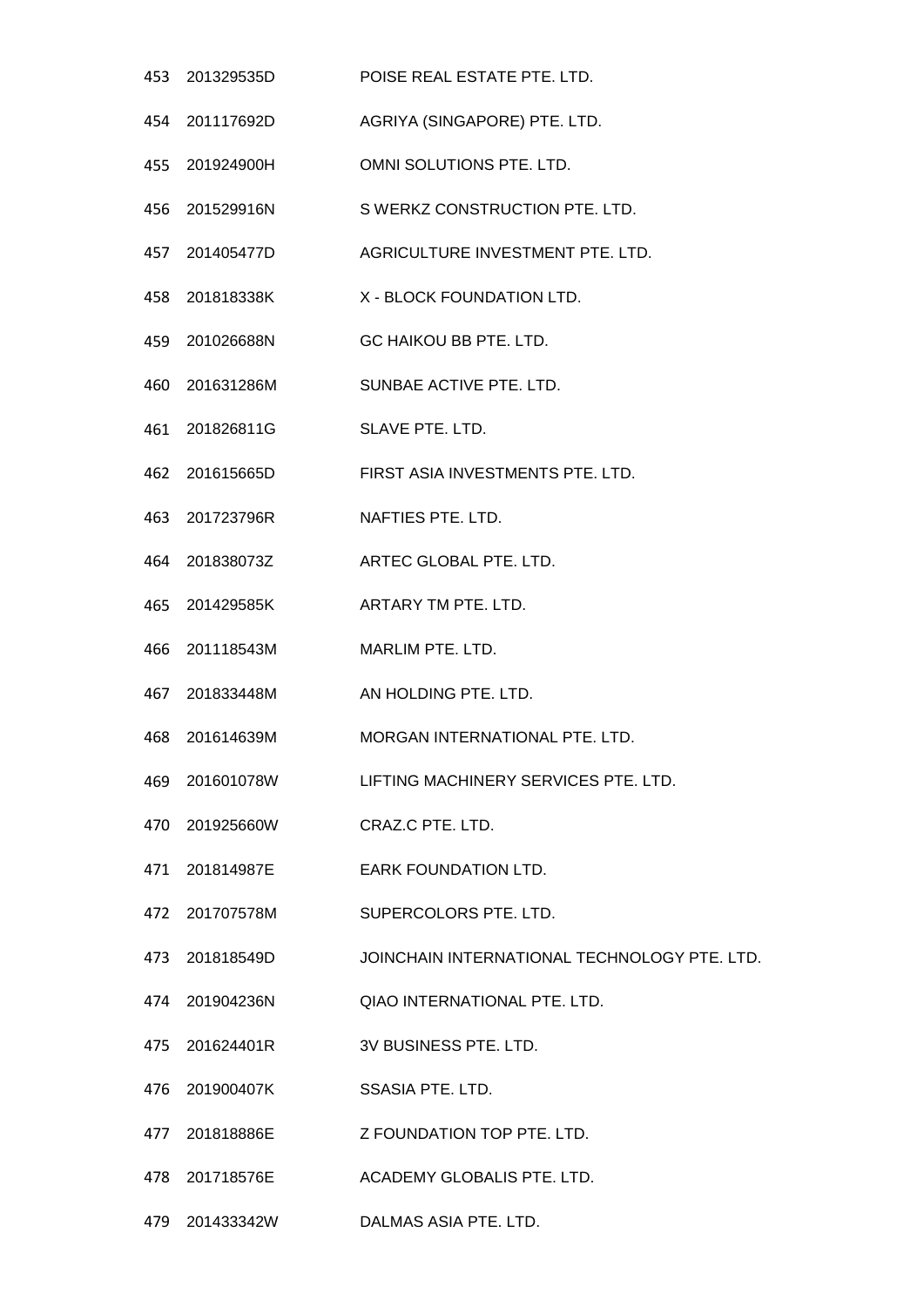201114528R HOPE DENTAL PTE. LTD. 200006940W 2544 INVESTMENTS PRIVATE LIMITED 201831100W STATIOND PTE. LTD. 201734324C EPF GLOBAL ENERGY PTE. LTD. 201900920M LEI MING PTE. LTD. 201814374M GAMEUN SOLUTIONS SINGAPORE PTE. LTD. 201715490C FMS TECHNOLOGY PTE. LTD. 201825766N JEDIMOBI HOLDING LIMITED 201732464N LOVE PANDA PTE. LTD. 201634782K PERFORMERS DOMAIN PTE. LTD. 198502237M TEEN BUILDER PTE LTD 200107116H STERLING STATIONERY PTE LTD 201632809G GLA MANAGEMENT & CONSULTANCY PTE. LTD. 201220873E KEN LEE LAW CORPORATION 201805501W SUPERHERO SOLUTIONS PTE. LTD. 201304253E CCM VENTURES PTE. LTD. 201840012Z HEELIOS PTE. LTD. 201724112Z CT GLOBAL FREIGHT AUDIT PTE. LTD. 201805536K LOMING EXPRESS PTE. LTD. 499 201322975W ALPHA PROJECT MANAGEMENT AND CONSULTANCY PRIVATE LIMITED 200813845R ODC HEALTHCARE PRODUCTS (PTE.) LTD. 201323650K ALTERNATESPACE PTE. LTD. 198703844D APEX TRAVEL PTE LTD 201319085R MAGNUM ENGINEERING & CONSULTANTS PTE. LTD. 200105854G PROFESSIONAL COATING PTE LTD 201201596Z RIVA GROUP PTE. LTD. 200904954N PROTECH MARINE SOLUTIONS PTE. LTD.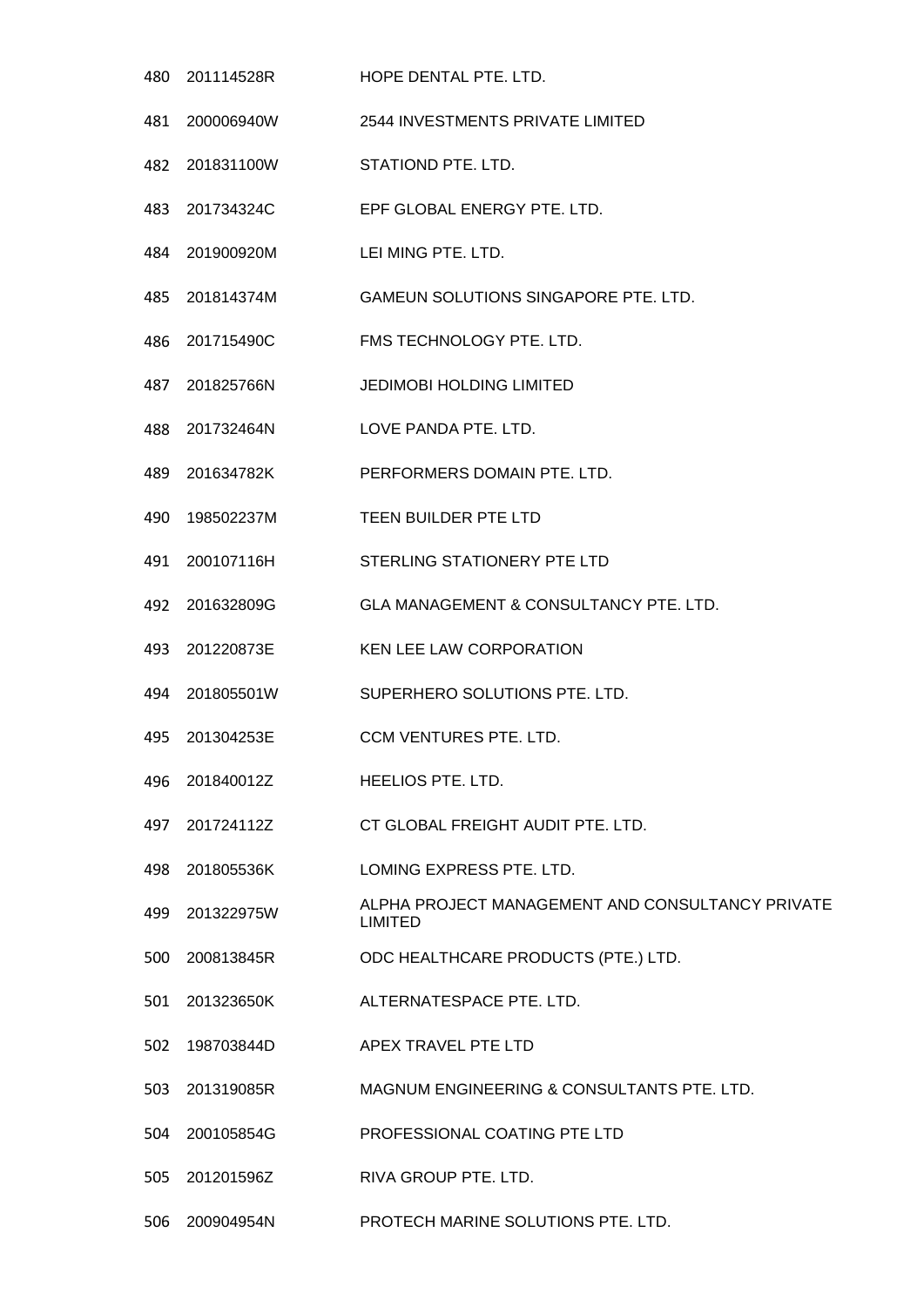- 201712394C AXEMANIA PRIVATE LIMITED
- 201734273Z MONEYBAY PTE. LTD.
- 201631565Z BLACKPEACH PTE. LTD.
- 201313840H HAIR AND NAIL STATION PTE. LTD.
- 201705459K SILKROUTEASIA ASSET MANAGEMENT PTE. LTD.
- 201116837N KNOWLEDGE GLOBAL (BUKIT TIMAH) PTE. LTD.
- 201300552M RETAIL INSTORE SOLUTIONS (RIS) ASIA PTE. LTD.
- 201622960C AIR MUSCLE PTE. LTD.
- 201822020G SFI (S) PTE. LTD.
- 201434220M JOYIN NETWORK PRIVATE LIMITED
- 201627322G DFJR HOLDINGS PTE. LTD.
- 201112693M JIANGNANHUI CLUB MANAGEMENT GROUP PTE. LTD.
- 201110979D SEACULT (ASIAPAC) PTE. LTD.
- 201409947D RAFFLES TRADING & DISTRIBUTION PTE. LTD.
- 201833072G SKINWALKERS TATTOO @ MAJESTIC HOLDINGS PTE. LTD.
- 201511689D TRUSTED DEBT COLLECTION PTE. LTD.
- 201402292R JUN AUTO PRIVATE LIMITED
- 199703532K GUDAMI INTERNATIONAL PTE. LTD.
- 201831060Z ARES CAPITAL MANAGEMENT PTE. LTD.
- 200922995Z OUTRIGGER SINGAPORE PTE. LTD.
- 200601067H PARTNERSHIP MARKETING AGENCY (ASIA) PTE. LTD.
- 200617150K FORUM SERVICES SINGAPORE PTE. LTD.
- 201832798D S P RESOURCES AND COMMERCIALS PTE. LTD.
- 201512892E INVEST CAPITAL GOLD PTE. LTD.
- 201625015K TECH TRADE PTE. LTD.
- 201818758N BYTE SKY PTE. LTD.
- 201023214N ASIA PROJECT MANAGEMENT SERVICES PTE. LTD.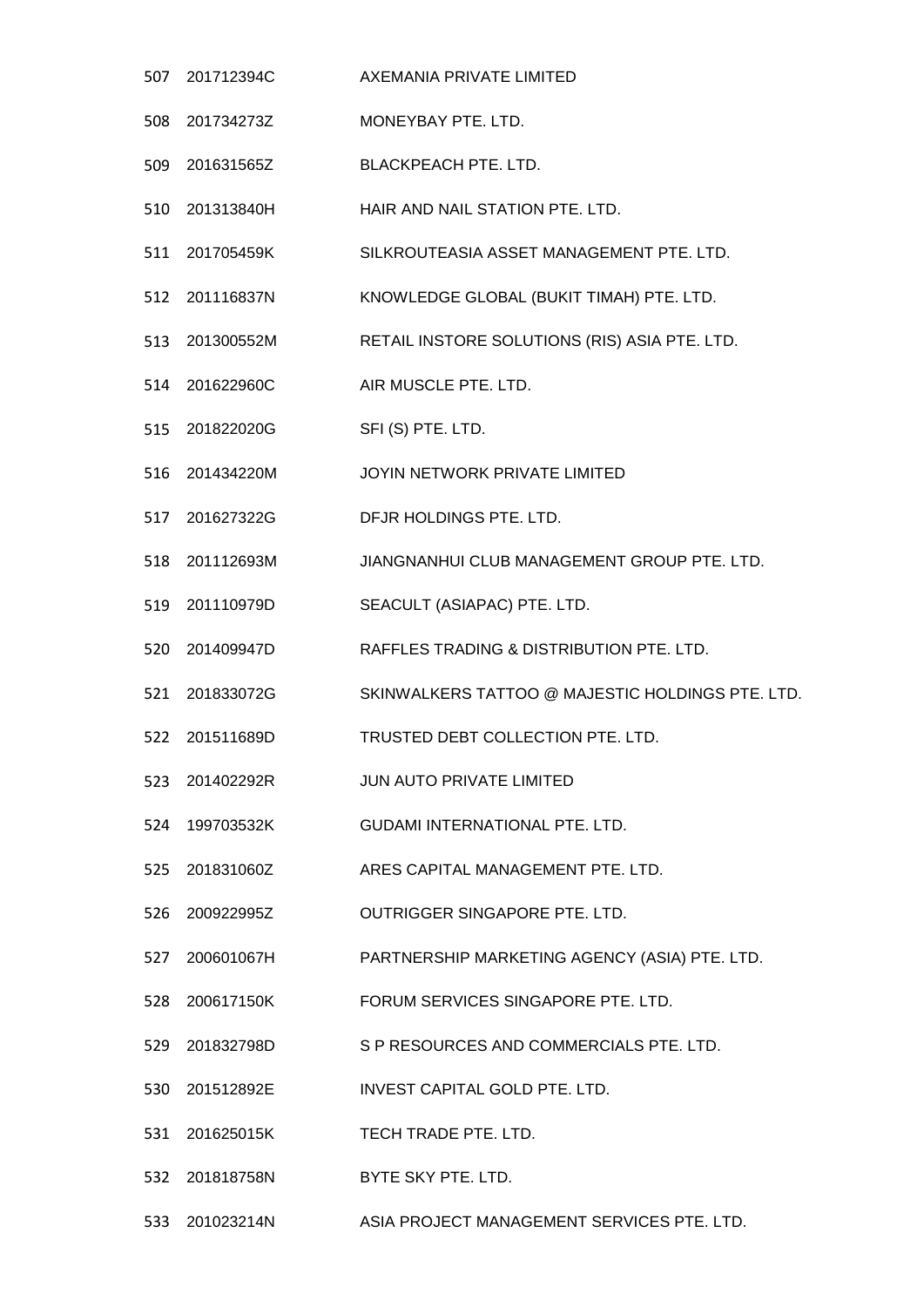- 201713574C ASPIRE ALLIANCE GENERAL INSURANCE PTE. LTD. 201632189G KVP FACTORY PTE. LTD. 201511309W APPICAL ASIA PTE. LTD. 201813714W YOUR SUCCESS ORIGIN PTE. LTD. 201719564G ASPW GLOBAL INNOVATION PTE. LTD. 201105028C 77TH STREET.COM PTE. LTD. 201333951D LANDWELL TECHNOLOGIES PTE. LTD. 201530155H CABS4U PTE. LTD. 201706810R SECURE FIRST ASIA PTE. LTD. 201312485Z HONGRANZAN INTERNATIONAL PTE. LTD. 201600514N SANCTUARY SUBSEA PTE. LTD. 201918163H HAVE FUN EAST PTE. LTD. 201815013W ANGLEIRON PTE. LTD. 201526086D C-FIVE DECO PTE. LTD. 201542353G THREE S CONSULTING PTE. LTD. 201702501E ZOOM LOG PTE. LTD. 201819538R KGC GLOBAL PTE. LTD. 198801812N JM HOME CARE PTE LTD 201627094N WORLD FACE LAB PTE. LTD. 201724566E I AM BIG BOSS PTE. LTD. 200809885G POWER WORLD PLUS PTE. LTD. 201718854C FLORES FELICIS PTE. LTD. 201210202Z ALPHIS SOLUTIONS PTE. LTD. 201822660E TIAN WEI PTE. LTD. 199608909E TICK 3 PTE LTD 201704604E ABINBEV PROCUREMENT SINGAPORE PTE. LTD.
- 201709725W KOBEAUTY LINK PTE. LTD.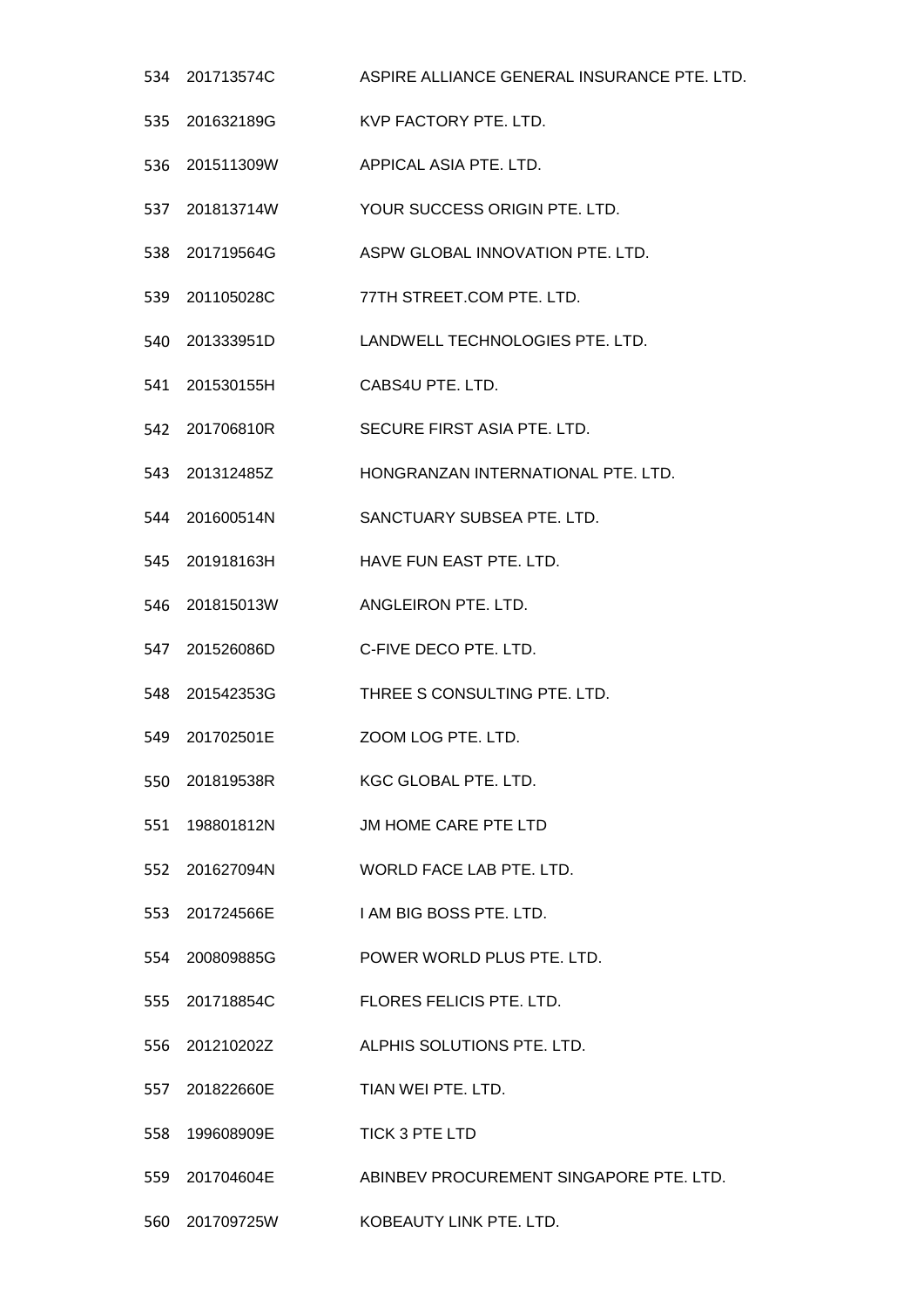- 201804822C KB CONSULTING SERVICES PTE. LTD. 201710619E DEALISH PTE. LTD. 200822419E SOUTHERN SCOPE EQUIPMENT PTE. LTD. 201821757G LITTLE JOURNEY PTE. LTD. 201610674D SIVAAYAVASI TECHNOLOGIES PTE. LTD. 201839879W LUCYBOT PTE. LTD. 201625361N IDEM GUIDES PTE. LTD. 201911930Z DAKSH EXIM PTE. LTD. 201526088E C-SIX DECO PTE. LTD. 201614456R MEPO PROJECTS PTE. LTD. 201435486Z HD CAPITAL HOLDING PTE. LTD. 201418197M MIDAS OILFIELD SUPPLY PTE. LTD. 201409135M BONITA PROPERTY PTE. LTD. 201902929D CHANGXIANG TECHNOLOGY PTE. LTD. 201414030Z POCKET GAMES PTE. LTD. 201919428M CHER SCAFFOLDING (PTE. LTD.) 201320177K UNIPRO OCLOCK SOFTWARE PTE. LTD. 201614859G MAEVA PTE. LTD. 201726703W YACHT COSMO PTE. LTD. 201324356H SABTECH SERVICES PTE. LTD. 201833523G A LITTLE TOT PTE. LTD. 198403599G TRI-SINO TECHNOLOGIES (PTE) LTD 199102491D CAN PACIFIC PTE LTD 201817606W THE BUSINESS TRAVEL FOUNDATION LTD. 199707210E MB BARTER SINGAPORE PTE LTD 200508518Z PIERRE RESORT INTERNATIONAL PTE. LTD.
- 201535526C GRACE SUNSHADE PTE. LTD.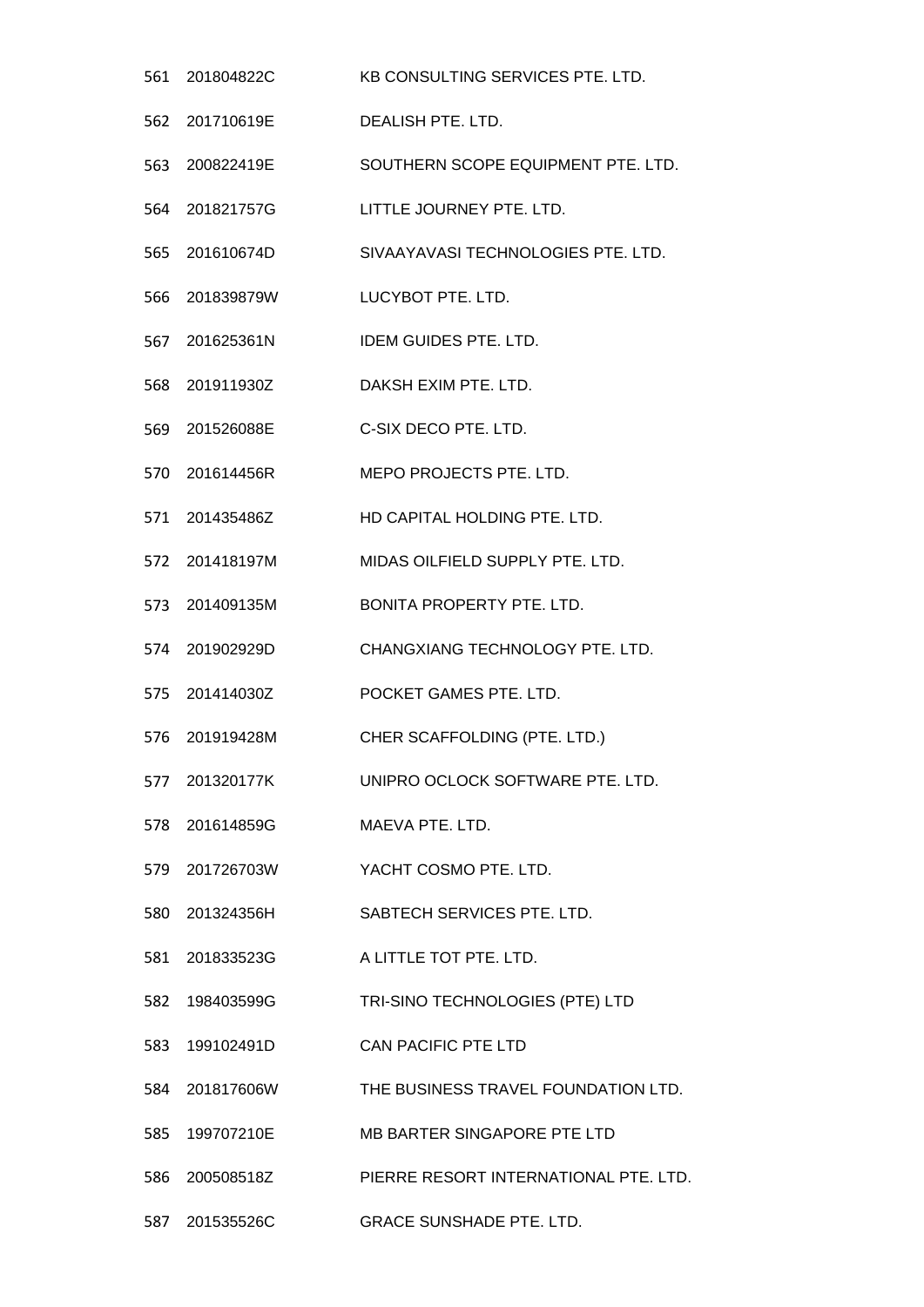| 588 | 197700784E     | STL-MARINE PTE, LTD.                          |
|-----|----------------|-----------------------------------------------|
| 589 | 198201904R     | <b>INSTANT-HEATERS SERVICES PTE LTD</b>       |
| 590 | 198302686R     | <b>GEORGETOWN TRADING PTE LTD</b>             |
| 591 | 198305084R     | PAIN-LEZZ HEALTHCARE PTE. LTD.                |
| 592 | 198305611C     | <b>GLOWIDE TRADE LINKS PTE LTD</b>            |
| 593 | 200808688N     | AMPERE VEHICLES PTE. LTD.                     |
| 594 | 199400153H     | <b>BASHAN RESOURCES PTE. LTD.</b>             |
| 595 | 200000653C     | BURDEN POWER & WATER SPECIALTIES PTE LTD      |
| 596 | 200100392C     | <b>FINACORE PRIVATE LIMITED</b>               |
|     | 597 200104633E | SEAWEALTH MARINE SERVICES PTE LTD             |
| 598 | 201316678N     | TELEVISION SYSTEMS PTE. LTD.                  |
| 599 | 200311846R     | DOWELL ASIA PTE, LTD.                         |
| 600 | 200313008D     | STRAW TECHNOLOGY ASIA PACIFIC PTE, LTD.       |
| 601 | 200400112C     | <b>BLUENGINE ASIA PACIFIC PTE, LTD.</b>       |
|     | 602 201815861R | BE WORLD PTE. LTD.                            |
| 603 | 200300671R     | <b>BEEM TRAGEL PRIVATE LIMITED</b>            |
| 604 | 200501145M     | N-INC PTE. LTD.                               |
| 605 | 200600620M     | EXUBIENT TECHNOLOGIES INTERNATIONAL PTE. LTD. |
|     | 606 200607225D | DIGITALWORX DEFENCE PTE. LTD.                 |
|     | 607 200702402R | INSIGHT INTERASIA PTE. LTD.                   |
| 608 | 198802908W     | JENSON & NICHOLSON (SINGAPORE) PTE LTD        |
|     | 609 201713667R | ANAYA FOOD PTE. LTD.                          |
| 610 | 199806079W     | BREAKTHROUGH REALTY PTE LTD                   |
|     | 611 200404526C | VISENTURE ENTERPRISE PTE. LTD.                |
|     | 612 200409589M | PANORAMA (S) PTE. LTD.                        |
| 613 | 200610125M     | NABIHAN CHO PTE. LTD.                         |
|     | 614 201509640G | EXTRA SIMPLE ORDINARY DAY PTE. LTD.           |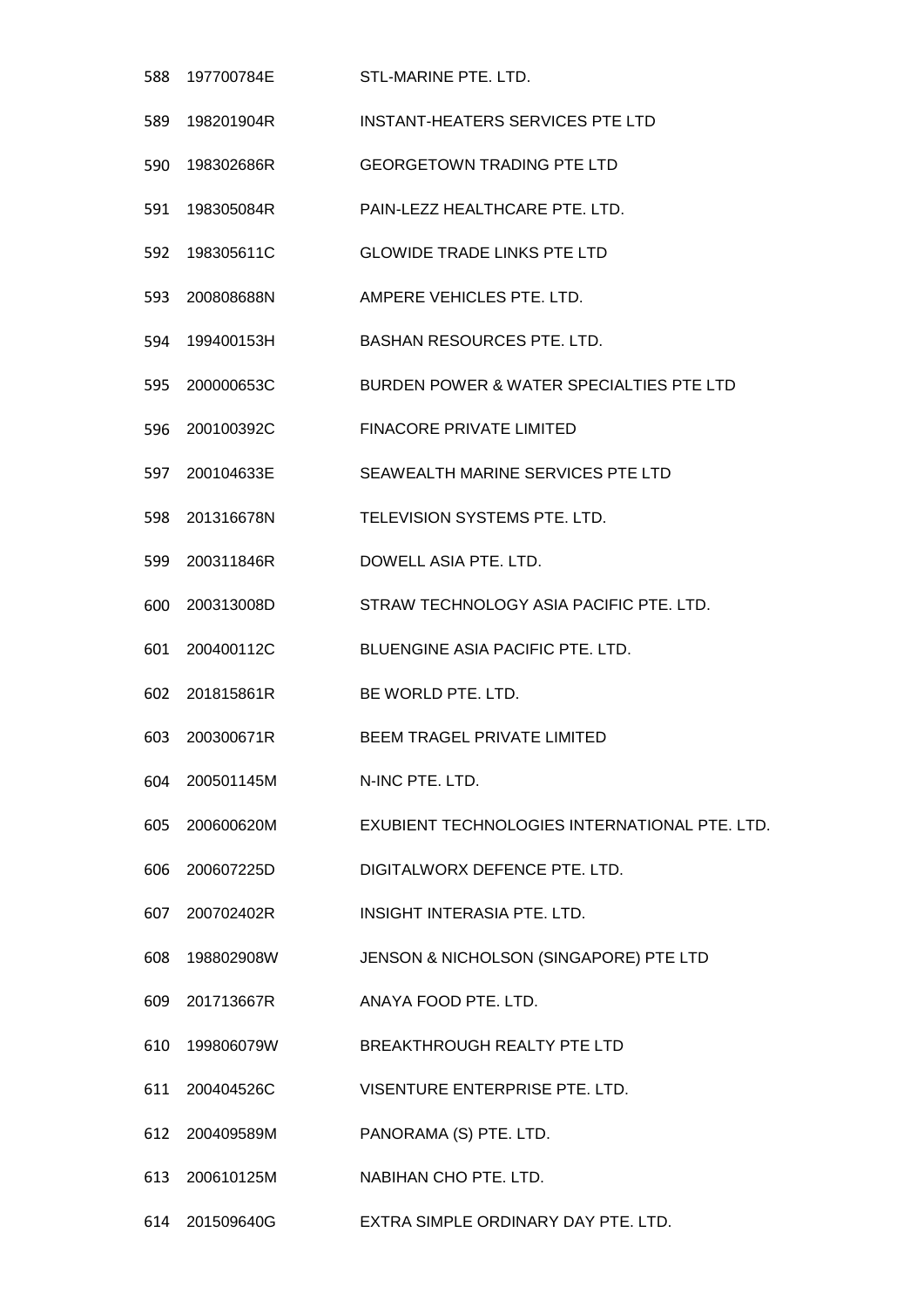- 201502594E DECARE MEDICAL (SINGAPORE) PTE. LTD.
- 201325905W DPEM TRADING PTE. LTD.
- 201807662M CONVERSA CONSULTING PTE. LTD.
- 201736732D AUSTRALIA STUDY NETWORK PTE. LTD.
- 201803648G HODL GLOBAL PTE. LTD.
- 201700843H AME TECH ENGINEERING PTE. LTD.
- 201626490M EASY ASIA INTERNATIONAL PTE. LTD.
- 201221823W CAFE 566 PTE. LTD.
- 201802134C SINGAPORE HIGH TECHNOLOGY RESEARCH FOUNDATION LTD.
- 201817270D CRYPTOS ALPHA FOUNDATION LTD.
- 201817610E ONELOL FOUNDATION LIMITED
- 201820983N CROSS LINE CORP PTE. LTD.
- 199005902W DRAGON INN CHINATOWN PTE LTD
- 201838506R ID3 PTE. LTD.
- 200402355G BEST KIKAI (S) PTE. LTD.
- 201816835W LIFEBANK FOUNDATION LIMITED
- 201529279C MAGIC MAO PTE. LTD.
- 201225167R FOODLICIOUS PRIVATE LIMITED
- 201617816M ARJUN ENGINEERING & SERVICES PTE. LTD.
- 201318031M SNR SUNRISE INVESTMENTS PTE. LTD.
- 201534763M MLACT ASIA PRIVATE LIMITED
- 201716107R PRAKTICE HEALTH TECHNOLOGIES PTE. LTD.
- 201202570E A-FLEX SOLUTION PTE. LTD.
- 200203749E VG OPTICAL PTE. LTD.
- 201936419W AISA CORE TS PTE. LTD.
- 201612691H PRIMEBURY DEVELOPMENTS PTE. LTD.
- 201810414E GT TURBO AUTO PTE. LTD.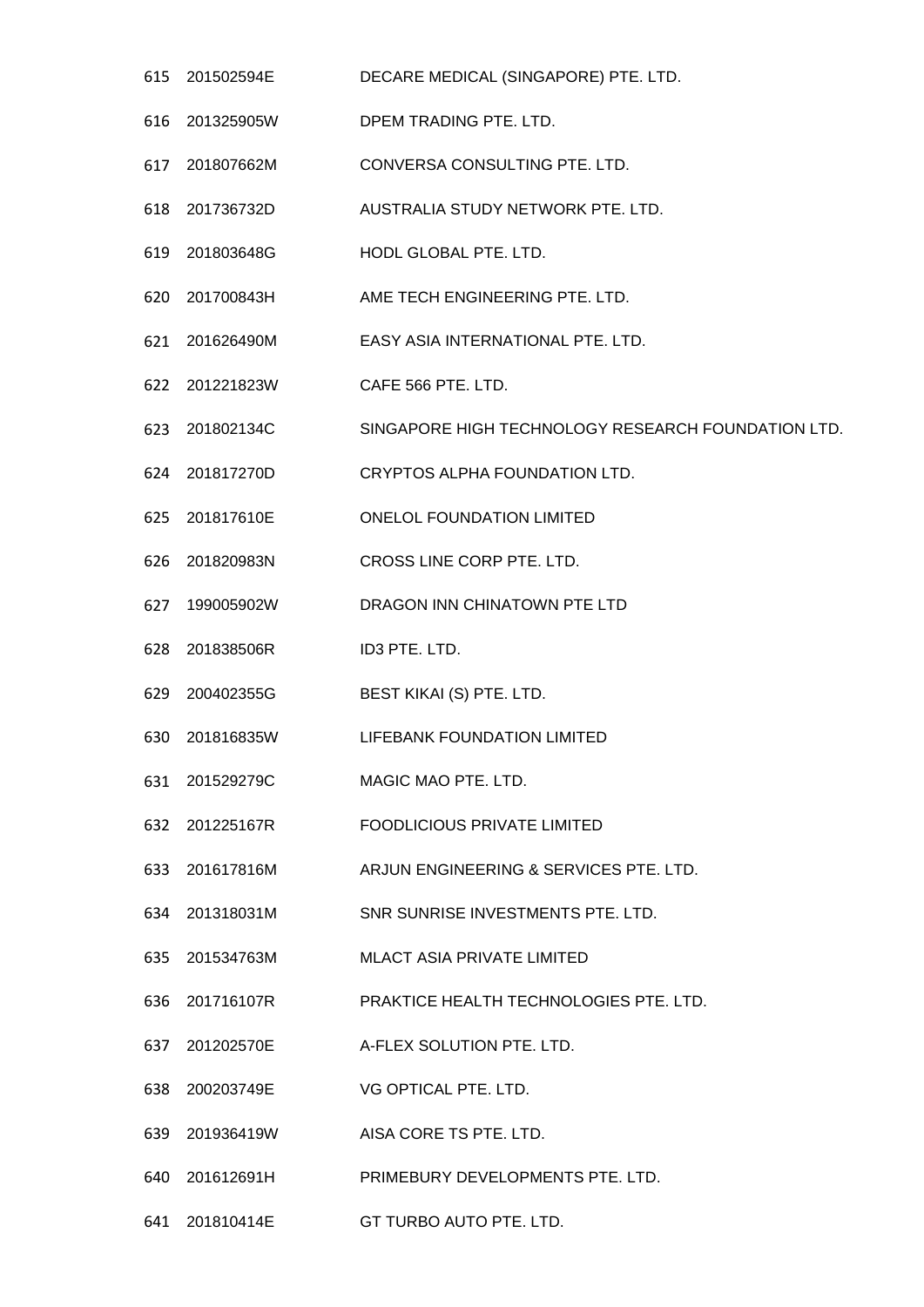201224935R BLOSSOM IN PTE. LTD. 201331979D HANSANG PTE. LTD. 200918615N REFRESH LOT1 PTE. LTD. 201432746D SINCERO MODA PTE. LTD. 201803143Z ALPHA PROTOCOL FOUNDATION LTD. 200822792N CORPSERVICES PTE. LTD. 201504463N BGLIDE INTERNATIONAL PTE. LTD. 201835239N QUANTUM GRED LEDGER PTE. LTD. 201544272Z BINGDOU VENDING PTE. LTD. 201531310H EASI CAR LEASING PTE. LTD. 201830608C ALPHA OMEGA CAPITAL PARTNERS PTE. LTD. 200010059W MCM CONSTRUCTION & ENGINEERING PTE. LTD. 201816884K 4MEGLAM PTE. LTD. 201924092N RESOURCE GLOBAL SINGAPORE LTD. 201710657N QDATA TECHNOLOGIES PTE. LTD. 201633065Z ANTI GRABBITY PTE. LTD. 201128030M WAMAR INTERNATIONAL PTE. LTD. 201014656D MONTESSORI FOR LITTLE GIANTS PTE. LTD. 201543567H THOR INVESTMENT PRIVATE LIMITED 201930847N REJOYZ CONSULTING PTE. LTD. 201319240Z P2E INVESTMENT HOLDINGS PTE. LTD. 201512554M NEW AGE EDUCATION CENTRE PTE. LTD. 201717074N DATATROVE PTE. LTD. 200910830D TUNG HONG PTE. LTD. 200602401C JOYASIA DESIGN CONSTRUCTION & TRADING PTE. LTD. 201534755C EP&CP PTE. LTD. 199307102E APAC CONSULTING PTE LTD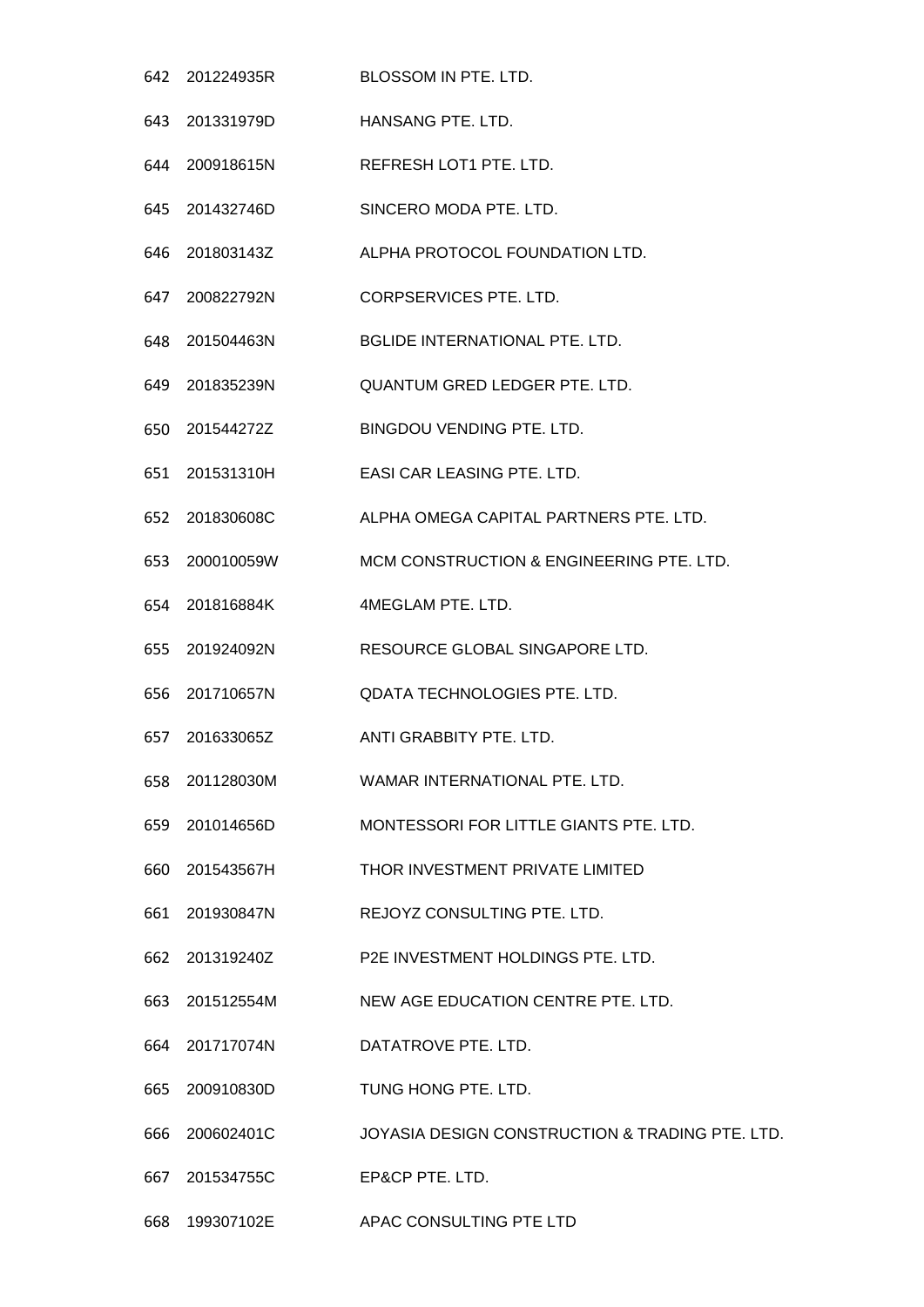- 201728620H HELIX PACIFIC PTE. LTD. 201816364M ICEMAC ENERGY PTE. LTD. 201808086K ADSPACE CREATIVE PTE. LTD. 201508013W MEAT TENDER PTE. LTD. 200821791G K.T.Z PTE. LTD. 201425039M C&C INVEST PTE. LTD. 201135097N MCCALL SINGAPORE PTE. LTD. 201825181W HETCOIN INTERNATIONAL DIGITAL ASSETS EXCHANGE PTE. LTD. 199306089M BIG MARGINS INVESTMENTS PTE LTD 201730143C IDS PNA PTE. LTD. 201612658N INSPIRE ID LAB PTE. LTD. 201816416E INFINIGRU PTE. LTD. 201632430H GOODWELL PTE. LTD. 201532997K WAH YIP TRADING PTE. LTD. 201826962R BITMANAGEMENT TECHNOLOGIES PTE. LTD. 200909056G KAIVERTECH PTE. LTD. 201933829Z LONG PROSPERITY PTE. LTD. 201531062K PHPOWER ASIA-PACIFIC PTE. LTD. 201819327D GATEWAY FUND VI-PI GP PTE. LTD. 200607008C BTM FINANCIAL SERVICES PTE. LTD. 201315594E GDD TECHNOLOGIES PTE. LTD. 201818318E GRACE GUO CONSULTING PTE. LTD. 201617790N SINGAPORE CPX TECHNOLOGY PTE. LTD. 201818568W BITNEY PTE. LTD. 201328534R HENG KEE HOUSE OF STEAMED FISH PTE. LTD. 201405411C STAR FOREST INVESTMENT PTE. LTD.
- 201130039W TAO ZONG CAFE PTE. LTD.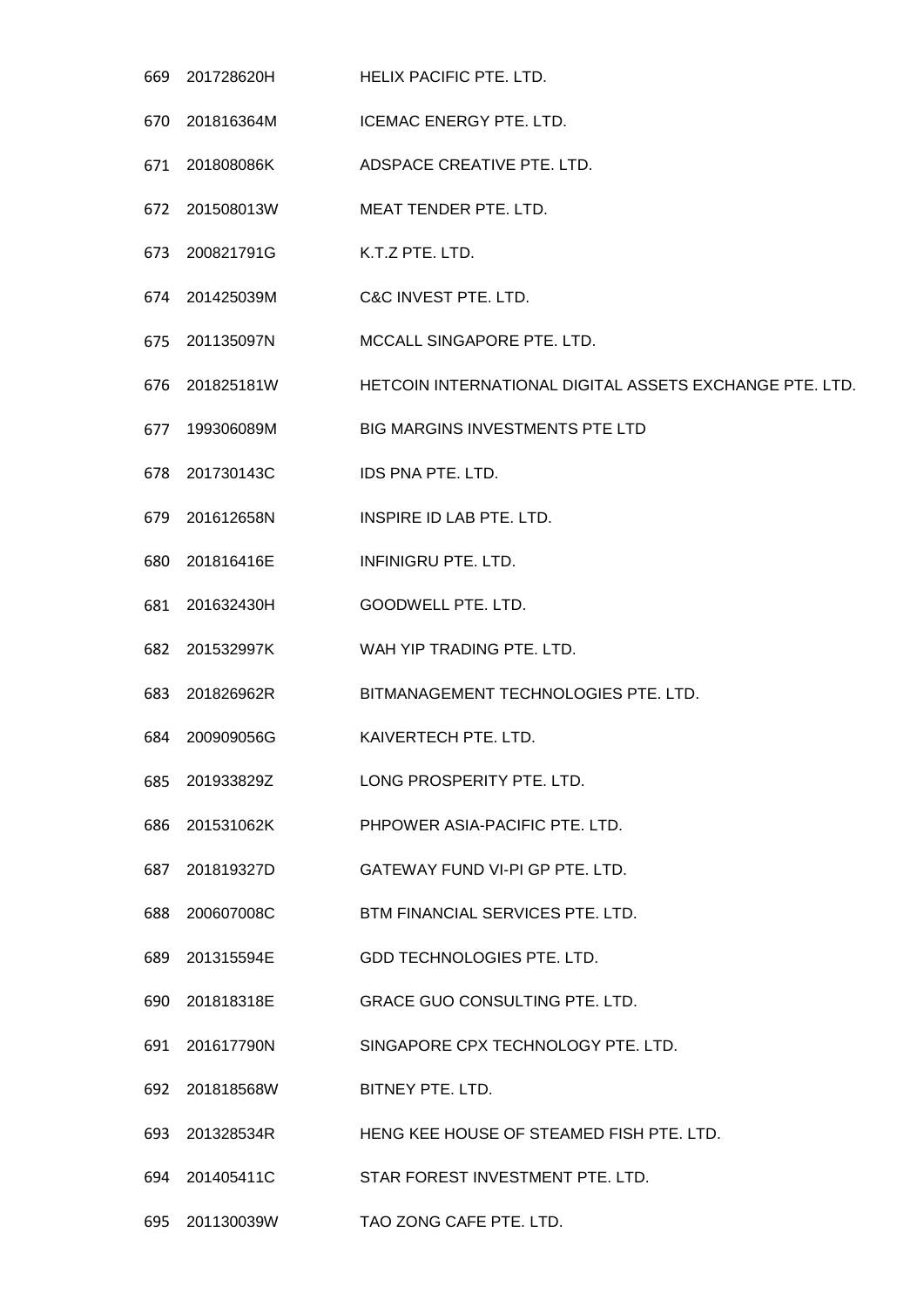201622738C IF INTERNATIONAL TRADING & SERVICES PTE. LTD. 201907546Z SPOTLIGHT NETWORK PTE. LTD. 201615619D GLOBALXCON PTE. LTD. 201841170E INTRINSIC ACADEMY PTE. LTD. 201706487D SINGH ORAL SURGERY PTE. LTD. 201821955N THENEWERA PTE. LTD. 201318441D INFITNITY PTE. LTD. 201733688H FOREVERNALWAYSCO PTE. LTD. 200904366C KEENBUILD PTE. LTD. 201811220C HENG HWEE PTE. LTD. 201732261M WESING PTE. LTD. 201827892R SCF FOUNDATION PTE. LTD. 201819411Z ELIGA PTE. LTD. 201825868K HOT ROSE PTE. LTD. 201817613W VICOIN CAPITAL LIMITED 201132120N BLUE MARLIN ASIA PTE. LTD. 201507880N SUCCESSUS PTE. LTD. 201816462E NECO TECHNOLOGY HOLDINGS PTE. LTD. 201114763C THE BAMBOO GROUP II PTE. LTD. 201723075W TREASURE SINO CORP PTE. LTD. 201414715K GET LOST MEDIA PTE. LTD. 201617612Z KALAGATO PTE. LTD. 201301376H BREAD@WORK PTE. LTD. 201835838K FIRSTTREE VENTURES HOLDINGS PTE. LTD. 201018848G ACTIONBODS INVESTMENT PTE. LTD. 201732121G A-TEAM PHOTO & VIDEOGRAPHY PTE. LTD.

201905106W OKLAH PTE. LTD.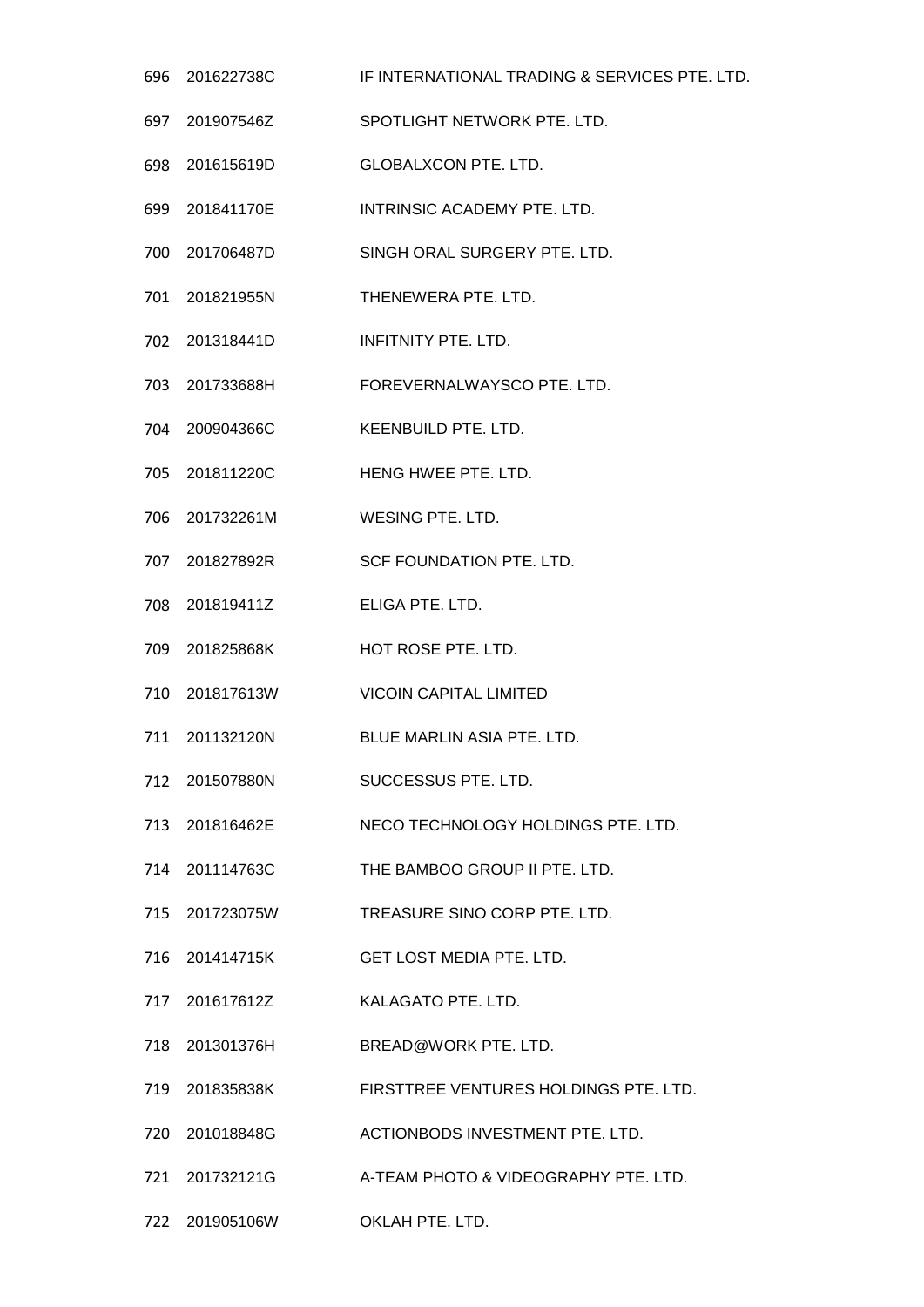- 201309342W KEPLERIO CONSULTING PTE. LTD.
- 201700289W EDEN GREEN INTERNATIONAL HOLDINGS PTE. LTD.
- 201539180Z LUCKY DESSERT SINGAPORE PTE. LTD.
- 201708588C SFD AUTOMATION PTE. LTD.
- 201415056G PLANT ENGINEERING & FIELD SERVICES PTE. LTD.
- 201736030Z PACKINVENTOR PTE. LTD.
- 200604032E G2 MOBILE PTE. LTD.
- 201531711W FAST RECRUIT PTE. LTD.
- 201609816G PRECIOUS ORIGINS JEWELLERY PTE. LTD.
- 201703721R BAOBAOLE PRIVATE LIMITED
- 201626682K HOMEPRO INSPECTION PTE. LTD.
- 198402287M FULCO RENT-A-CAR PTE. LTD.
- 201418027H INDUSTRIAL DISTRIBUTION GROUP PTE. LTD.
- 201715229C BAKERY HUT PTE. LTD.
- 201734248R ACJ R&C PTE. LTD.
- 201544293R YUDING JU PTE. LTD.
- 201310302W GREAT BUILD DEVELOPMENT PTE. LTD.
- 201211512M SOKTAN RESOURCES PTE. LTD.
- 201727031H ADOLLAR PTE. LTD.
- 200922055W FLAVORS APPLE PTE. LTD.
- 201705829K YH INTERNATIONAL CONSULTING (S) PTE. LTD.
- 201505973R RAMBO INTERNATIONAL INVESTMENT HOLDINGS PTE. LTD.
- 198601051K ALPHA-PHARMA PTE. LTD.
- 201726049M YOUXIBI PTE. LTD.
- 201831615W RAAD HEALTHCARE PTE. LTD.
- 200922063H FLAVORS WHISKY PTE. LTD.
- 201733378M MODELANA TRADING PTE. LTD.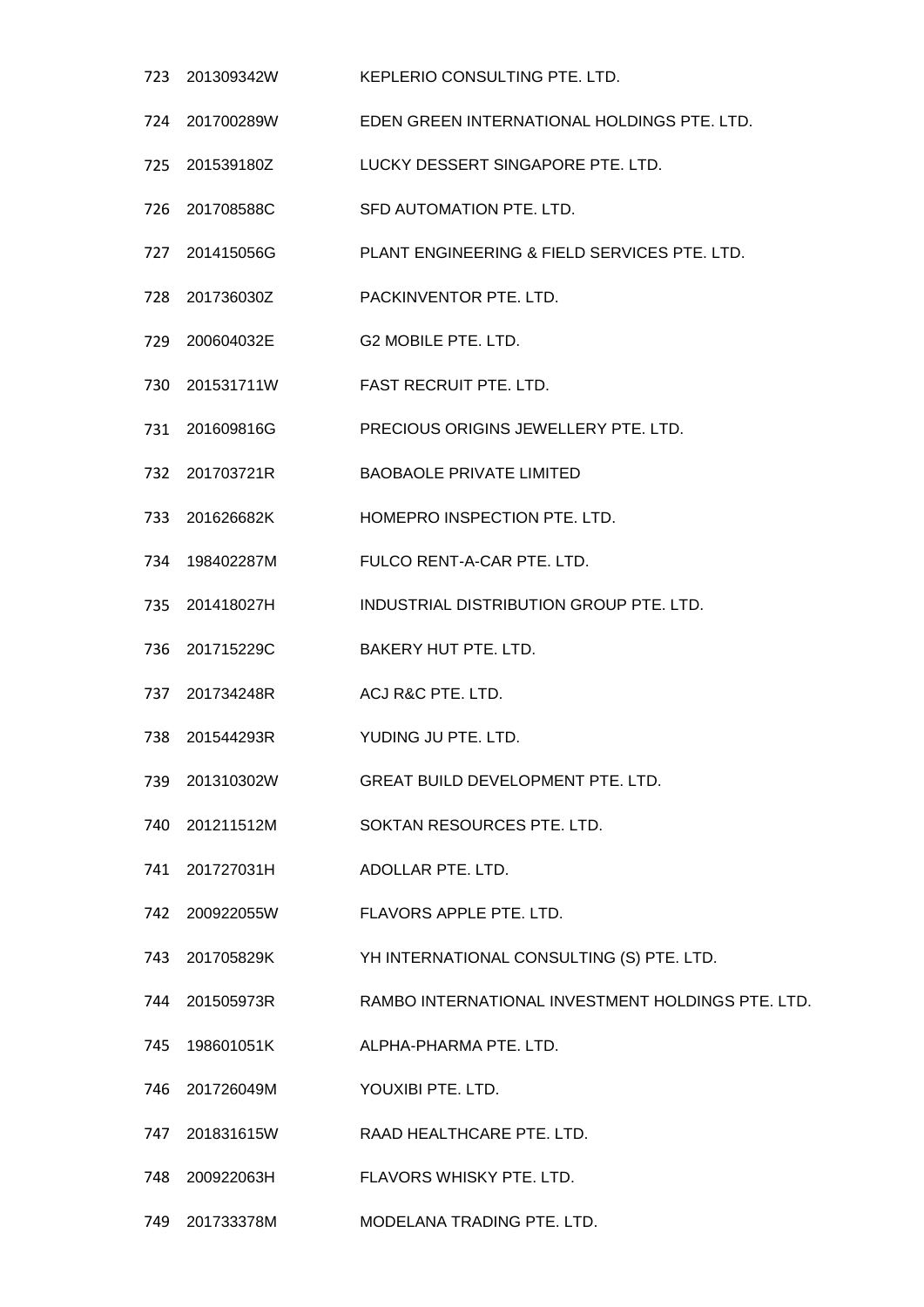- 201631006C EUREKA BIZ CONSULTANCY PTE. LTD. 201317215D JBS PTE. LTD. 201329781M EXCELUS TECHNOLOGIES PTE. LTD. 200903575R PARTNERSHIP MARKETING NETWORK (ASIA) PTE. LTD. 201220916R SHREEM TECHNOLOGIES PTE. LTD. 201634225N LIONSGATE VILLA DEVELOPMENT PTE. LTD. 201807071G EMFA ENERGY PTE. LTD. 201002139G HONG HENG INTERNATIONAL TRADING PTE. LTD. 201103404W DE AVENUE INTERNATIONAL PRIVATE LIMITED 201840591D AB NINE PTE. LTD. 201801413M TIDES INTERNATIONAL TRADING PTE. LTD. 201719033E UEI ASSOCIATES PTE. LTD. 201531747C U BROW & BEAUTY PTE. LTD. 201429244E NANYANG MEDICAL INVESTMENTS PTE. LTD. 201624485C HAUL LAB PTE. LTD. 201714893R FINTROVE SOLUTIONS PTE. LTD. 201602824D CLEVER INVEST PRIVATE LIMITED 200814526N 3T RESOURCES PTE. LTD. 201840284Z DECIMAL AI PTE. LTD. 201917505R VALUE EVENTS PTE. LTD. 199305984M MAPLEBEAR EXPERIENTIAL PTE. LTD. 201320627Z VICK KALEIDOS PTE. LTD. 201732111N FINTEGRI INTERNATIONAL PTE. LTD. 201822402C CHIAK LOCAL PTE. LTD. 200709826W IDEAL DESIGN STUDIO PTE. LTD. 200901869W COLLINSON (LATITUDE) PTE. LTD.
- 198402218N SCANEAST MARITIME (S) PRIVATE LIMITED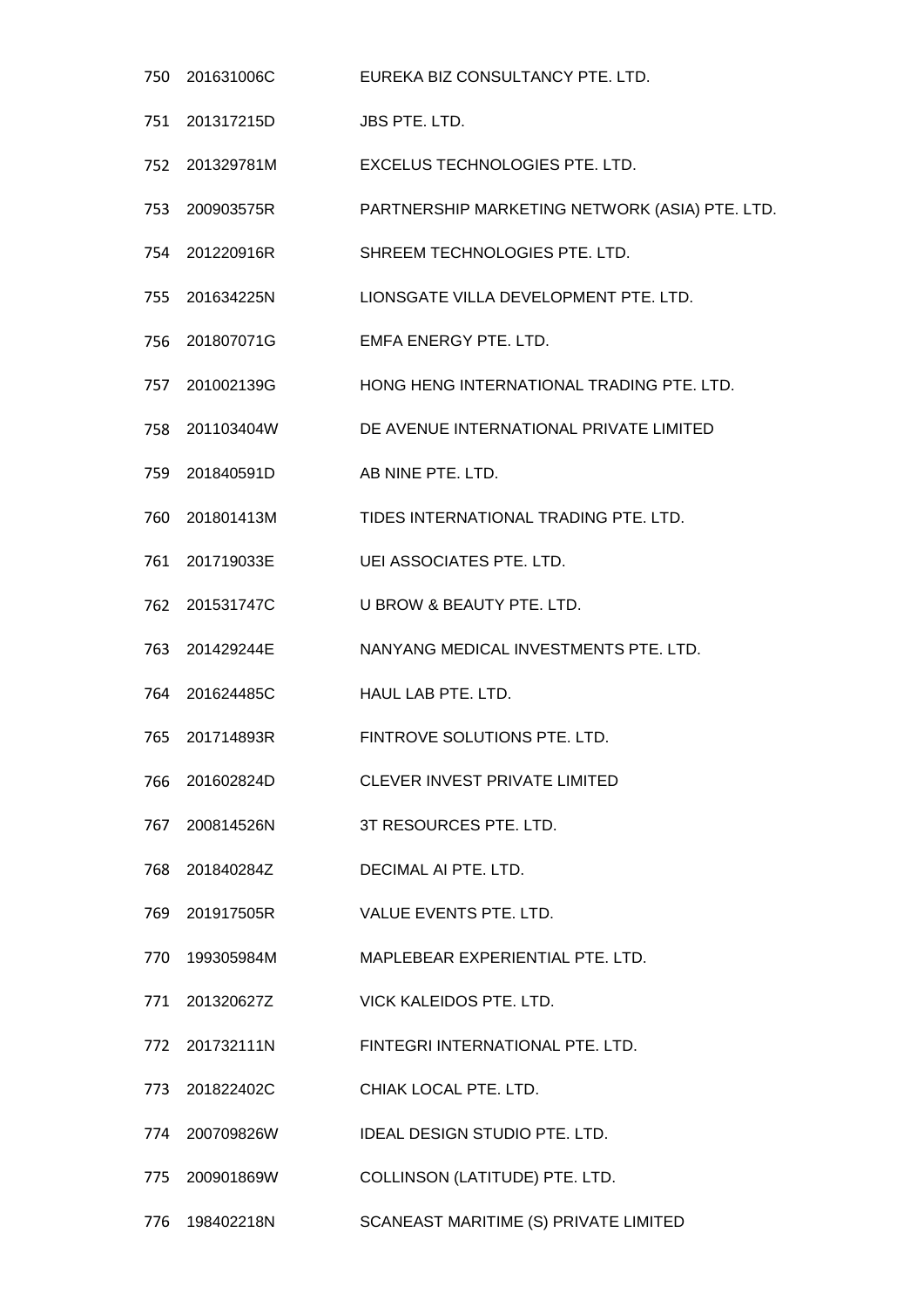|     | 777 201214660W | HUP HUAT IMPORTER EXPORTER CO. PTE. LTD.          |
|-----|----------------|---------------------------------------------------|
|     | 778 201833347G | WELLECTS LEARNING CENTRE PTE. LTD.                |
| 779 | 198900011N     | J R EWING MARKETING PTE LTD                       |
|     | 780 201733487H | SHIOK SHIOK PTE. LTD.                             |
|     | 781 201503196E | URBANISE.COM (SEA) PTE. LIMITED                   |
|     | 782 201206846C | <b>VERITAS MARINE PTE, LTD.</b>                   |
|     | 783 201203618G | TEEPEE HOLDINGS PTE. LTD.                         |
|     | 784 201841594M | M2M HOLDINGS PTE, LTD.                            |
|     | 785 201307868H | SUSHI DIGITAL PTE. LTD.                           |
| 786 | 201623468M     | TECHFIN PTE. LTD.                                 |
|     | 787 201700304R | EDEN GREEN RETAIL PTE. LTD.                       |
|     | 788 201804210Z | YODASHA PTE. LTD.                                 |
| 789 | 201633174R     | HWAYANG INDUSTRIES HOLDINGS PRIVATE LIMITED       |
| 790 | 201709003H     | INTERNATIONAL HOUSE OF WELLNESS PTE. LTD.         |
|     | 791 200600178K | <b>COMWEB MARKETING PTE, LTD.</b>                 |
| 792 | 201805688K     | TIMECHAIN FOUNDATION LTD.                         |
|     | 793 201811178W | SIX POINT TECHNOLOGY PTE. LTD.                    |
|     | 794 201314734C | ANTZ LOGISTICS AND TRADING PTE, LTD.              |
|     | 795 201225239N | CASHEL HOLDINGS PTE. LTD.                         |
|     | 796 199608402R | ENG SHENG PRODUCTS PTE. LTD.                      |
|     | 797 200813796R | BENZ MOTORSPORTS PTE. LTD.                        |
|     | 798 201024129D | GAIA RISTORANTE & BAR PTE. LTD.                   |
|     | 799 201724350W | CO2 SOLUTIONS (S) PTE. LTD.                       |
|     | 800 201832067M | AUTOPARK FOUNDATION LTD.                          |
|     | 801 200412227N | HUA GUO OPTICAL INSTRUMENTS (SINGAPORE) PTE. LTD. |
|     | 802 201616377K | RAMNAX CORPORATION PTE. LTD.                      |
|     |                |                                                   |

200902546M MOMOYA JAPANESE DINING PTE. LTD.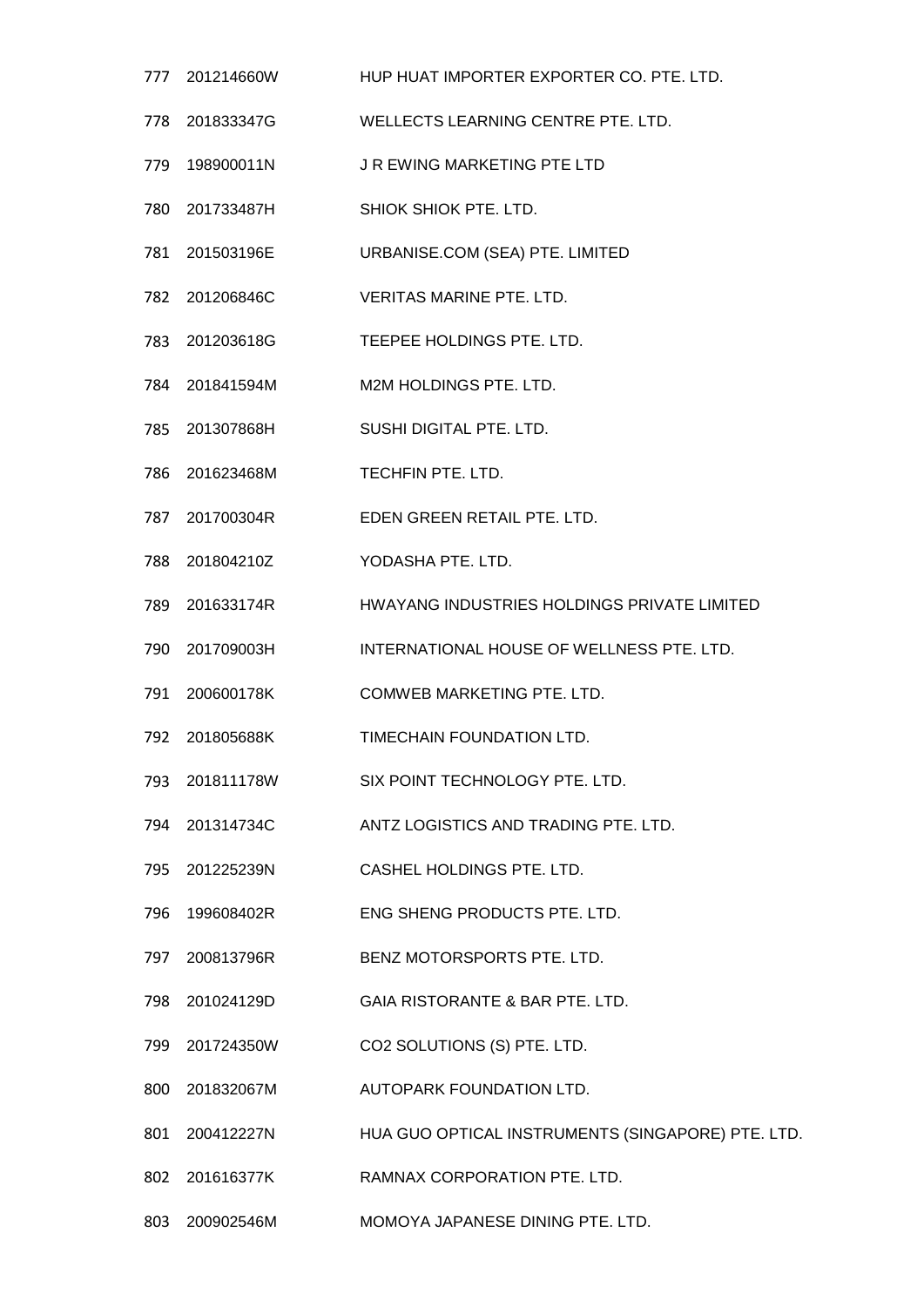201819575N HAPPYBOOK PTE. LTD. 200505111R ADDED INTERNATIONAL (S) PTE. LTD. 201811022N HUCKLEBERRY PTE. LTD. 200704538G GIBEONBUILD PTE. LTD. 201317224E NEWEIYE INVESTMENT PTE. LTD. 201817597H BELLE CHAIN FOUNDATION LTD. 199608229H WEIN SYSTEMS PTE LTD 201543507M GRILLES PTE. LTD. 200406087H MKM MANAGEMENT PTE. LTD. 201026127N C3 INFOCOMM SOLUTIONS PTE. LTD. 201829420Z SINGAPORE SUPER TRIP FOUNDATION CO., LTD. 201229111M MOBENKI PTE. LTD. 201541713W FREEPORT INVESTMENTS PTE. LTD. 201616693R LAN TING JI TRADING (PTE. LTD.) 201721311H ALLIANCECHAIN FOUNDATION LIMITED 201813528E ESKAR HOLDINGS PTE. LTD. 200516835C AMCIS MANAGEMENT SERVICES PTE. LTD. 201212380G TIMES BOX TV MEDIA PTE. LTD. 201628744H AKASHA BRIGHT PTE. LTD. 201325716M INSPIRER PTE. LTD. 201113268G WHITEWATERS MARINE SERVICES PTE. LTD. 201822281D HEX GLOBAL FOUNDATION LTD. 201019737E AA @ TP INVESTMENTS PTE. LTD. 201414822E MEGA PALM OIL PTE. LTD. 199900385R ADVANCED CONNECTION TECHNOLOGY (S) PTE. LTD. 199801089H FIRST SEMICONDUCTOR PTE LTD

201201576N FEUCHTER PTE. LTD.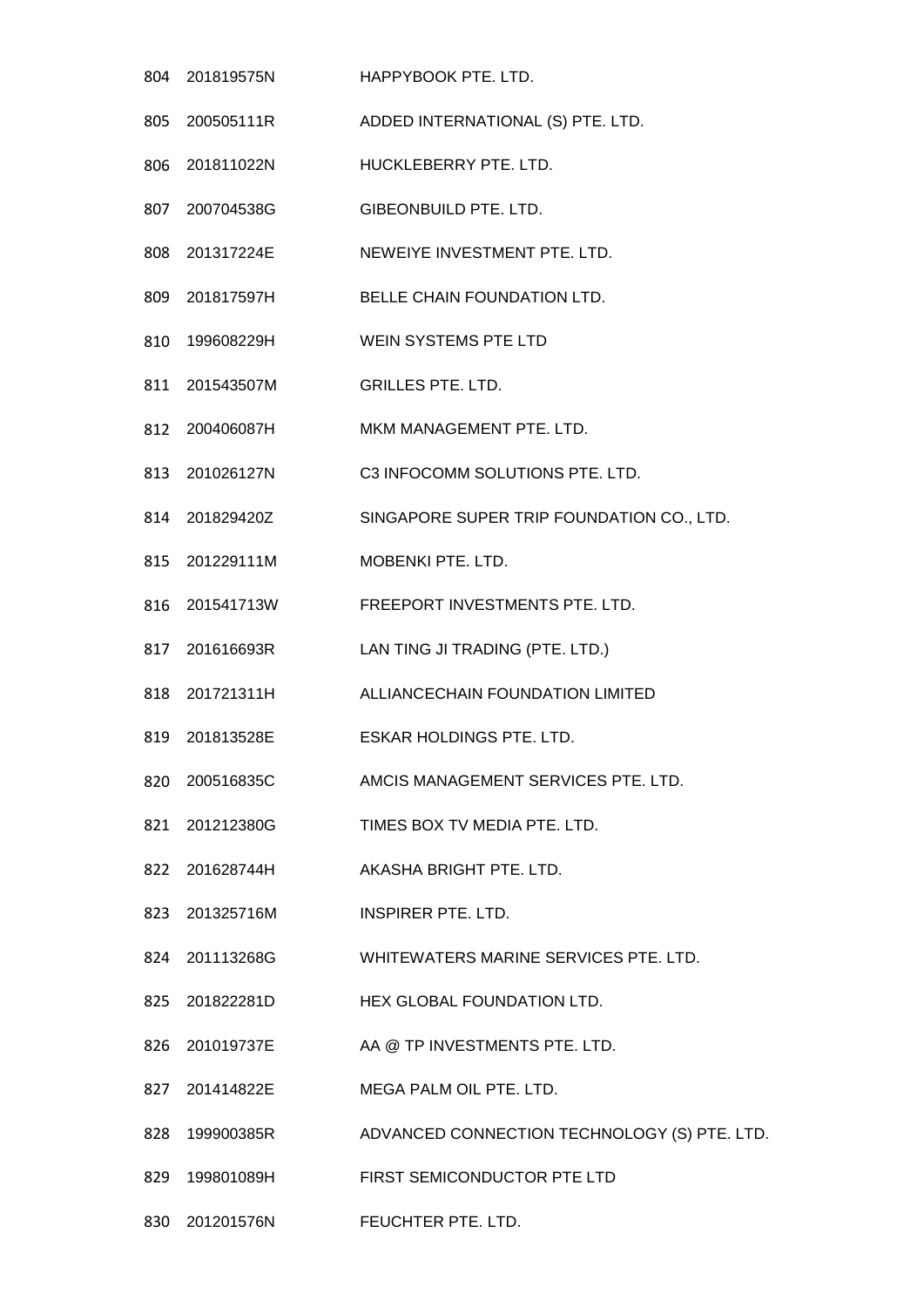- 200616320E GARDENCOURT ENGINEERING CONSULTANTS PTE. LTD. 200402384N MARINE REEF PTE. LTD. 201421707H DCS CONSULTANCY PTE. LTD. 200415720Z C'IGNATURE PRODUCTION PRIVATE LIMITED 199406762R TAMON (S) PTE LTD 200312112H PENUEL INVESTMENT HOLDING PTE. LTD. 200003482H PENTA WOOD & FLOORINGS PTE LTD 201630966M GET-FRAMED (SINGAPORE) PRIVATE LIMITED 200603851Z STRATA HOLDING PRIVATE LIMITED 201719042G 360 WORKS PTE. LTD. 201804341D AILINK FOUNDATION LTD. 198602580G SCL CONSULTANTS PTE. LTD. 198004209K BILTAN ENGINEERING PTE LTD 198203681N A.J. BRENDON MACHINERY PTE LTD 198600942D WATT WAH PETROLEUM PTE LTD 201828919C TRANSCEND SHIP MANAGEMENT (PTE. LTD.) 201412285N PREMIUM SEAFOOD PRIVATE LIMITED 201726070M BELOW 11 PTE. LTD. 201629092E MYBABYHELPER PTE. LTD. 200503321E INFISYS PRO PTE. LTD. 200500191R VTI PTE. LTD. 201900425N THE ARESGLOBAL PRIVATE LIMITED 200604746D ALMEGA INVESTMENTS PTE. LTD. 200707747G PINNACLE PROPERTIES PTE. LTD. 201704667N MIRA SUPPLY PTE. LTD. 200307282R A-LOGIC PTE. LTD.
	- 200411562W ICADAM TECHNOLOGIES PTE. LTD.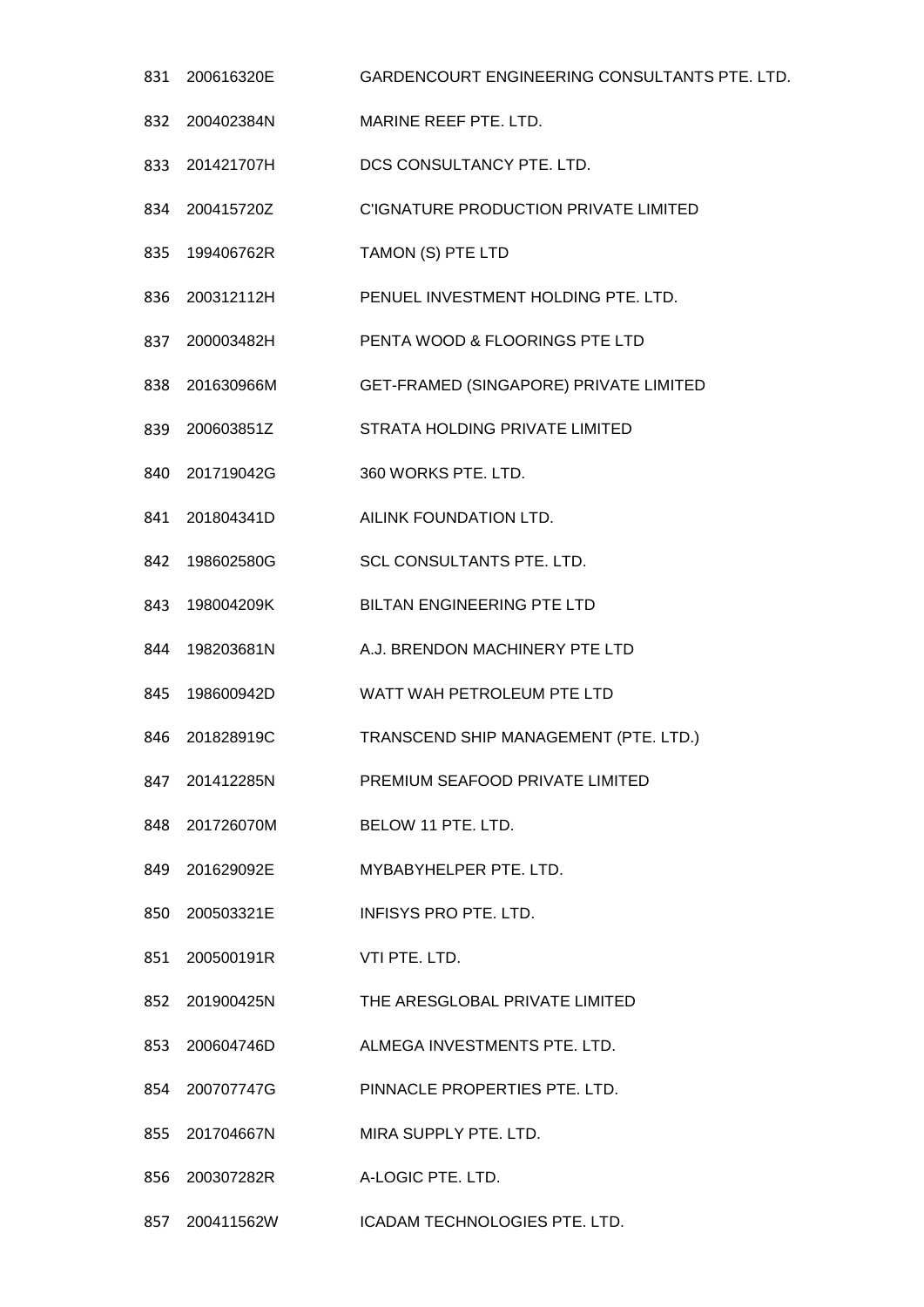- 858 200509915C SUNGREEN STRATEGIC SYNERGY PTE. LTD. 200513591C CONTROL MART PTE. LTD. 200616694C AERIS VENTURE PTE. LTD. 201218878M CHG REVIVAL PTE. LTD. 201732652H BLOCKCHAIN SYNERGY PTE. LTD. 201434304E GOLD CLASS VALET SERVICES PTE. LTD. 201539381Z ABSOLUTELY FABULEUX PTE. LTD. 201818413E AGILE TECHNOLOGY DESIGN PTE. LTD. 201320549M MINERVA GLOBAL EXPORTS PTE. LTD. 201820917H QUARTERS APAC PRIVATE LIMITED 199701949E GOLEMAN CONSULTING (INTERNATIONAL) PTE LTD 201734927C PERTINENCE LABS PTE. LTD. 200513862W SMARTRAC TECHNOLOGY PTE. LTD. 201501246D PROJECT FASH PRIVATE LIMITED 201300192E KAIC GOURMET PTE. LTD. 201624986E GLOBAL MARINE TECH SERVICES PTE. LTD. 201917836H HOUSE OF FESTINY PTE. LTD. 201818337Z JUST FOUNDATION LTD. 201811532Z NEXCREST CONSULTING PTE. LTD. 201823293N AMBT HOLDINGS PTE. LTD. 201724735E WORLDWIDE POWER PTE. LTD. 201004548Z OM TSHIPI (S) PTE. LTD. 201226189Z JLB INVESTMENT HOLDING PTE. LTD. 201407744H HALTEX PTE. LTD. 201901950G HELIX ELECTRICAL ENG PTE. LTD. 201608310M STITCHMOB PTE. LTD.
- 200309036Z WISEGROUP SYSTEM ENGINEERING PTE. LTD.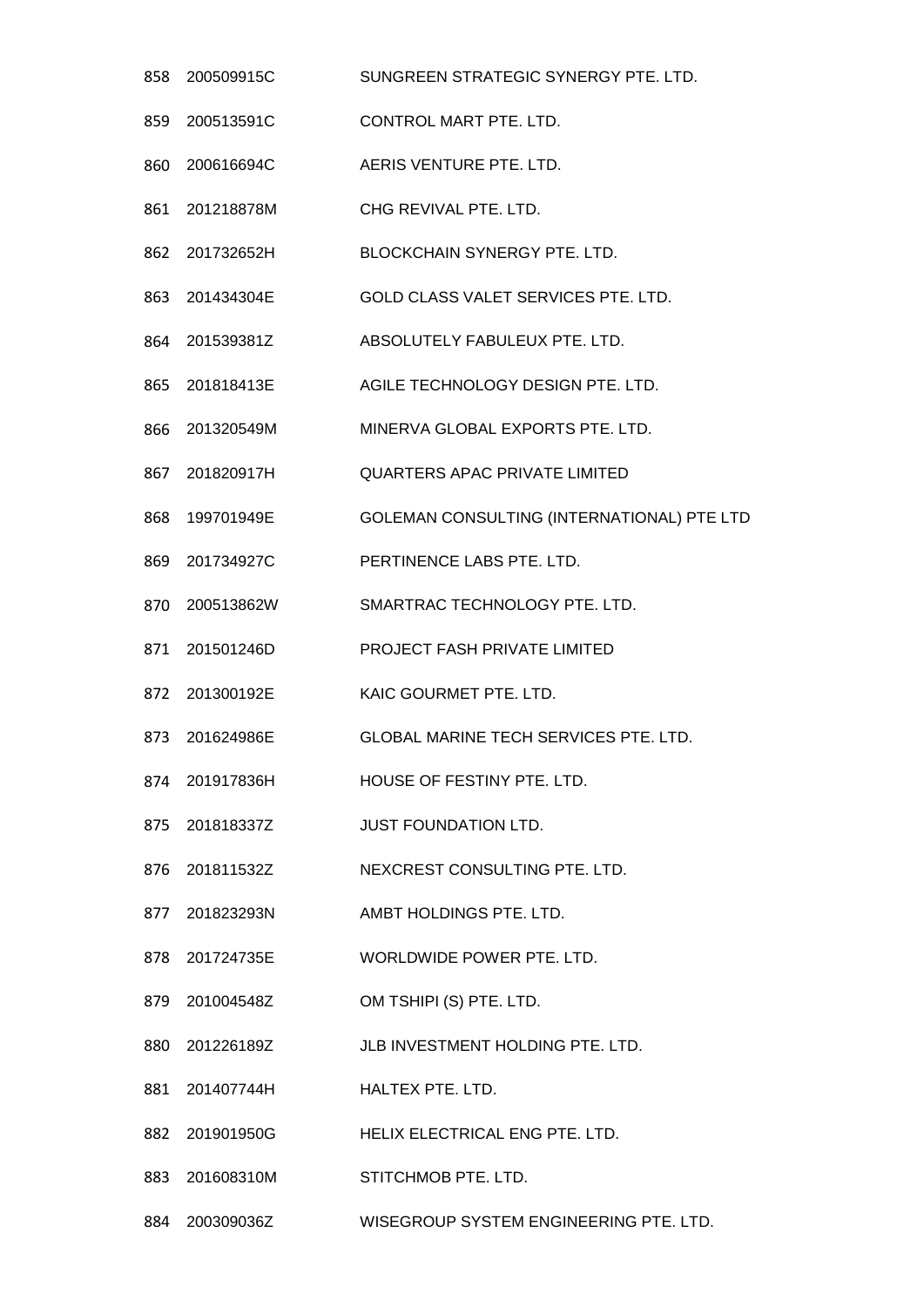201616093H MARINE PHOENIX PTE. LIMITED 201109584M TOP 17 SERVICES PTE. LTD. 201200638D ALBERT SOFTCAD SERVICES PTE. LTD. 201543238W EV3 INVESTORS VII PTE. LTD. 198101036C PINE (S) INVESTMENT PTE. LTD. 201511266G BOUNCEOFF PTE. LTD. 199304045E H2O CYCLE PTE. LTD. 201231456H ECOGIZ CAPITAL PTE. LTD. 201828856E SINGAPORE TOKENOMICS RESEARCH FOUNDATION LTD. 201806139C FUTURE CONSENSUS FOUNDATION LTD. 895 201224757N SYNERGISTIC RETAIL CONSULTANCY AND MANAGEMENT PTE. LTD. 201527924M VITALITY PLANET PTE. LTD. 201723039K LOH INTERNATIONAL CONSULTING PTE. LTD. 201213831D QUALIMED TRADING PTE. LTD. 199704384D MEGA COMPUTING (SINGAPORE) PTE LTD 201823466W DIAMOND REXERVE PTE. LTD. 201907480K BERRY ENGRG PTE. LTD. 201736379M JOYANCE INTERNATIONAL TRADING PTE. LTD. 201104687W BRAMERTON INVESTMENT PTE. LTD. 201728917R WONDERLABS FOUNDATION LTD. 201608986N ROCKETERRA PTE. LTD. 201613556N ACUMIST SG PTE. LTD. 201704038Z TIM TECH SINGAPORE PTE. LTD. 201843166K APOYO INTERNATIONAL PTE. LTD. 201325939Z AAFIDA PRIVATE LIMITED 201715611Z BRIIDGE PTE. LTD. 200801737Z STSM PTE. LTD.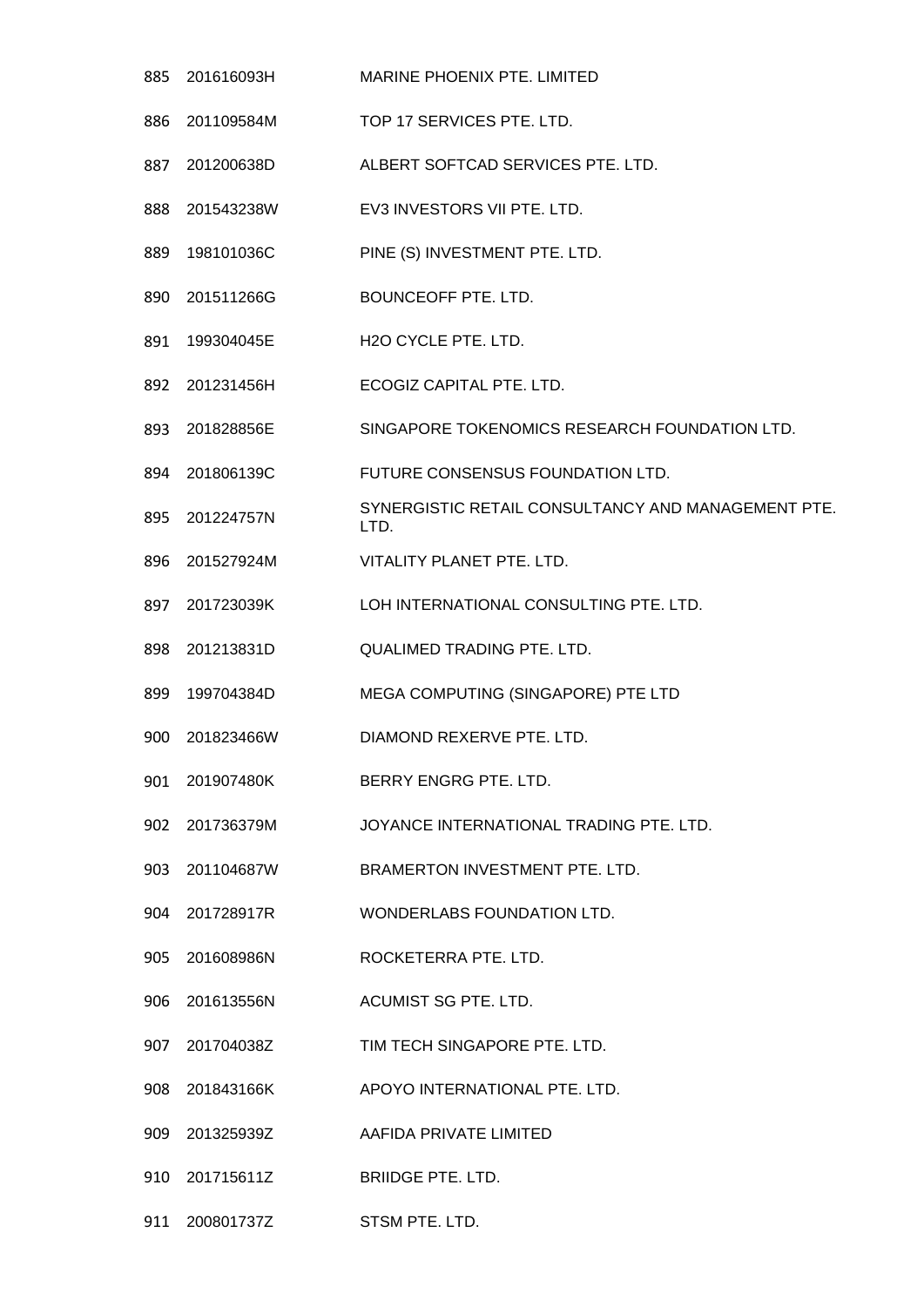- 201510307Z HAILIN ASIA PTE. LTD.
- 201725112R NOVO SPEED PTE. LTD.
- 201539354N ET GLOBE PTE. LTD.
- 201534612D SYKMA LABS PTE. LTD.
- 201204223D SINGAPORE DONGSHAN INTERNATIONAL FREIGHT FORWARDING PTE. LTD.
- 201621667W AMICUS.CLUB PTE. LTD.
- 201717363N SUAVEFOTOZ.COM (PTE.)
- 201839213H DOPHIN PAY PTE. LTD.
- 201801061R SINGAPORE GREEN PREFABRICATED CONSTRUCTION PTE. LTD.
- 201734779W JEREMY FOOD CO PTE. LTD.
- 201813929N TM GLOBAL MANAGEMENT PTE. LTD.
- 201820389M HOME PLACE DESIGN PRIVATE LIMITED
- 201504467W BTI CAPITAL PTE. LTD.
- 201008133Z CTYA CONSTRUCTION PTE. LTD.
- 201627008D TRAVEL888 PTE. LTD.
- 201412604Z BLUE OCEAN ACADEMY PTE. LTD.
- 201503742E RIXON PTE. LTD.
- 201502095D MAL COMM PTE. LTD.
- 201114055H BASIC INSPIRED PTE. LTD.
- 201119096M MIDORIYA PTE. LTD.
- 201102834W BRANDED3 PTE. LTD.
- 201620861E WINSUN HOME FURNITURE PTE. LTD.
- 201818854E GUESS FOUNDATION LTD.
- 201001437M LINEAR MARINE PTE. LTD.
- 200710908Z FUJIWARA ADVISORY SINGAPORE PTE. LTD.
- 201829609C GCXDIGITAL PTE. LTD.
- 201421983R HPC LIFESTYLE TECHNOLOGY PRIVATE LIMITED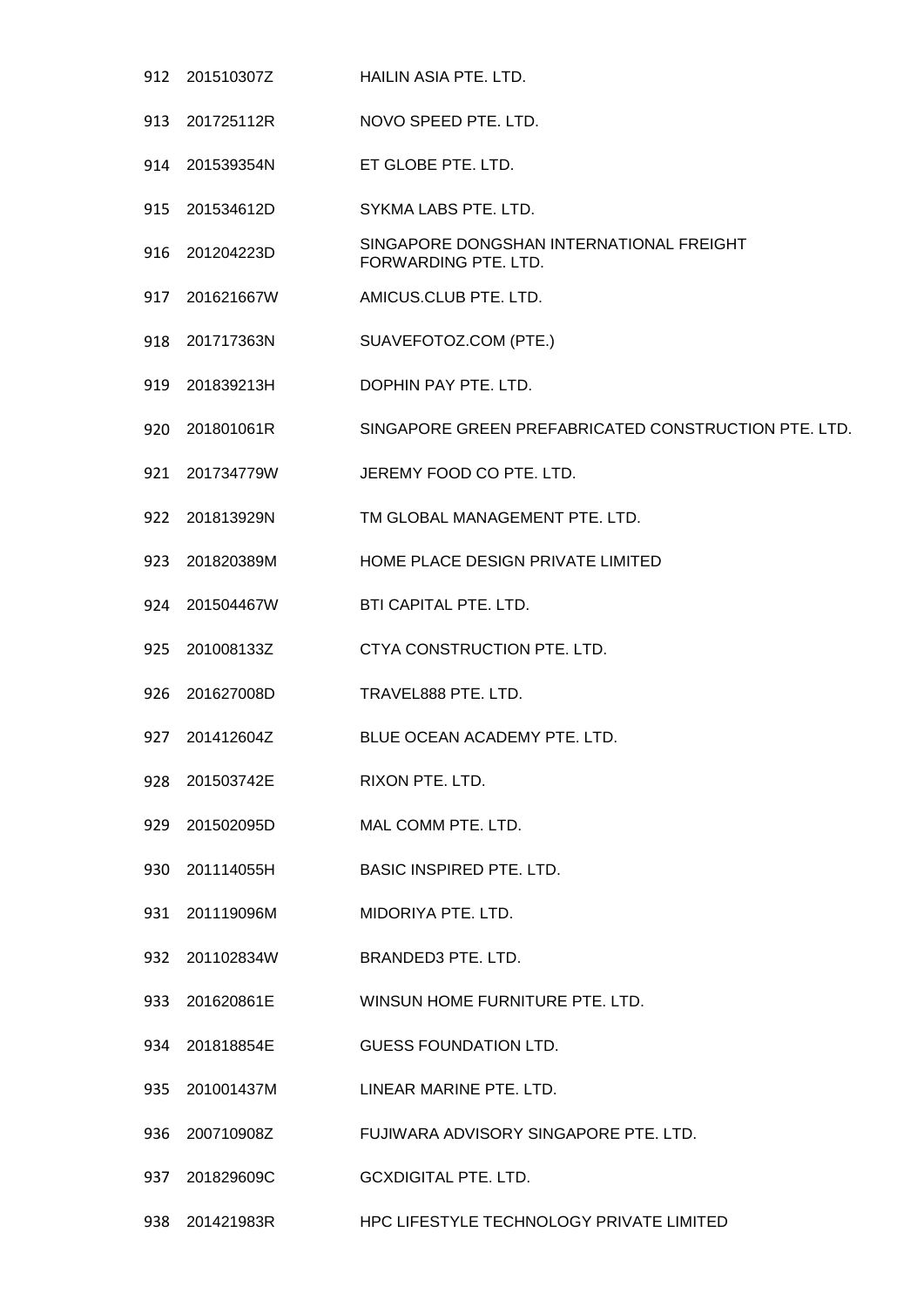| 939 | 201921953R     | COPSUNHED PTE. LTD.                             |
|-----|----------------|-------------------------------------------------|
|     | 940 201708648E | BLOOD SPECIALIST CLINIC PTE. LTD.               |
| 941 | 199407249K     | <b>JMK LOGISTIC PTE LTD</b>                     |
|     | 942 201435204G | QINGWA IQ PTE. LTD.                             |
|     | 943 201004029M | PICKET FENCE @ SERANGOON PTE. LTD.              |
|     | 944 201814344N | VAULTX LABS PTE, LTD.                           |
|     | 945 201725793R | XPLORA PTE. LTD.                                |
|     | 946 201719638G | CHOB INVESTMENT PTE. LTD.                       |
| 947 | 201705375W     | DIPPER SINGAPORE PTE. LTD.                      |
| 948 | 199306224K     | SHAPE TECHNOLOGIES PTE LTD                      |
| 949 | 200612894E     | MAPLE 9 INVESTMENT PTE, LTD.                    |
|     | 950 201130177C | ASIA ONE LOGISTICS PTE. LTD.                    |
| 951 | 201014039D     | KAI KITCHEN PTE. LTD.                           |
| 952 | 201635094Z     | SHOFINA SHUHAG TRADING PTE. LTD.                |
|     | 953 201833662C | FEBEE & COMPANY PTE, LTD.                       |
| 954 | 199609147N     | <b>INFOSOFT PTE LTD</b>                         |
|     | 955 201610289M | CONNECTIONAL PTE. LTD.                          |
| 956 | 201629319D     | NUHS @ ALEXANDRA PTE. LTD.                      |
|     | 957 201808363R | <b>UBERTRON PTE, LTD.</b>                       |
|     | 958 201411058D | LETO PTE. LTD.                                  |
| 959 | 199904504W     | WELD POINT ENGINEERING CONSTRUCTION PTE LTD     |
|     | 960 201708107K | XIN LONG XING PTE. LTD.                         |
| 961 | 200105698M     | ZORCH TECHNOLOGIES PTE LTD                      |
|     | 962 201224400K | ARKAPITAL PTE. LTD.                             |
|     | 963 201625394E | CERATECH MATERIALS ASIA INTERNATIONAL PTE. LTD. |
| 964 | 200712757R     | ATTRIBUILD DEVELOPMENT PTE. LTD.                |
| 965 | 201840609K     | PI DRAGON PTE. LTD.                             |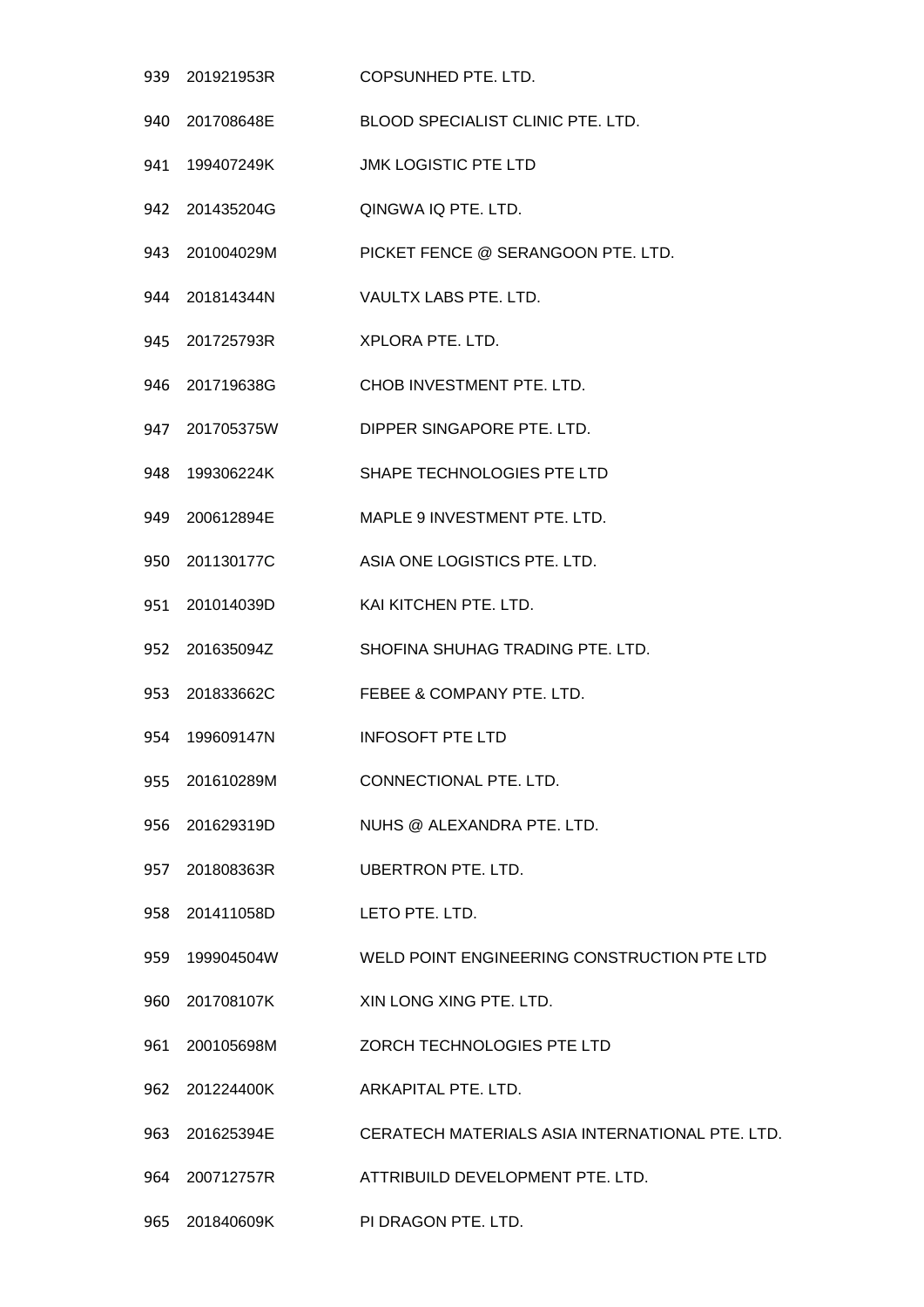201823275K SAFE HORIZONS PTE. LTD. 200719667H ZENITH ENERGY PTE. LTD. 201331936Z SUNFLOWER BEAUTY CARE PTE. LTD. 200918175W TANYA MANAGEMENT SERVICES PTE. LTD. 201818392C FULCRUM CAPITAL FOUNDATION LTD. 201420509E ARIVA HOSPITALITY PREMIER PTE. LTD. 200910849N ATMOSPHERE CONCEPT & SUPPLIES PTE. LTD. 200702253C IACSG INTERNATIONAL PTE. LTD. 201723149W MISTA BITES PTE. LTD. 201818458K HOGER PTE. LTD. 201327709E YONG SHUN CLEANING SERVICES PTE. LTD. 201734310E CHIO KITCHEN PTE. LTD. 201704100H MANNARISE PTE. LTD. 201842863D RIVERA GLOBAL PTE. LTD. 201317052M LIMELIGHT MEDIA PTE. LTD. 201721279W DS2000 INTERIOR PTE. LTD. 201813848N JU FENG YUAN PTE. LTD. 201713335M AI4U PTE. LTD. 201914565D HMLV PTE. LTD. 201501987G VANDA (S) AUCTION PTE. LTD. 200510458D SINGAPORE RESIDENTIAL PROPERTIES PTE. LIMITED 201100985N DE WOOD ASIA PTE. LTD. 201927161H APROF ENTERPRISE SOLUTIONS PTE. LTD. 198904275H LSHK TRANSPORTATION PTE LTD 201807454M FOURMUSK PTE. LTD. 201720389H MICHAUD REPORTING PTE. LTD. 201120722M THE LITTLE BLACK DRESS COMPANY PTE. LTD.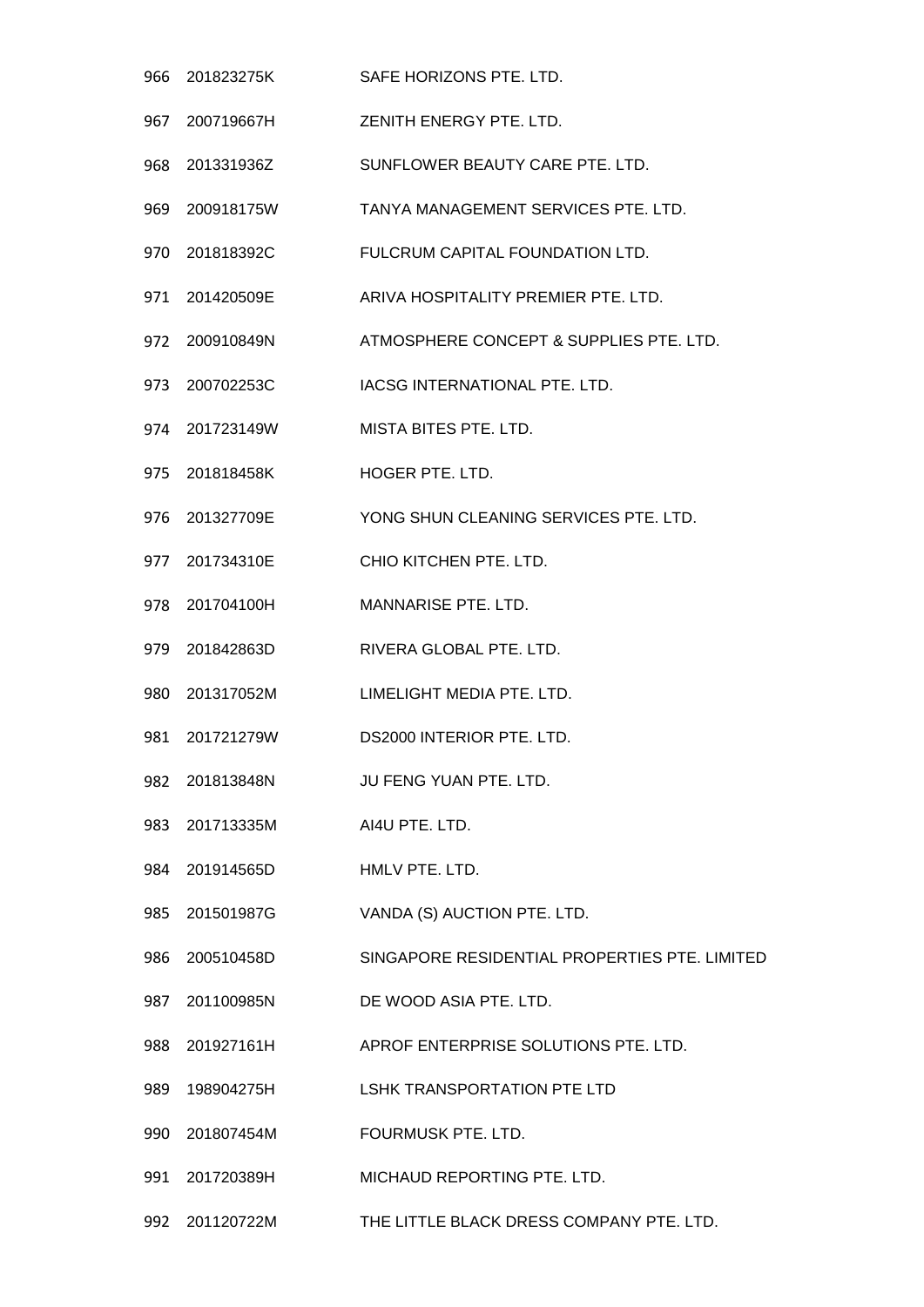- 993 201103156Z FAIRMONT CONSULTANCY PTE. LTD.
- 201728758H I-MEDIA ADVERTISING SERVICES PTE. LTD.
- 201710143E FOUR KROSS PTE. LTD.
- 201835868H PRINCE (SG) PTE. LTD.
- 200206643N JIE MING ENGINEERING AND CONSTRUCTION PTE. LTD.
- 201412281K THOUSAND TRUE FANS PTE. LTD.
- 201208825W RJ MARITIME CONSULTANCY (S) PTE. LTD.
- 201619673Z MAJULAH ELDERCARE SERVICES PTE. LTD.
- 201420937Z KHODE SOLUTIONS PTE. LTD.
- 201822227M 2JK LIFETECH PTE. LTD.
- 201706532Z WS OOI MEDICAL ONCOLOGY PTE. LTD.
- 201735597H FINLABTECH PTE. LTD.
- 201810680Z ALL-PLUS PTE. LTD.
- 201116067R NINE SILVER PTE. LTD.
- 201502771R FA.COM SINGAPORE PTE. LTD.
- 201733507C TRANSACT365 PTE. LTD.
- 201511601N JABIR ELECTRICAL PTE. LTD.
- 201633821C SPECTRUM GREEN PTE. LTD.
- 201939172D BLACK MAPPLE PTE. LTD.
- 201842109K PROJECT2 CONSULTING PTE. LTD.
- 201714841K MBS ADVISORY PTE. LTD.
- 200205285M LIANHENG ELECTRONICS PTE. LTD.
- 199606759G YANBURGH HOLDINGS PTE LTD
- 201835549K OBOR CAPITAL HOLDINGS PTE. LTD.
- 201606549E IKARA MARKETING PTE. LTD.
- 201908720N REDANG MARINE PTE. LTD.
- 201821634N ASCENTIA INCORPORATION PTE. LTD.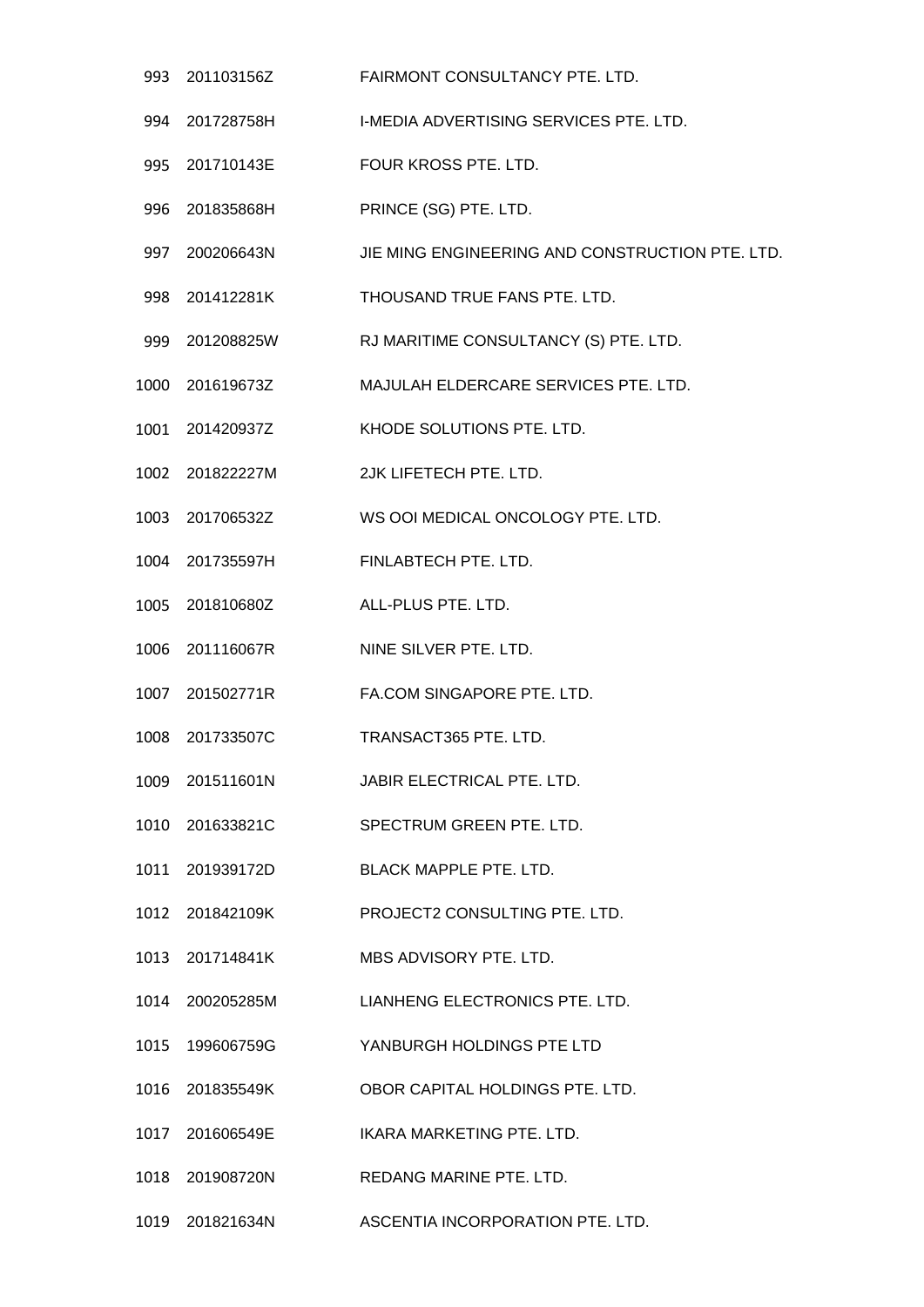|      | 1020 201436927D | POODLE EXPRESS PTE. LTD.                                        |
|------|-----------------|-----------------------------------------------------------------|
|      | 1021 201805518G | LOUIS FOUNDATION LTD.                                           |
|      | 1022 201606708M | MSOURCE MEDIA PTE. LTD.                                         |
|      | 1023 201826548W | <b>GALTONIA LIMITED</b>                                         |
|      | 1024 201523455D | QUERCUS ADVISERS PTE. LTD.                                      |
|      | 1025 201325730M | LIVON INTERNATIONAL PTE. LTD.                                   |
|      | 1026 201708654N | S&W SOON WANG TRADING PRIVATE LIMITED                           |
|      | 1027 201929011D | XINYAO ZONGHAN PTE. LTD.                                        |
|      | 1028 201526791D | C-FOUR DECO PTE. LTD.                                           |
|      | 1029 199205687W | <b>CHEMPURE PTE LTD</b>                                         |
|      | 1030 201616683D | SEAL ENTERPRISES PTE. LTD.                                      |
|      | 1031 200700051W | HAI HUA ENTERPRISE (S) PRIVATE LIMITED                          |
|      | 1032 201424603Z | REICAYA PRIVATE LIMITED                                         |
|      | 1033 199201912M | NAPIER BLAKELEY WINTER PTE LTD                                  |
|      | 1034 201823483K | ACM SK 3 PTE, LTD.                                              |
|      | 1035 200710858H | 66 CONSTRUCTION PTE, LTD.                                       |
|      | 1036 201723145N | FOOD COMA PTE. LTD.                                             |
|      | 1037 201017208M | INGENIOUS DESIGN PTE. LTD.                                      |
|      | 1038 201722837H | ABOZ ACADEMY PTE, LTD.                                          |
| 1039 | 201543718E      | MARN PTE, LTD.                                                  |
|      | 1040 201814360R | DEXON FOUNDATION LTD.                                           |
|      | 1041 201907059M | XINJING DREAM PTE. LTD.                                         |
|      | 1042 201537799E | YOUFANG CHINESE EDUCATION CONSULTANCY PRIVATE<br><b>LIMITED</b> |
|      | 1043 200517464G | SEMA CATERING MANAGEMENT PTE. LTD.                              |
|      | 1044 201708003M | CANAPE SG PTE. LTD.                                             |
|      | 1045 200517299K | PINE CHEMICALS PTE. LTD.                                        |
|      | 1046 201611963Z | ROLLAND MINING INVESTMENT PTE. LTD.                             |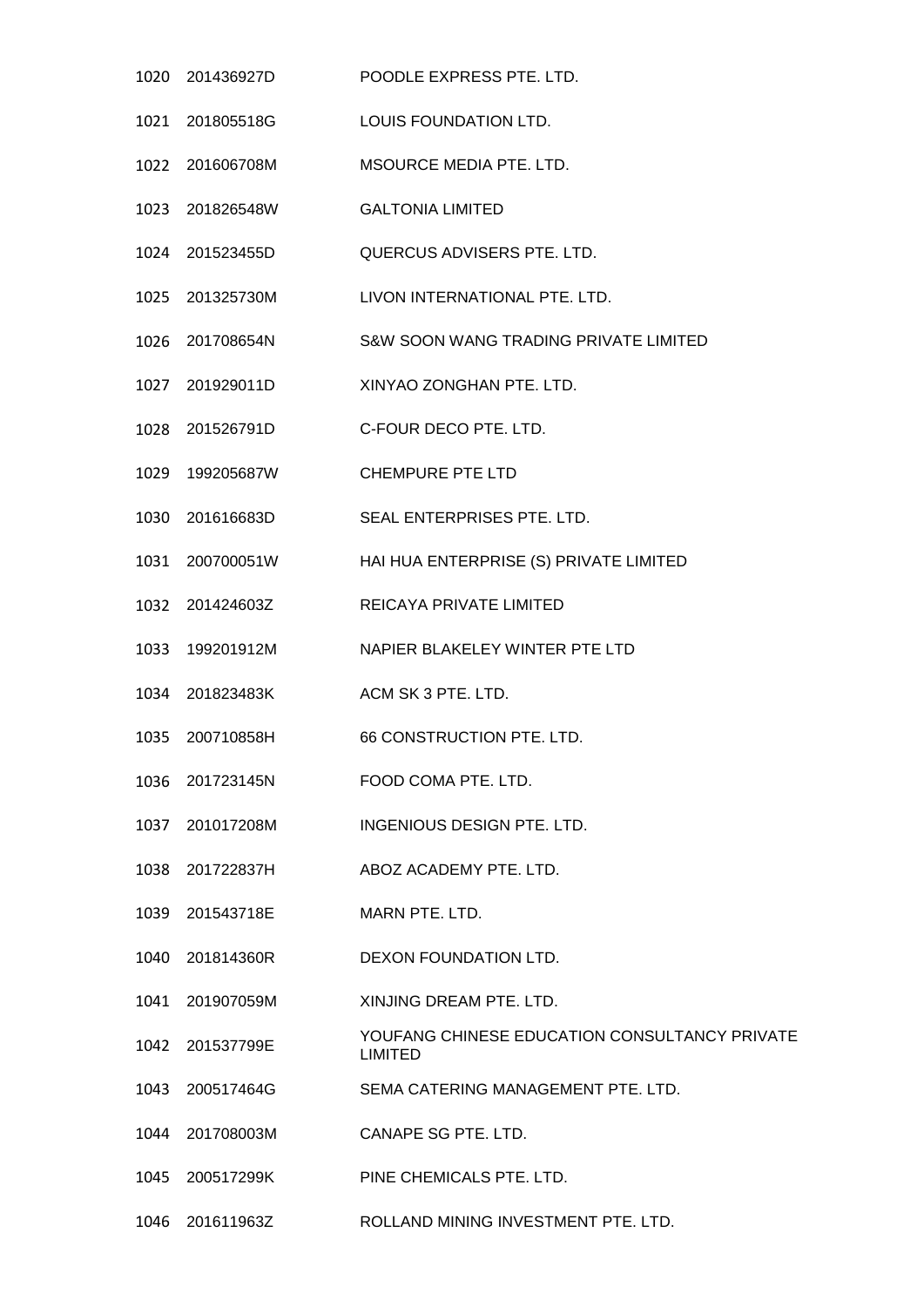- 200611647H ECHO MEDICS (S) PTE. LTD.
- 201731375G MA SHIPPING SINGAPORE PTE. LTD.
- 200508757H MAXBRID ENGINEERING PTE. LTD.
- 201620487W THE DATA EXCHANGE NETWORK SINGAPORE PTE. LTD.
- 201628332R ENGINEERING & TIMBER DEVELOPMENT PTE. LTD.
- 200309189K WOOD STAR EXIMP PTE. LTD.
- 201828455R BABSHA OVERSEAS PTE. LTD.
- 198003358C ALPHA OSCAR PTE LTD
- 198301529C KIMURA DENYOKI (S) PTE LTD
- 198403487W CHIP GUAN TIAN KEE BUILDING MATERIALS PTE LTD
- 201136580N IS LOGISTICS PTE. LTD.
- 199302639K CHALLENGER INVESTMENT PTE LTD
- 199603561N GRIFFIN GLOBAL ALLIANCE PTE LTD
- 200201001M POSTWORX INTERNATIONAL PTE. LTD.
- 1061 201026216E 5CS PTE. LTD.
- 200403444N MIND'S EYE ASIA PTE. LTD.
- 200405636E BALAJI RESTAURANT & CATERING SERVICES PTE. LTD.
- 200409334E WORLD GOLFERS CHAMPIONSHIP SINGAPORE PTE. LTD.
- 200409467K LINXSYNERGY TRADING PTE. LTD.
- 200411625N MMH CONSULTANCY & TRADING PTE. LTD.
- 201223510C QUALITY EQUIPMENT PTE. LTD.
- 200002556M ASIMWE PTE. LTD.
- 201839529K MAJESTIER PTE. LTD.
- 201425153G T.I.C RESOURCES PTE. LTD.
- 201333214D ENERGYOURS AUTOMATION PTE. LTD.
- 200514129W OVADA ASIA PTE. LTD.
- 200708202E MILLENNIA MARINE SERVICES PTE. LTD.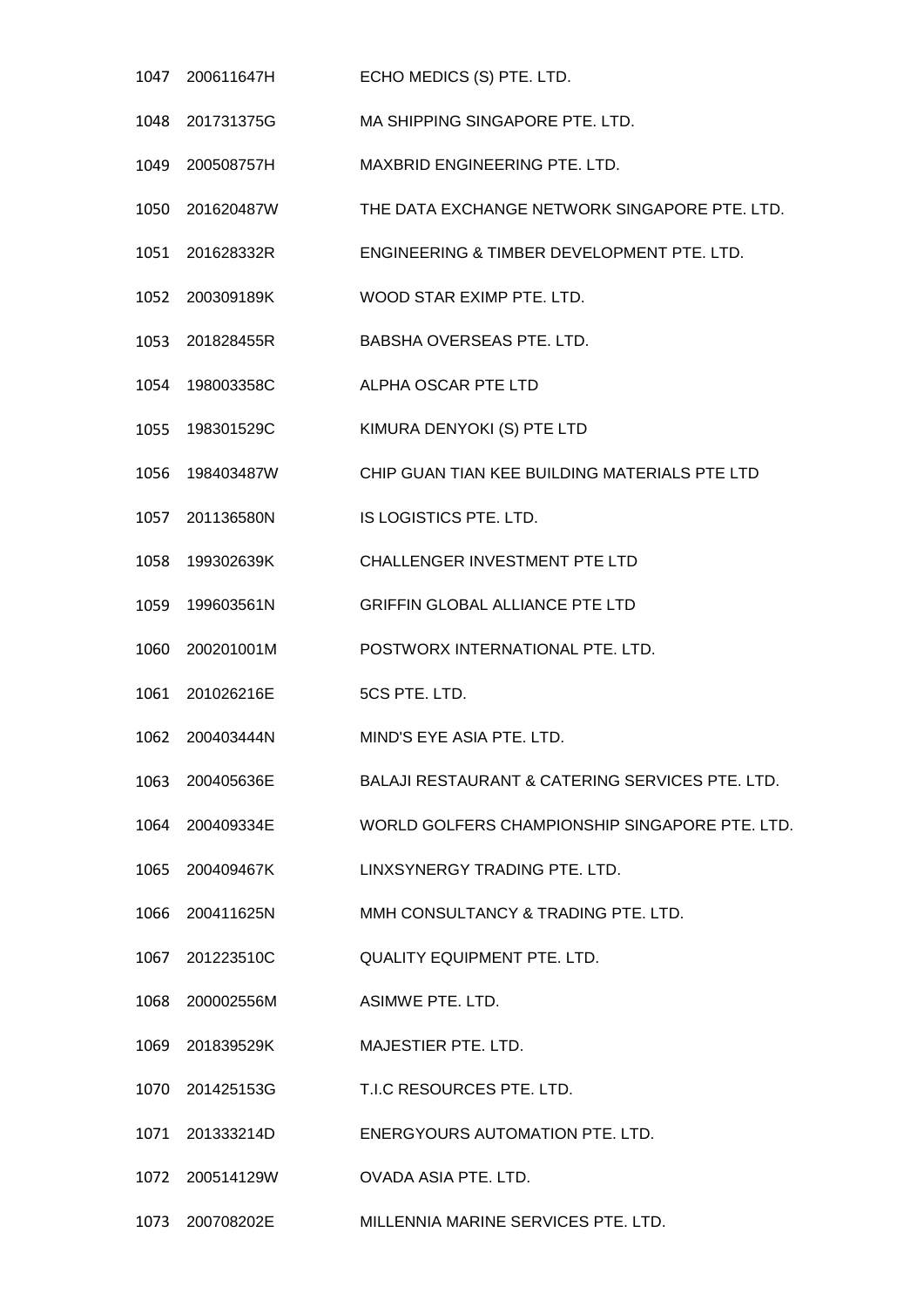200710587M EARTH RESOURCES & TRADING PTE. LTD. 201202476R QRA-SDYN PTE. LTD. 200614841C MAXPRO MANAGEMENT CONSULTANTS PTE. LTD. 201918892W SQUARE TECHNOLOGY PTE. LTD. 201722755W JTM SUPPLIES PTE. LTD. 201105397D SINCERO CONSTRUCTION PTE. LTD. 201524704H QUESTRA CAPITAL HOLDINGS PTE. LTD. 200807895G QUEENBEES PTE. LTD. 201717027D AUTO ACTION PTE. LTD. 200920256E EW TEAM SERVICES PTE. LTD. 201411059N FB SOURCING PTE. LTD. 201722476K THEREFORE VENTURES PTE. LTD. 201410960D WING YU GROUP PTE. LTD. 201820979G LINGHANG INTERNATIONAL PTE. LTD. 201834147N SOCVIEW SOLUTIONS PTE. LTD. 201724298C ALLTHINGS SOLUTIONS (SEA) PTE. LTD. 198101952N PARAMOUNT BULLION PTE LTD 199306387N JINYA ENTERPRISES PTE LTD 201736657H BITMAX FOUNDATION LTD. 201830451Z SINCEYLON EXIM SINGAPORE PTE. LTD. 201906996E FLOWERPECKERS PTE. LTD. 197802175M WELL-BORN PTE. LTD. 201406845W GREEN IT SERVICES PTE. LTD. 201812050G ENERGOTEX PTE. LTD. 201926982E RICHESSE PTE. LTD. 201806172R COLLABSOLS PTE. LTD.

201727853M RESOLUTION HOLDINGS PTE. LTD.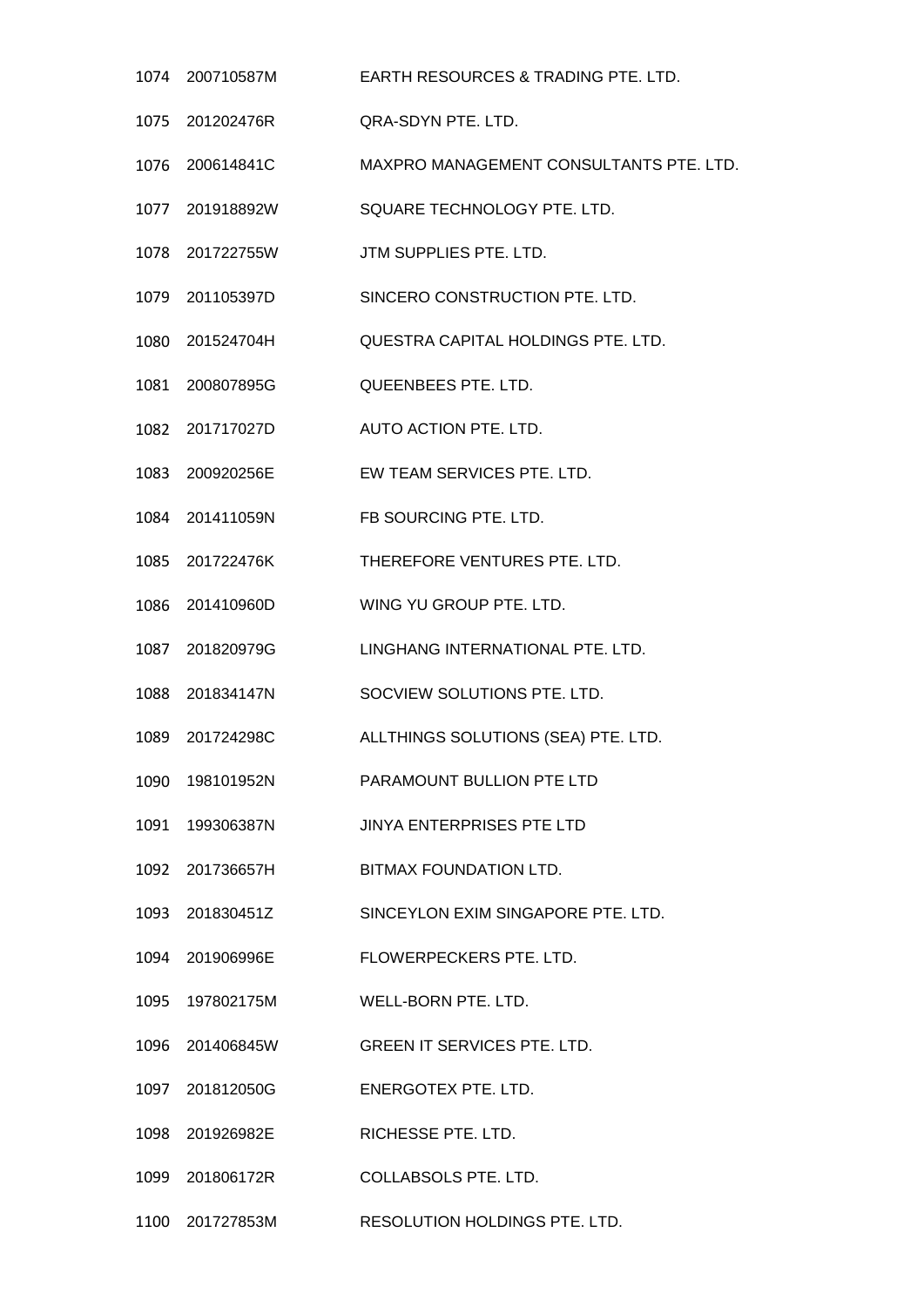|                                    | 1101  201905536N  RUSH GLOBAL PTE. LTD.                     |
|------------------------------------|-------------------------------------------------------------|
|                                    | 1102  201328908Z  PANAUST SPV2 PTE. LTD.                    |
| 1103 201700341N                    | NEXUS LAB PTE. LTD.                                         |
| 1104 201731635Z                    | RELAM SINGAPORE CAPITAL PTE. LTD.                           |
| 1105 201723241E                    | BEST WEIGH PTE. LTD.                                        |
|                                    | 1106 201627023N CCPIT ENERGY PTE. LTD.                      |
| 1107 201737045D                    | CAREER ABROAD PTE. LTD.                                     |
| 1108 201723974W BABYTECH PTE. LTD. |                                                             |
|                                    | 1109 201815214W PHALEE HOLDINGS PTE. LTD.                   |
|                                    | THOR CONSTRUCTION PTE. LTD.                                 |
| 1111 201532653M                    | CS BIO (ASIA) PTE. LTD.                                     |
|                                    | LIANG GROUP PTE. LIMITED                                    |
|                                    | ADDICTIVE TASTE PTE. LTD.                                   |
|                                    | YOURMASTERPIECES PTE. LTD.                                  |
|                                    | IJS HOLDINGS PTE. LTD.                                      |
|                                    | 1116 201822040M ACEFUND FOUNDATION LTD.                     |
| 1117 200711951D                    | PHYTO MEDICHEM SINGAPORE PTE, LTD.                          |
|                                    | 1118 201219686K FU XING ENGINEERING PTE. LTD.               |
| 1119 201907479R                    | RESOURLES CAPITAL HOLDING PTE. LTD.                         |
|                                    | GAIN SHINE CONSTRUCTION PTE. LTD.                           |
|                                    | SUPERFUDO HV PTE. LTD.                                      |
| 1122 201809095H                    | ALMIGHTYAPPS PTE. LTD.                                      |
| 1123 201613455H                    | FIRST SWITCH CAPITAL PTE. LTD.                              |
| 1124 201915133C                    | ONE WORLD SINGAPORE PTE. LTD.                               |
| 1125 201807929C                    | R&B FINTECH SINGAPORE PTE. LTD.                             |
|                                    | 1126 201923431H CALAMAR ADVANCED GREEN TECHNOLOGY PTE. LTD. |

201722106W XKUISITS PTE. LTD.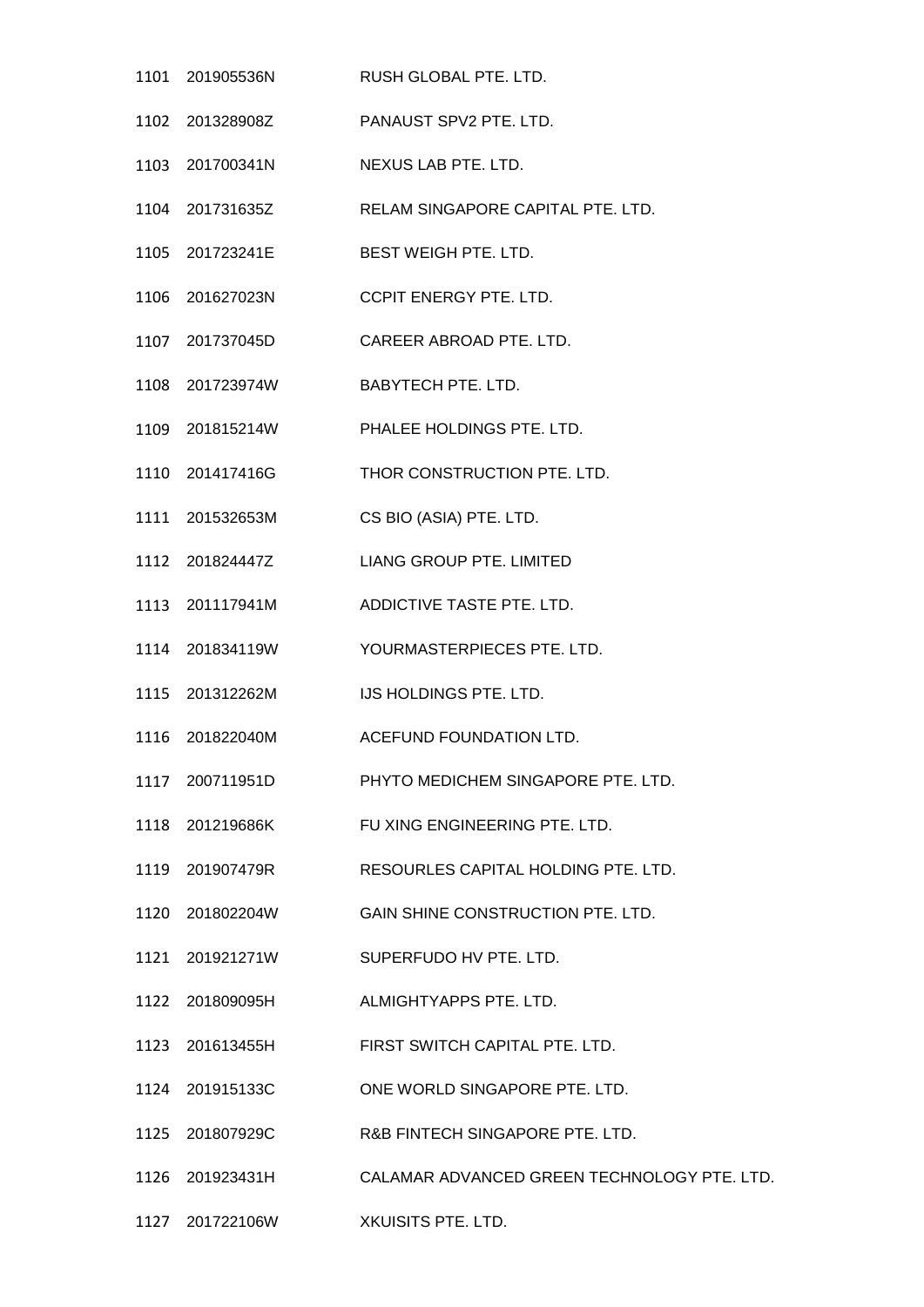201316492E Y&J 7 PTE. LTD. 201620888G SUPREME TECHNOLOGIES PTE. LTD. 200517738R JIAXINDA PRINTING GROUP (S) PTE. LTD. 201510528E MELIOS PTE. LTD. 201302815K GLOBALFRESH SEAFOOD (S) PTE. LTD. 201836687K CLARIHEALTH PTE. LTD. 201922896C LIFESTYLEMETROPOLIS PRIVATE LIMITED 201327653H SUPERMASSIVE PTE. LTD. 199300257D THE LEARNING VINE CHILDCARE PTE LTD 201718759C OUTSOURCE GLOBAL (SG) PTE. LTD. 201632594D DEVICE TECH PTE. LTD. 201812706K SARSHIK PTE. LTD. 201807589Z THINK AND GROW RICH ACADEMY SINGAPORE PTE. LTD. 201620435M SINGAPORE AL INTERNATIONAL AUCTION PTE. LTD. 201600107R ACCESS ACCOUNTING & SECRETARIAL PTE. LTD. 201320279G UNIHOUSE @ EVANS PTE. LTD. 201712375G SPACE STUDIOS PTE. LTD. 201835237M DTENSOR PTE. LTD. 201415852Z ZONE PACIFIC PTE. LTD. 201700300M EDEN GREEN MANUFACTURING PTE. LTD. 201905033H SBGS INFINITE PRIVATE LIMITED 201704761D WEALTH VERTEX EVENTS PTE. LTD. 200101290C TOP2 MUSIC PTE LTD 200604082H HERITAGE PROJECT MANAGEMENT PTE. LTD. 201916853E PETPAL TECHNOLOGIES PTE. LTD. 201324537D ACEISES PTE. LIMITED 201614713R DYNASAFE ASIA PTE. LTD.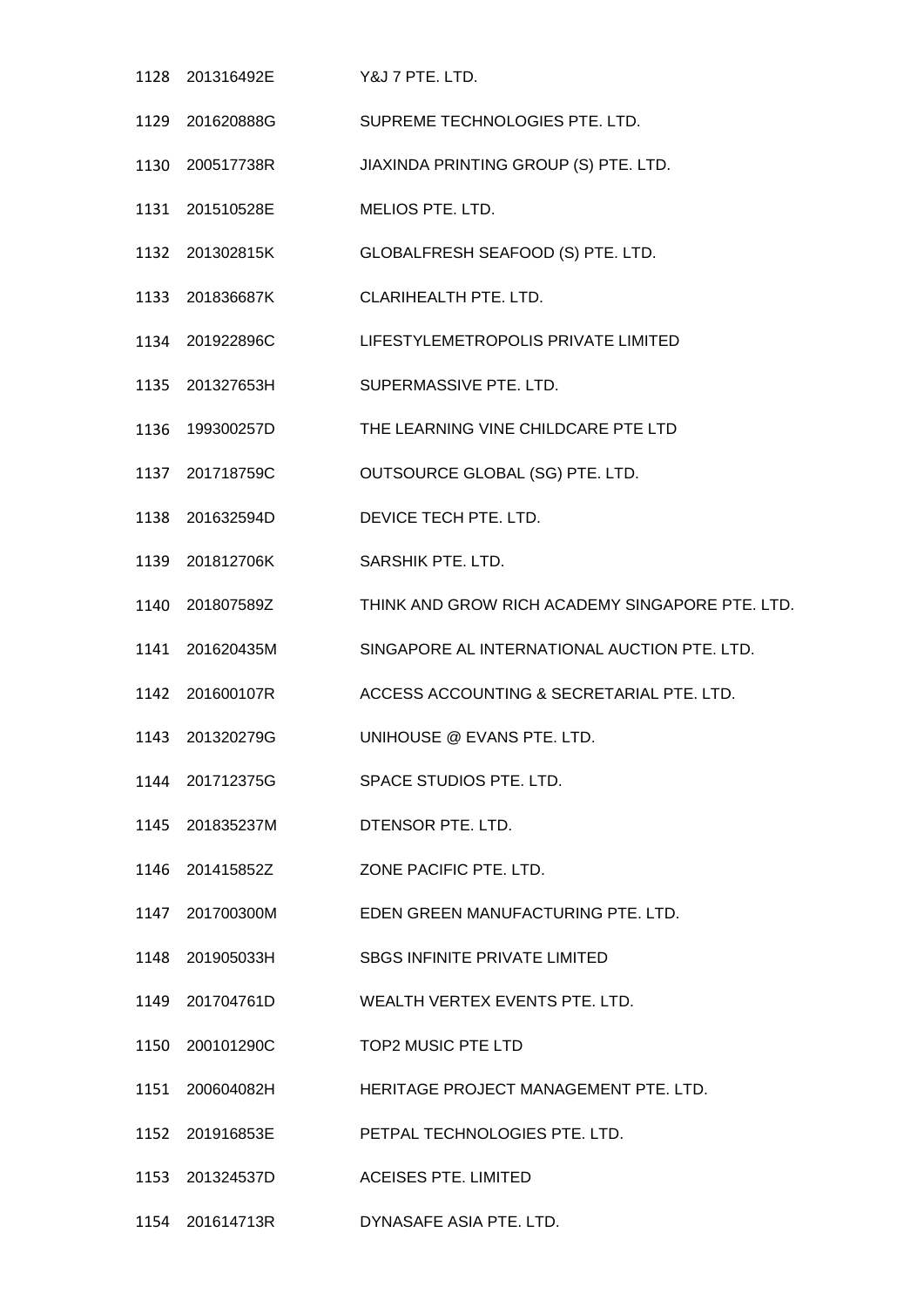- 201528609N MONIQUE GOH PTE. LTD. 201306830G THE PRYOR FOUNDATION LIMITED 201621865E FB INTL SOLUTIONS PTE. LTD. 200500939D PRIDE SOLUTIONS PTE. LTD. 201323663R YHX (S) PTE. LTD. 201723022C JUSTJIO PTE. LTD. 201623916Z STEPHEN SKULLEY & ASSOCIATES PTE. LTD. 201710193H NSA SOLUTIONS PTE. LTD. 196300292D MALAYSIA DYEING AND PRINTING FACTORY (PRIVATE) LIMITED 201334863Z MINERVA EDU CONSULTANCY PTE. LTD. 201824623Z STARNET PROPERTY MANAGEMENT PTE. LTD. 201014563H MAYSON DELIGHT PRIVATE LIMITED 201001345H DARSHAN INTERNATIONAL PTE. LTD. 201719195W LIM & WEE TRADING CO. PTE. LTD. 201809536R NINI PTE. LTD. 201436523C ARCADIUS PTE. LTD. 201831622W MARKPLUS SG PTE. LTD. 199707095M BENRUSON MARKETING (S) PTE LTD 201903552D KAPITA SINGAPORE PTE. LTD. 201301827H CAPRICA BUSINESS SERVICES PTE. LTD. 201801406M GLOBAL LOGISTICS SUPPORT SERVICES PTE. LTD. 201815568H PRISMA FOUNDATION LTD. 201328538Z EXOCYTE THERAPEUTICS PTE. LTD. 201313592K UNIPRO MGM MOBILES EXPORTERS PTE. LTD. 201900148H SINGAPORE SPORTS INDUSTRY FOUNDATION LTD. 201800911G TELEMATRIX PTE. LTD.
- 201222738G SUCCESS DIRECTIONS PTE. LTD.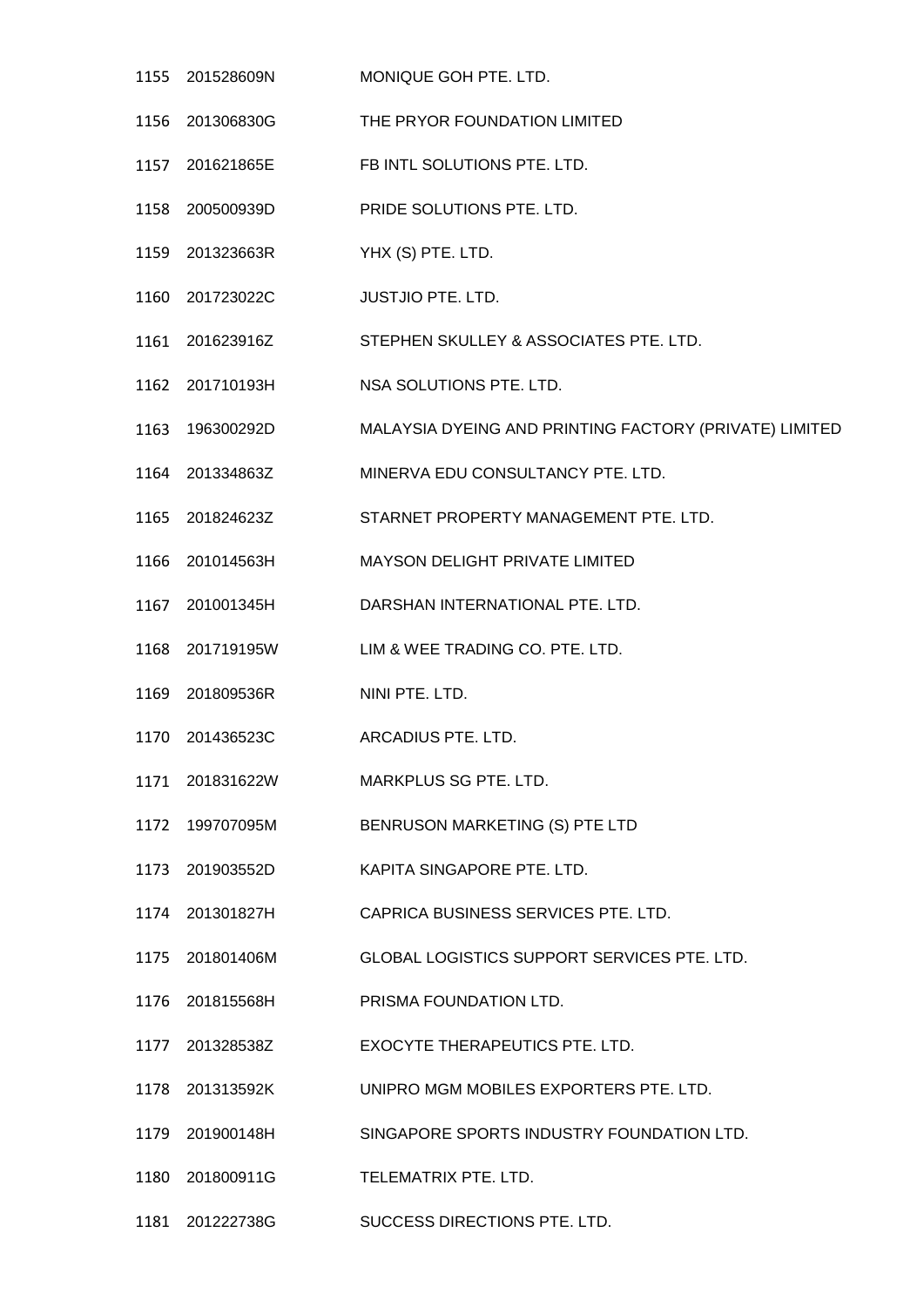201018316N 3C CAPITAL PTE. LTD. 201423377M ONLINE CLOUD PTE. LTD. 201840867N TOP GLORY INTERNATIONAL PTE. LTD. 201511441R ROBIN PAUL ADVISORY PTE. LTD. 200821358N UNIVERSAL ENERGY QUEST PTE. LTD. 201833400N XL-TRADING 98 PTE. LTD. 201937335C LSY MARINE PTE. LTD. 201834362N PADI GEMOK PTE. LTD. 201511494M COOL GOURMET PRIVATE LIMITED 201410401E THE WOODS CULTURAL PTE. LTD. 201527429N ART AVENUE PTE. LTD. 201732578E ONE BELT ONE ROAD GLOBAL TRADING (SINGAPORE) PTE. LTD. 201412635H MAHAS OVERSEAS PTE. LTD. 201805497D URS.COM PTE. LTD. 201929922W GD MEDS INTERNATIONAL PTE. LTD. 201835010C RIFLINE WORLDWIDE LOGISTICS PTE. LTD. 200823434M OCEAN BLUE RESORTS PTE. LTD. 201620194N PEOPLE ENERGY TRADING PTE. LTD. 201835612K MEI MEI LABS PTE. LTD. 201837505H MAKEWAY LOGISTICS PTE. LTD. 201900353R VMXFC PTE. LTD. 201709163Z J&A INVESTMENTS HOLDINGS PTE. LTD. 201404727G THE RUSTIC BISTRO PTE. LTD. 199003940N MULTISPEC (S) PTE LTD 201815360M ARIELIOR PTE LTD PTE. LTD. 201839430K MEWORLD FOUNDATION PTE. LTD. 201840262M XION.AI CATS PTE. LTD.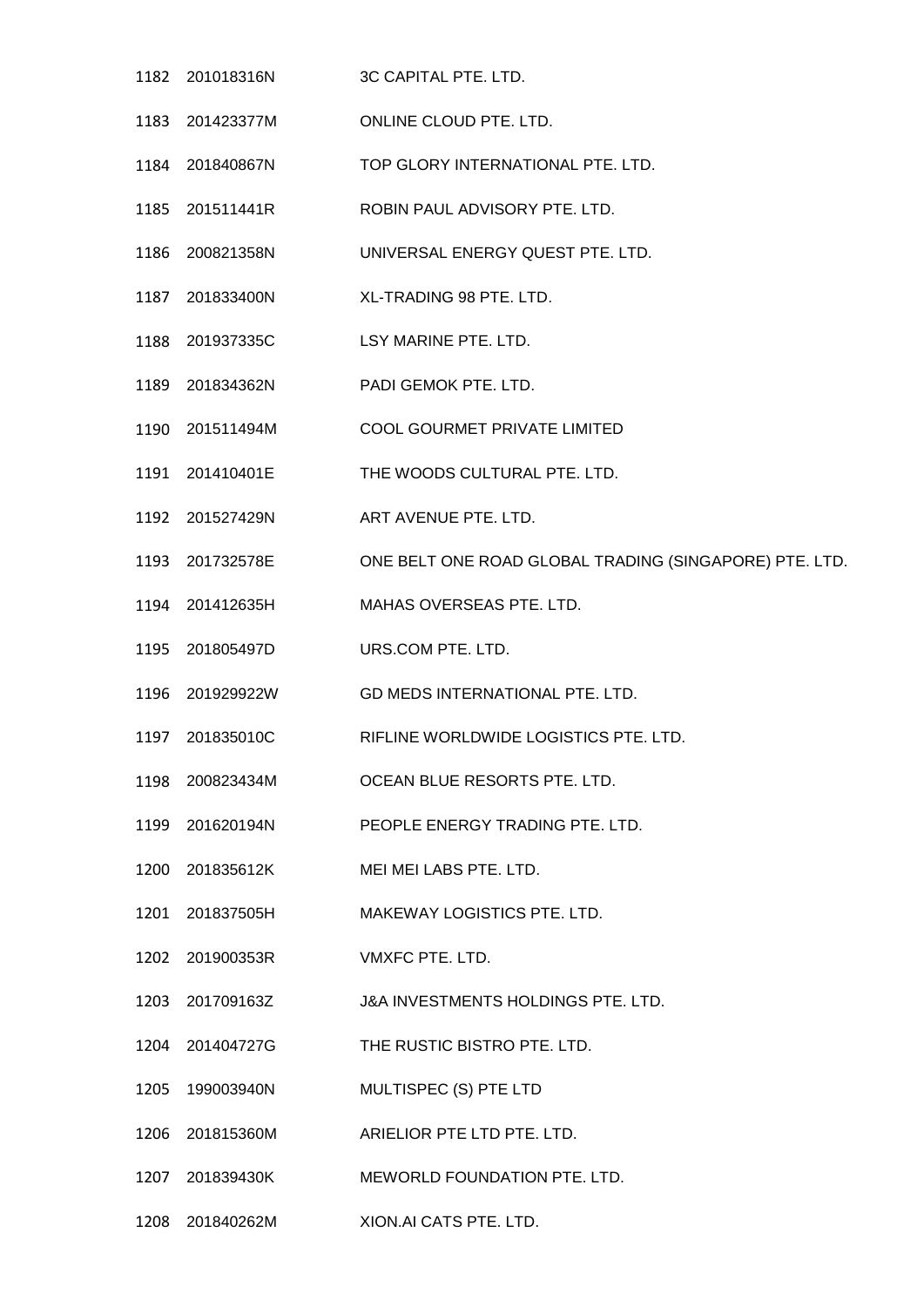|      | 1209 201909527W | AME PTE. LTD.                                        |
|------|-----------------|------------------------------------------------------|
|      | 1210 197802327Z | M & R INVESTMENTS PTE, LTD.                          |
|      | 1211 201128331G | <b>GREENWOOD TIMBER PRIVATE LTD.</b>                 |
|      | 1212 201630920R | CELESTIAL LEISURE PTE. LTD.                          |
|      | 1213 201834330N | APCG PTE, LTD.                                       |
|      |                 | <b>GROUP6 PTE. LTD.</b>                              |
|      | 1215 201615623K | CROWDTOOLZ PTE. LTD.                                 |
|      | 1216 201724390H | MINISTRY OF ECOMMERCE PTE. LTD.                      |
|      | 1217 201603634D | CAPRICOM TECHNOLOGIES PTE. LTD.                      |
|      | 1218 201839087M | COOL N SAVE SERVICES PTE. LTD.                       |
|      | 1219 201908634R | ISLAND LAB NATURALS PTE. LTD.                        |
|      | 1220 201813628Z | IMPACT ANALYSIS TRADING PTE. LTD.                    |
| 1221 | 200823359W      | CROWN VILLAGE PTE. LTD.                              |
|      | 1222 201532086R | MOLJ PTE. LTD.                                       |
|      | 1223 201736742R | LUMINOR TRADING PTE. LTD.                            |
|      | 1224 200714570H | PORTER XPRESS ASIA PTE. LTD.                         |
|      | 1225 201628024C | TALENT WASABI PTE, LTD.                              |
|      | 1226 201909697C | HYPERIA SOLUTIONS PTE. LTD.                          |
|      | 1227 200200441E | ANANTYA PTE. LTD.                                    |
|      | 1228 199401000N | SIN WAH BEE FORWARDING AGENCY PTE LTD                |
|      |                 | 1229 201007665R LEE IMPLANT DENTAL SURGERY PTE. LTD. |
|      | 1230 201303491G | TRADE STAR EXPRESS LOGISTICS PTE. LTD.               |
|      | 1231 201510253E | APEX VENTURE MARKETING PTE. LTD.                     |
|      | 1232 201204480R | RAINBOW DAIRY PTE. LTD.                              |
|      | 1233 201221509N | THINKING DIMENSIONS SINGAPORE PTE. LTD.              |
|      | 1234 201904600H | UPWHALE PTE. LTD.                                    |
|      |                 | 1235 201532861M ARDENT COMMODITES PTE. LTD.          |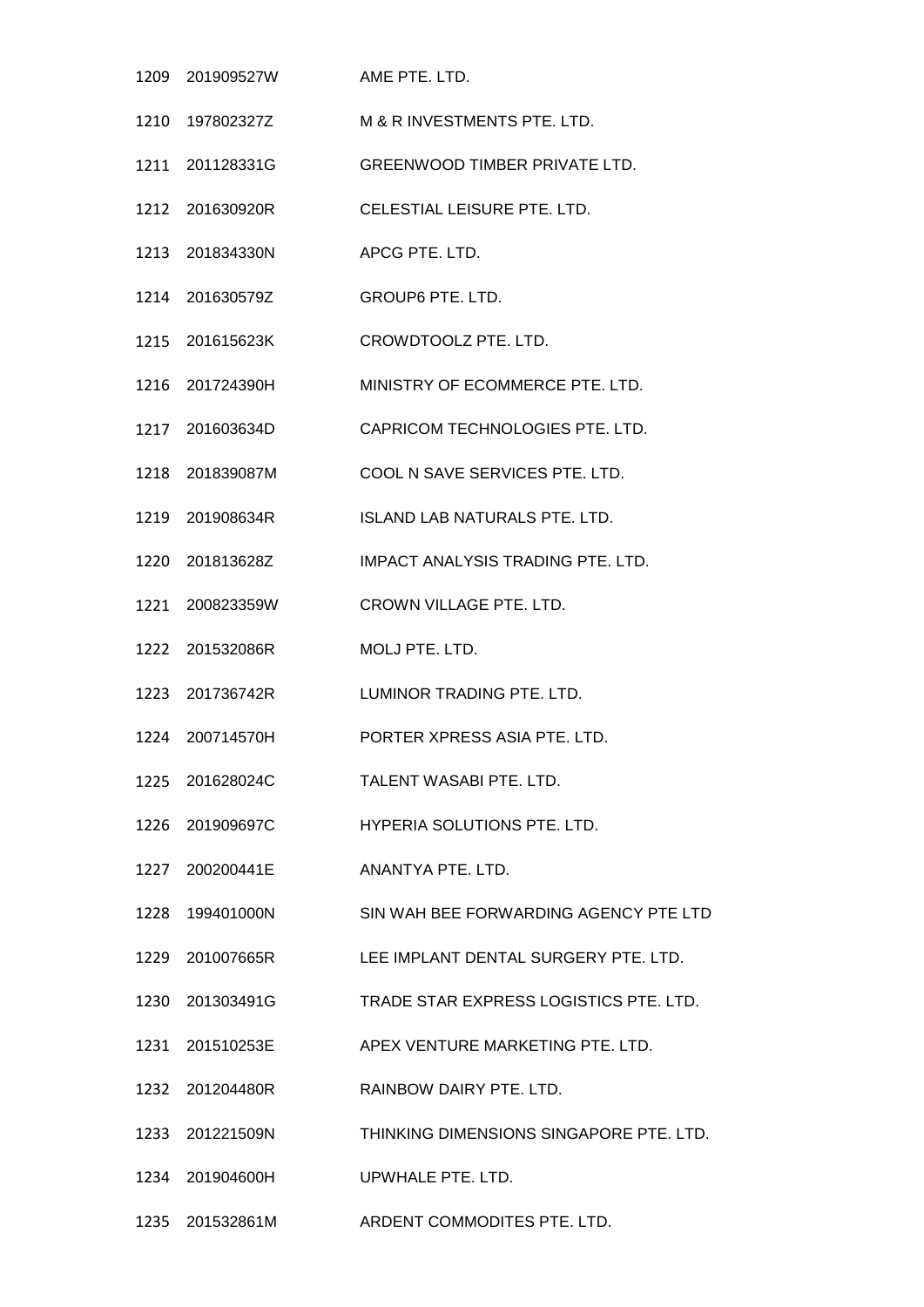200514863E PACK NOVA TECHNOLOGIES PTE. LTD. 201827167K NEMONET TECHNOLOGIES PTE. LTD. 201437016E BRITTANY ASIA PRIVATE LIMITED 201801435Z TIFEN BUSINESS PTE. LTD. 201133063Z MINISTRY OF MARKETING PTE. LTD. 201833038C GONT PTE. LTD. 201812079K OPENSINGULARITY FOUNDATION LTD. 201437645Z S.MAF TRADING PTE. LTD. 201805833C HERO NODE FOUNDATION LTD. 201509073K MICHELLE Q PTE. LTD. 201707078Z WHITE STAR PULSE INTERNATIONAL PTE. LTD. 201730498D WEIKON SINGAPORE HI-TECH PTE. LTD. 201611917Z DNG DESIGN INTERNATIONAL PTE. LTD. 201724229D JBEE PRIVATE LIMITED 201526079D C-TWO DECO PTE. LTD. 201524427D HAN GUO INTERNATIONAL MEDIA GROUP HOLDING PRIVATE LIMITED 201533927W EV3 INVESTORS V PTE. LTD. 201829614Z SINGAPORE CSEL FOUNDATION PTE. LTD. 199304409R ZHELDORTRANSSNAB PTE LTD 201526878H LUXE LINES PTE. LTD. 201830544N SCAD CODE PTE. LTD. 201839844E BULLION LOGISTICS SOLUTIONS PTE. LTD. 201903921M NEPA DISTRIBUTORS PTE. LTD. 201407948C POTASSIUM IODIDE CAPITAL PTE. LTD. 201426234D BOOZ & BLENDS PTE. LTD. 201528190W INT'L SHOPPE PTE. LTD. 201715868H AKASHI TRADING PTE. LTD.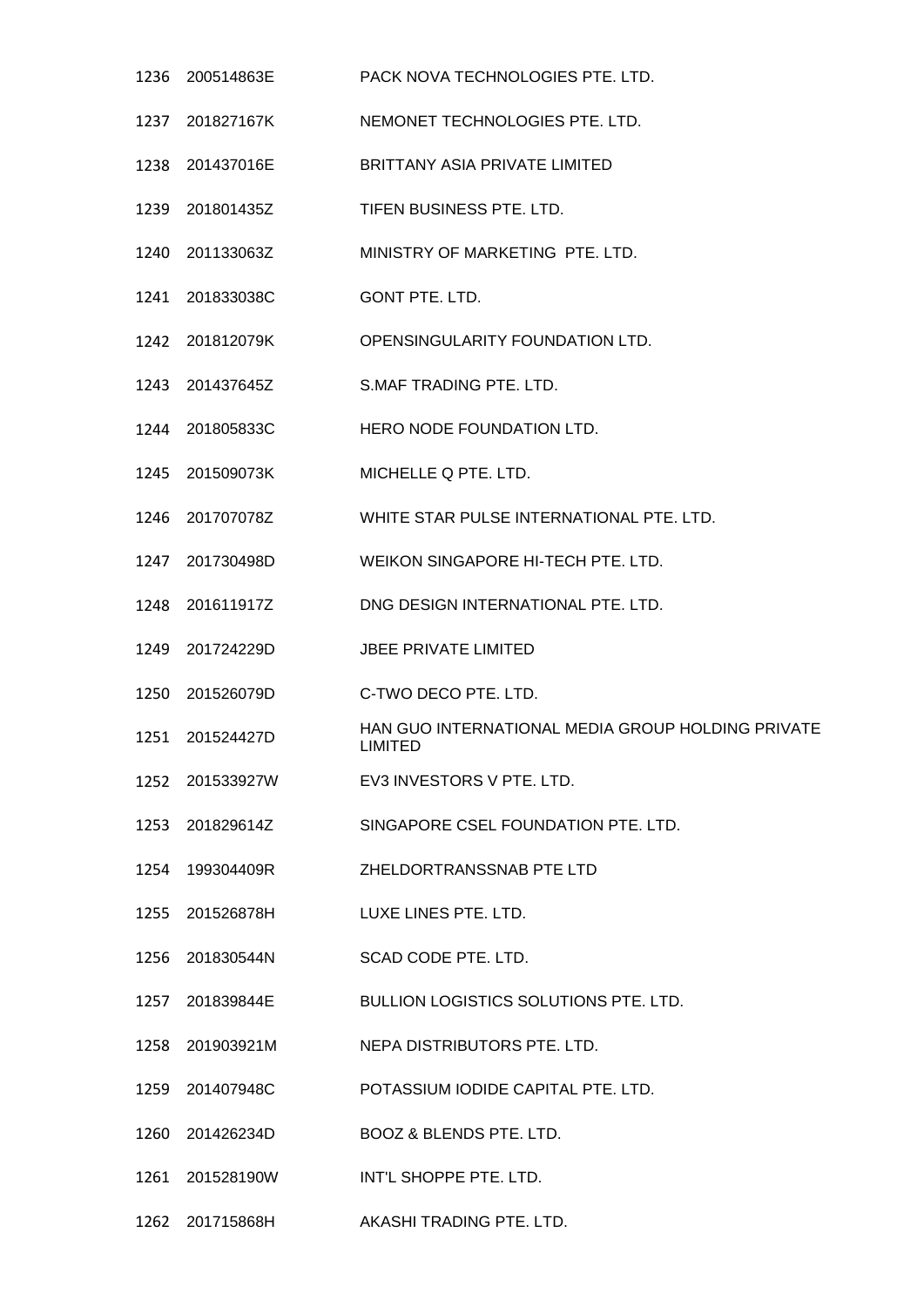- 201821714D WEBVR ENGINE PTE. LTD. 201623029N ARCPLUS PTE. LTD. 201304699Z S.H. PRECAST PRODUCTS PTE. LTD. 201629354Z TEX POST (SINGAPORE) PTE. LTD. 199202426M INFLOW SYSTEMS & SERVICES (S) PTE LTD 201821731R AGRO WEISS PTE. LTD. 201215266C ADEL GLOBAL RESOURCES PTE. LTD. 200902673M INATIONAL MARITIME PTE. LTD. 201717697Z DC LABS PTE. LTD. 201834503W FFL ELECTRIC VEHICLES PTE. LTD. 201914883K CZYSTY MANUFACTURING PTE. LTD. 201905352G 1ST CAR PTE. LTD. 201502194G PROVISION CONSULTANCY PTE. LTD. 201622436R SINGAPORE PRIME TRADERS PTE. LTD. 201541600W TIAN JIU RESOURCES PTE. LTD. 201829566K BCW FOOD MANAGEMENT PTE. LTD. 201834069G ATTICUS TECHNOLOGIES PTE. LTD. 201808598W RED RESPONSE PTE. LTD. 201811549H CREATION WIDE PTE. LTD. 201712284N PENINSULA DIAMONDS PTE. LTD. 200300409E SANA TEJA TOUR TRAVEL & TRADING PRIVATE LIMITED 200606366D AX TREASURES PTE. LTD. 199202359H JAMES CARE INVESTMENT HOLDING PTE LTD 200702435G CSLA MANAGEMENT PTE. LTD. 200516328H HAPPY SHAN MARINE & AUTO PTE. LTD. 196800355W EVER ENGINEERING COMPANY PRIVATE LIMITED.
- 201713144E H&M TECH PTE. LTD.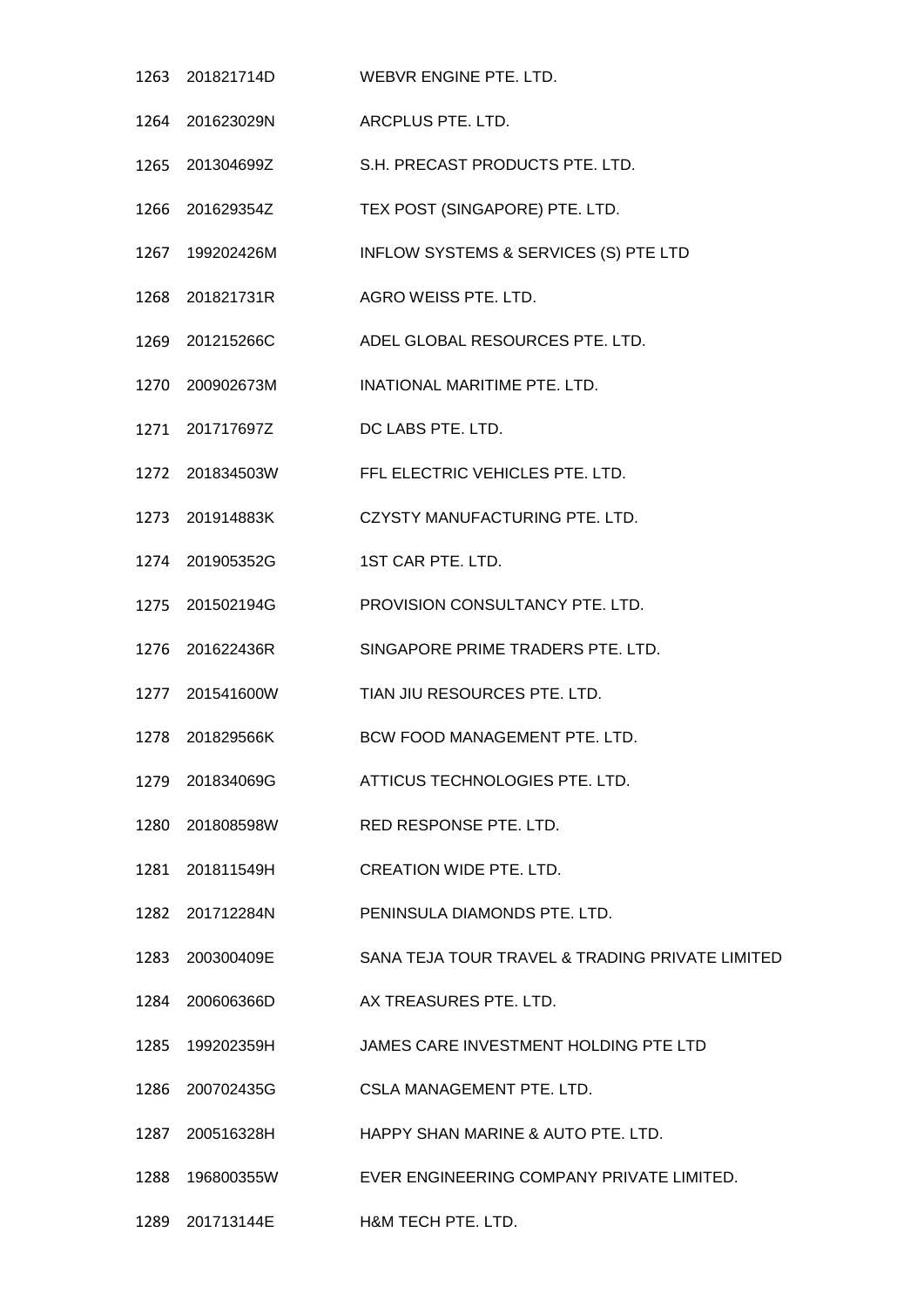201627286M HG SKIN CARE PTE. LTD. 201911464H HUMBLE BEGINNING ENTERPRISE (PTE. LTD.) 201226732G INGRAM MICRO (EUROPE) PTE. LTD. 198402934W ISOLUX DEVICES AND SERVICES PTE LTD 198900911E ASTRIX CONSTRUCTION PTE LTD 199005193G ASHEO MARKETING PTE LTD 199101636N AAA INTERNATIONAL PTE LTD 199206564C SWISS GOLD BOND CO. PTE. LTD. 199206685M PCHUB PTE. LTD. 199902787H AMERICAYA INVESTMENT HOLDINGS PTE LTD 200101917W BLUE AND GREEN PTE. LTD. 200210465M INSTITUTE OF NEURO-LINGUISTIC PROGRAMMING (S) PTE. LTD. 200403720H HOMESTYLE MAGAZINE PTE. LTD. 201823482Z ACM SK 4 PTE. LTD. 200311104C LANGKAWI MARITIME SHIPPING PTE. LTD. 200502433W STRATUS CAPITAL PTE. LTD. 200517468K REFRIGERINDO ASIAN PTE. LTD. 200607803D SOON AIK ENGINEERING PTE. LTD. 201533055D SINGAPORE JUYUAN INTERNATIONAL INVESTMENT PTE. LTD. 199102415E SMB INTERNATIONAL PTE LTD 200201139M UNION TRADING (S) PTE. LTD. 200206190M QTC GOLF MANAGEMENT PTE. LTD. 200400662W OH'S FARM CATERING PTE. LTD. 200709266C J & C BUILDING ENGINEERING AND SERVICES PRIVATE LIMITED 201307773M SEVEN LEGENDS TRAINING CONSULTANCY PTE. LTD. 201709052C TORQUE-AUTOMOBILE PTE. LTD. 201800452R INTERNATIONAL STUDY CONSULTANT PTE. LTD.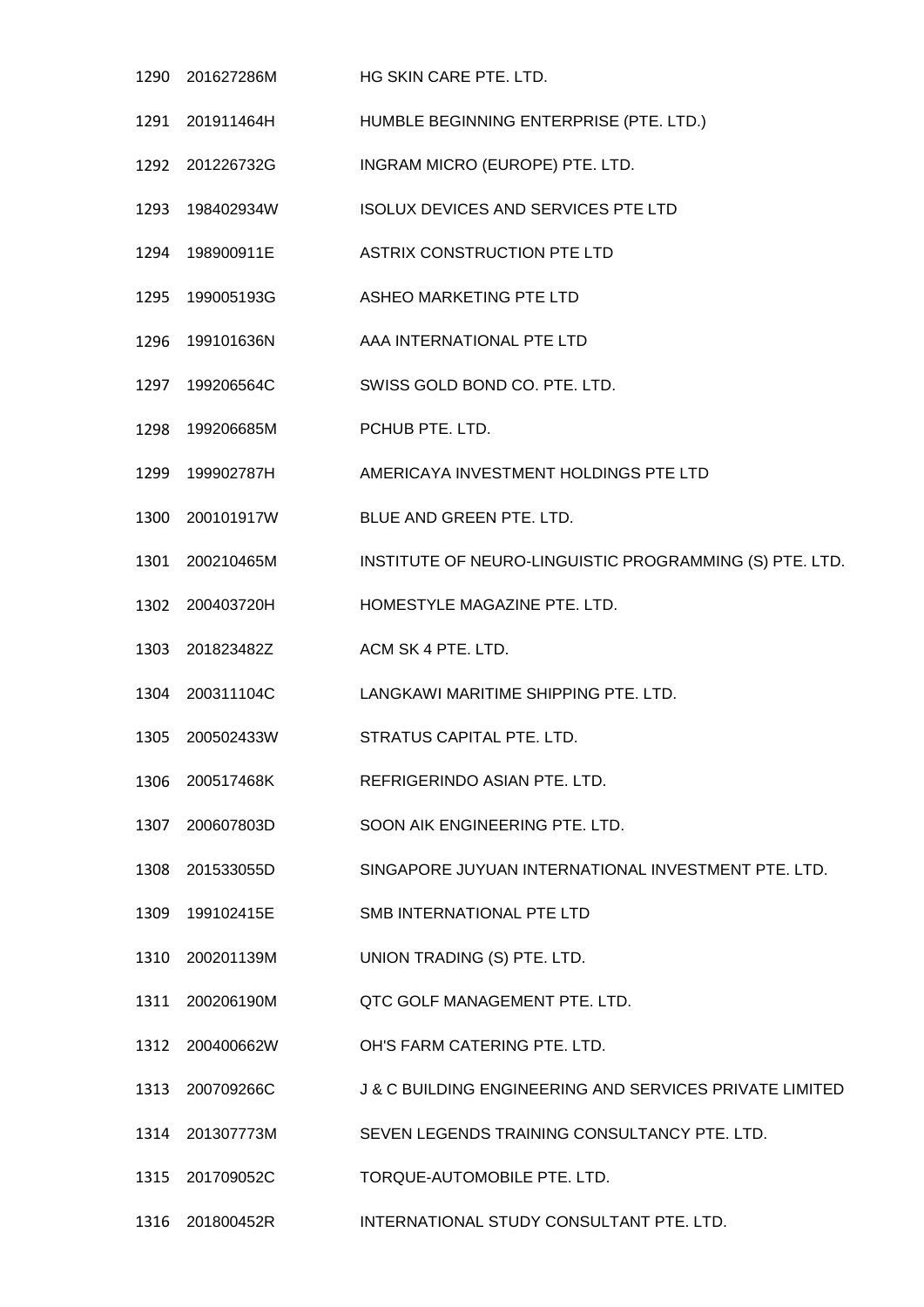| 1317 | 201932021Z      | SARGAM CONCERTS PTE, LTD.                 |
|------|-----------------|-------------------------------------------|
|      | 1318 201805830H | <b>CARS FOUNDATION LIMITED</b>            |
|      | 1319 201914279R | ALMULLA ENERGY PTE. LTD.                  |
|      | 1320 201009947H | <b>SECURI-TANG PRIVATE LIMITED</b>        |
|      | 1321 200410117N | WHOLESALE DIRECT PTE. LTD.                |
|      | 1322 201712427Z | BRO EDDIE LEADERSHIP PTE. LTD.            |
|      | 1323 201903257N | KETOFIT FOODS PTE. LTD.                   |
|      | 1324 201617362Z | RETIREMENT TOOLS PTE. LTD.                |
|      | 1325 201303661W | JBMM PTE, LTD.                            |
|      | 1326 201109173K | OMNIFLUENCE PTE. LTD.                     |
|      | 1327 200618410Z | RYZE SPARKLES CHILD CARE CENTRE PTE. LTD. |
|      | 1328 201908250Z | NASCO HOLDING PTE. LTD.                   |
|      | 1329 201317596Z | ALICIA HOW PTE, LTD.                      |
| 1330 | 199004415N      | JHZ INTERNATIONAL PTE LTD                 |
|      | 1331 200517184H | FRAISER KG PTE. LTD.                      |
|      | 1332 201505897K | YKS FOOD PTE. LTD.                        |
|      | 1333 201734884K | OPTIMUM RESOURCES & ENERGY PTE. LTD.      |
|      | 1334 201809768E | MEGAHEALTHMART PTE, LTD.                  |
|      | 1335 199506978G | KIM SENG LONG PTE LTD                     |
|      | 1336 200208485K | PROVIDENTIAL PTE. LTD.                    |
|      | 1337 201823004C | TANGAIL CNG PTE. LTD.                     |
|      | 1338 201027057N | ALCON GLOBAL LINES PTE. LTD.              |
|      | 1339 201133587C | JOWAY COBEAUTE PTE. LTD.                  |
|      | 1340 201713573K | BO LE LANGUAGE EDUCATION CENTRE PTE. LTD. |
|      | 1341 201525283D | XINDA MICROCAD PTE. LTD.                  |
|      | 1342 201907966D | CH TRANSPORT & TRADING PTE, LTD.          |
|      | 1343 201832364D | ALPHA JWC MANAGEMENT CO PTE. LTD.         |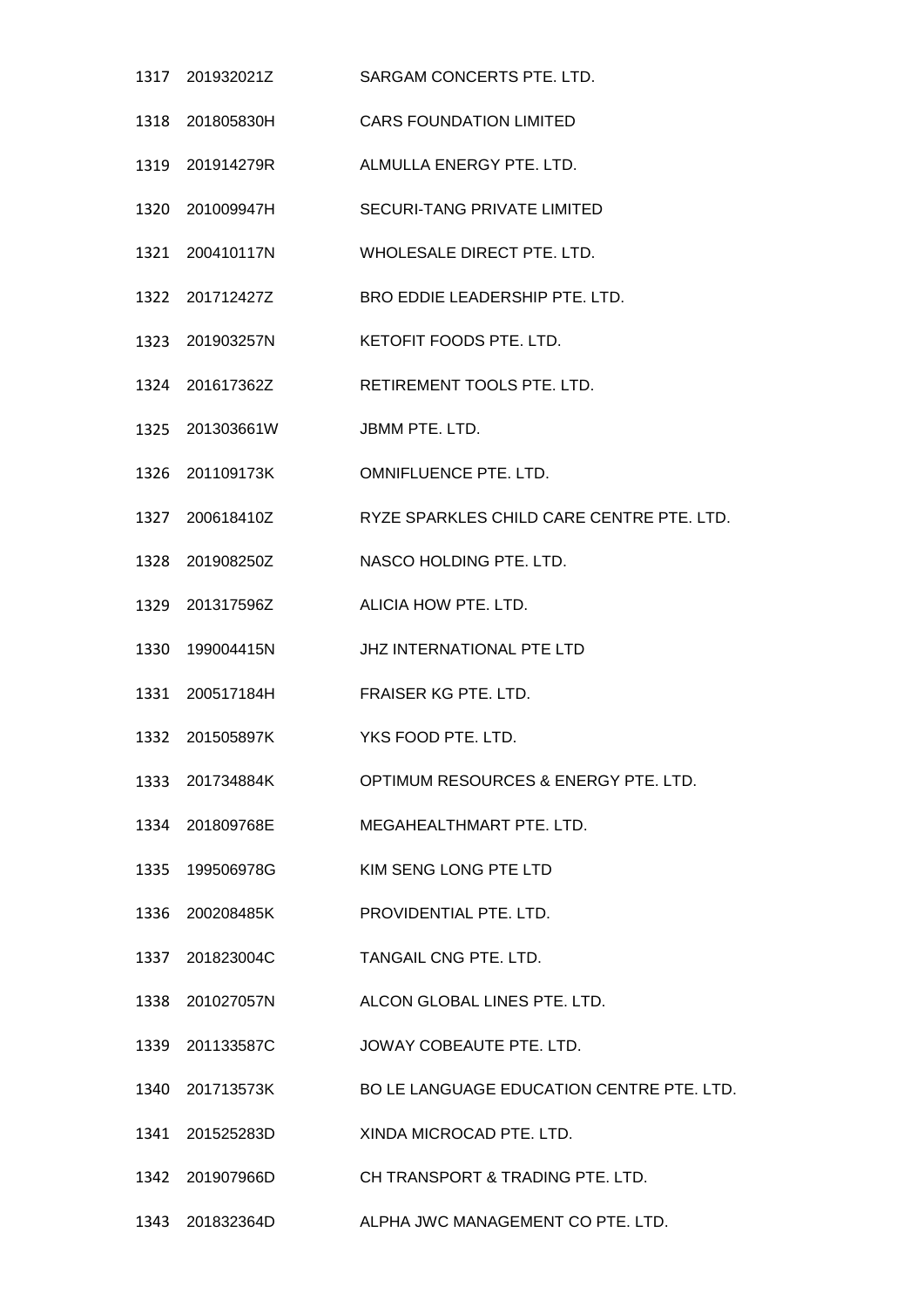- 201724760H XINGBIT PTE. LTD. 199503849R PIPE-JACK INTERNATIONAL (S) PTE LTD 201119831W DIAVE PTE. LTD. 201209753R GREEN BUILD CONSTRUCTOR PTE. LTD. 201502752C SPORTSEVENTS PTE. LTD. 201303996N AMOE LOGISTICS PTE. LTD. 201734067C SHANTHI ENGINEERING PTE. LTD. 1351 200406511G JJ & J PTE. LTD. 201512818H STUDIO KINEGRAFIK PTE. LTD. 199002188Z TREXCO OFFSHORE PTE. LTD. 201412639M H&T BAY PTE. LTD. 201809143W FINEX ASIA SINGAPORE CAPITAL PTE. LTD. 198800605H DE MING FOOD PTE LTD 201835752R ESPADA CAPITAL PTE. LTD. 201707636N GLOBAL LEAD PTE. LTD. 201602067K 19 DEGREE PTE. LTD. 201901500E 2 BEARS PTE. LTD. 201808242E TRADE ALCHEMIST PTE. LTD. 201207066G KTJ MANAGEMENT PTE. LTD. 201604846D WINE WORLD PTE. LTD. 201707568Z FIREROCK CONSULTING GROUP PTE. LTD. 201224728G LAURA'S AGENT PTE. LTD. 201408582E TOBBY ACTION ENGINEERING PTE. LTD. 199004570K HLSK MARKETING PTE LTD 201723763E RYNERGY PTE. LTD. 201825018K SWAPPIT PTE. LTD.
- 201006383Z ACE DYNASTY GLOBAL PTE. LTD.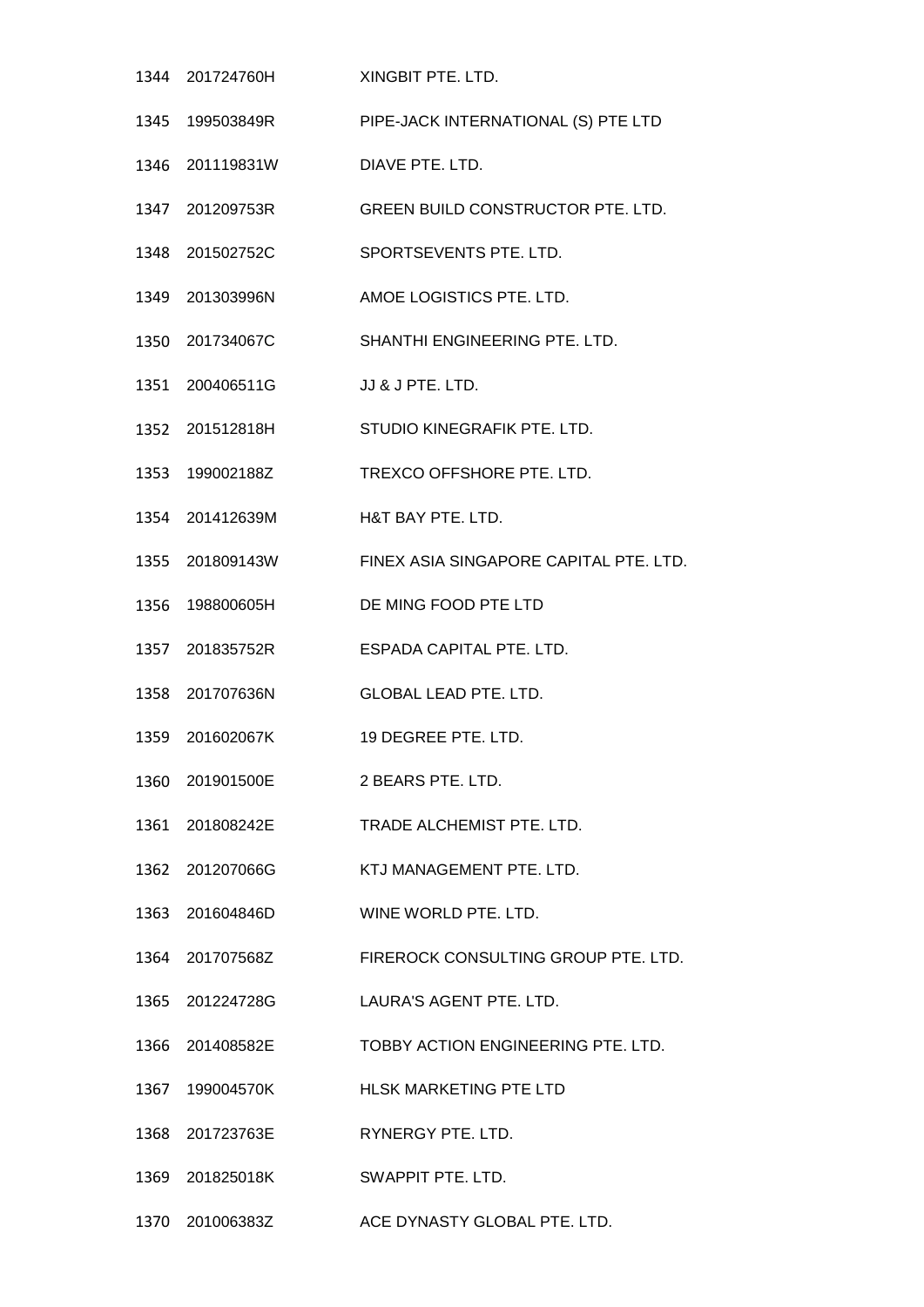- 201607161C FROSMO PTE. LTD. 201427640G FLAMY PTE. LTD. 201734597M GUNTZ PTE. LTD. 201617825N TENG YUN AUTOMOBILE PTE. LTD. 201824596G CLEAN AND BRIGHT SERVICES PTE. LTD. 201732976C PHIKANET PTE. LTD. 201629297H UG MEDICAL PENSION INDUSTRY MANAGEMENT PTE. LTD. 201626011D HOMESECURE PTE. LTD. 201216157C JEE ENDODONTICS PTE. LTD. 201719811N BOFT ASIA HOLDINGS PTE. LTD. 201206706R OCEAN PACIFIC PTE. LTD. 201025654R GREENRIDGE TECHNOLOGY PTE. LTD. 201330119N KLAA GLOBAL INVESTMENTS PTE. LTD. 201933794Z UNIFORTE LOGISTICS PTE. LTD. 200703984H CRONNEX PTE. LTD. 201543792C BUSYKIDS SINGAPORE PTE. LTD. 201735805R WISWORD INVESTMENT PTE. LTD. 200702192G INNO-WORKZ PTE. LTD. 199002107G SING NGAI INDUSTRIES PTE LTD 201407565R WUSIC PTE. LTD. 201307615D SGLIFESTYLEGUIDE PTE. LTD. 201617977N ORCA CONSULTING PTE. LTD. 201700466H 7SC PTE. LTD. 201611265Z ZOMMODITY TECHNOLOGIES PTE. LTD. 201715127E J6 KLEENATURAL FACILITIES PTE. LTD. 201719376M DELMUX PRIVATE LIMITED
- 200402904Z SEA GLORY SHIPPING PTE. LTD.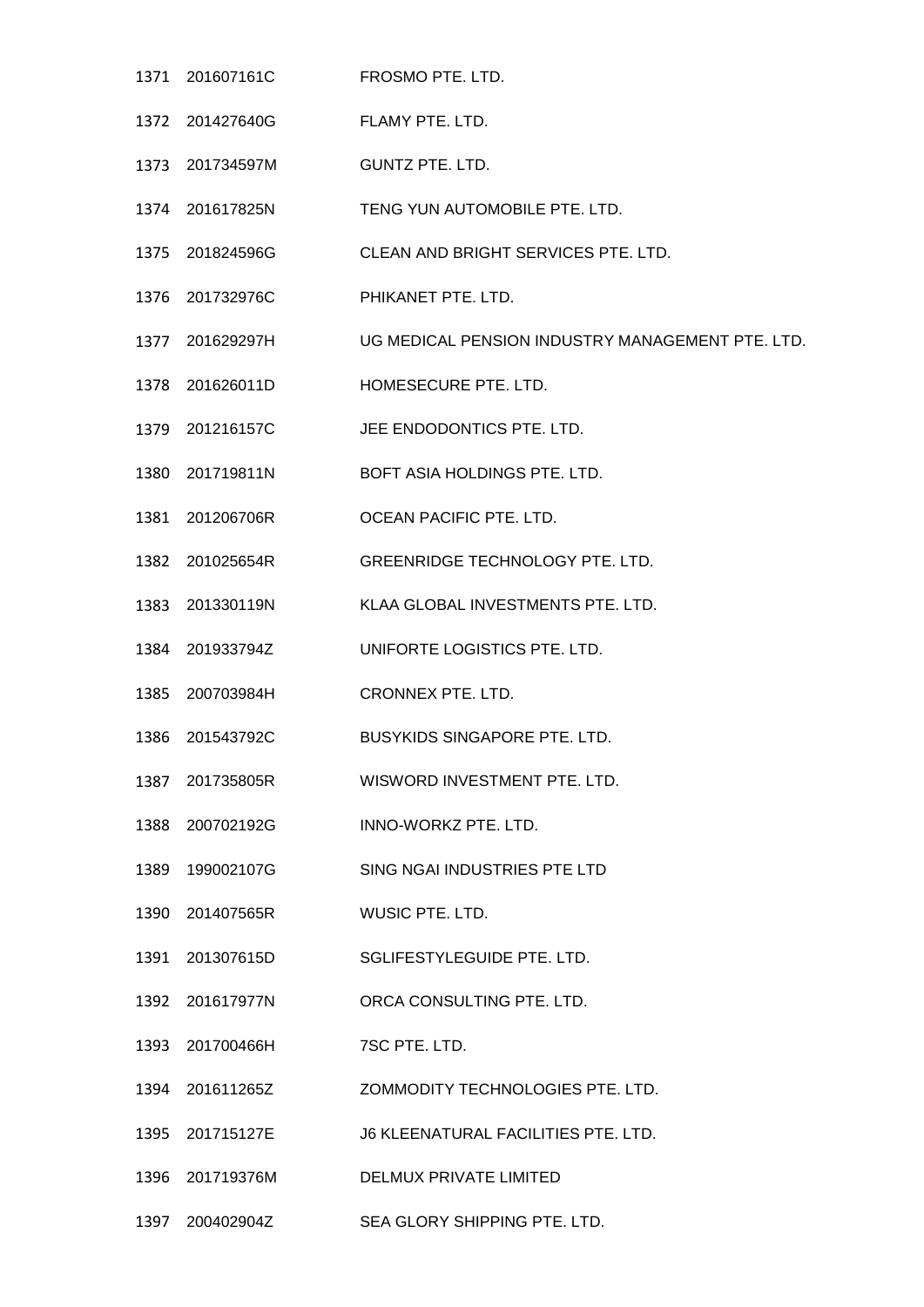- 201200723K EFR SUCCESS SOLUTIONS PTE. LTD. 201818394D VIRTUAL ASSET TRADING CENTER FOUNDATION LTD. 201320771M LUXURYBAGSHOP PTE. LTD. 201107265C SINGAPORE LASER PTE. LTD. 201828274C MLRS VENTURES PTE. LTD. 201023194C GRACE WAIYAN (S) PTE. LTD. 201604303G IEF STUDY ABROAD PTE. LTD. 201416266E VOICE2CHOICE PTE. LTD. 201815353M JASON KITCHENWARE PTE. LTD. 201628148E THERAPEUTIC WELLNESS PTE. LTD. 201712292E QUINT CORPORATION PTE. LTD. 201413683G GLOBE SKIMMER PRIVATE LIMITED 201817400D ZAN FOUNDATION LTD. 201817271N SGP GOLDENWORLD BLOCKCHAIN FOUNDATION LTD. 201837058M FT5 SUCCESS PTE. LTD. 201223654K JIAN HENG CONSTRUCTION PTE. LTD. 201622273E SALES DEVELOPMENT COACH PTE. LTD. 201509530Z CITSO SOLUTIONS PTE. LTD. 201912388Z ENVISION HEALTHCARE PTE. LTD. 200713727N KIDZ LINK PTE. LTD. 200601237Z EDUVENTURE HOLDINGS PTE. LTD. 201623059M SONDER VENTURES PTE. LTD. 201614749Z LONGSON PTE. LTD. 201918697D Q DELIGHTS PTE. LTD. 201617353W ONE DRAGON VENTURES PTE. LTD. 200722153D VICTORY LIGHT HOLDINGS PTE. LTD.
- 201628384C TRUE POTENTIAL REHABILITATION PTE. LTD.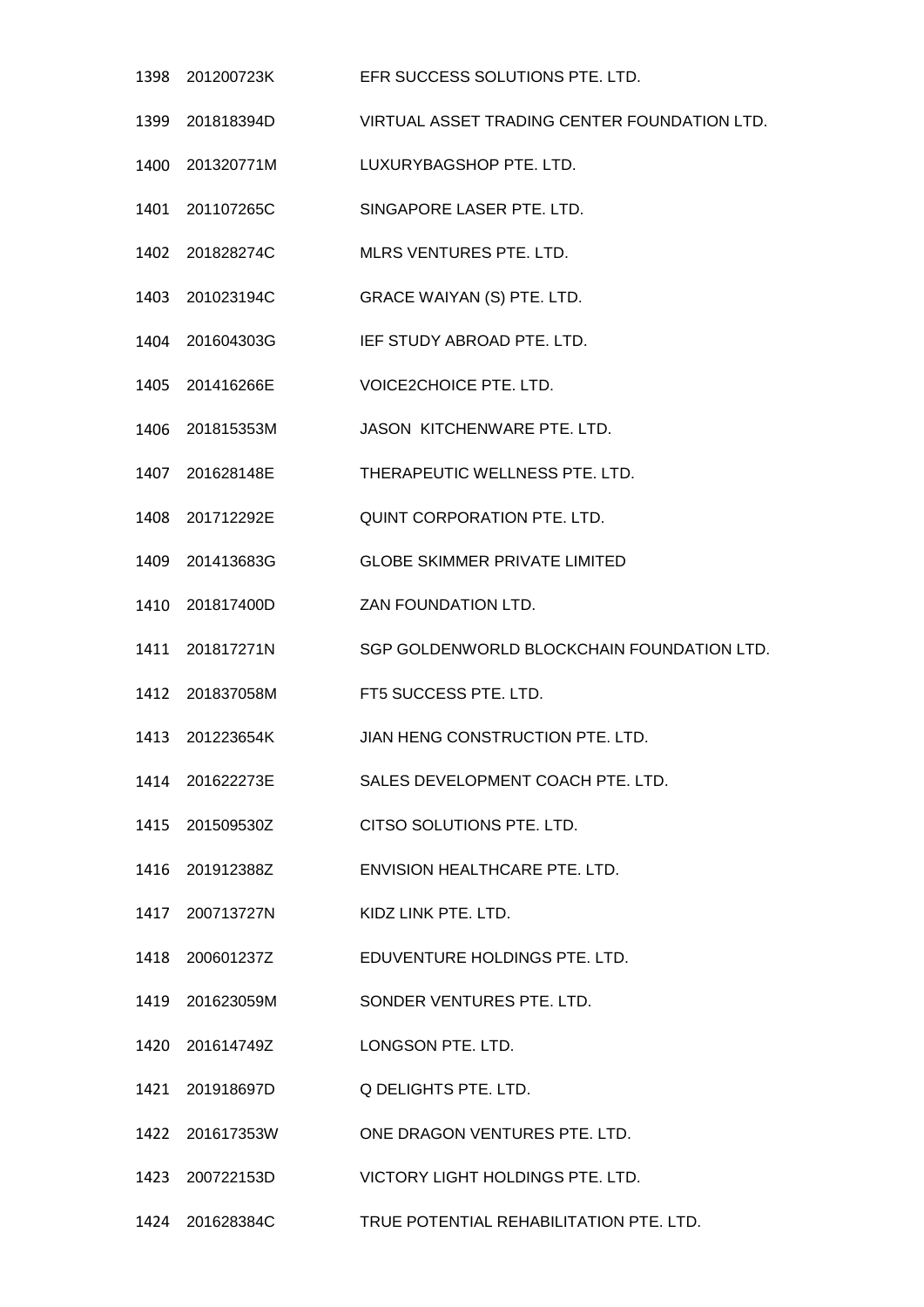| 1425 201722812H                 | <b>VERTICALS WORKS PTE, LTD.</b>                             |
|---------------------------------|--------------------------------------------------------------|
| 1426 201433479G                 | CATAMARAN SPORTS PTE. LIMITED                                |
| 1427 201427666W                 | 1UNITED SHELVING PTE, LTD.                                   |
| 1428 201812429E                 | <b>GRAYSTONE SALES PTE. LTD.</b>                             |
| 1429 201634169N                 | IFIVE HOLDING PTE. LTD.                                      |
| 1430 201211776C                 | SYSTHESIS INVESTMENT PTE. LTD.                               |
| 1431 201702027D                 | DL ENTERTAINMENT PTE. LTD.                                   |
| 1432 201732042H                 | <b>VERSATVE PRIVATE LIMITED</b>                              |
| 1433 201825685N                 | <b>EXCELSIS TECHNOLOGIES PTE, LTD.</b>                       |
|                                 | RAINFOREST PARADISES GROUP PTE, LTD.                         |
| 1435 201825177K                 | MELATONE PTE. LTD.                                           |
| 1436 201307473H                 | APPS CONCEPTS PTE. LTD.                                      |
| 1437 201605053D                 | EVERGREEN BIO-RESOURCE PTE. LTD.                             |
| 1438 201711617Z                 | U BOUTIQUE LIMO (PTE. LTD.)                                  |
| 1439 201908757H                 | GE ZHI CHENG ZHENG PTE. LTD.                                 |
| 1440 201817797W                 | PHILLIPS HOLDINGS SG PTE, LTD.                               |
| 1441 201725914N                 | CONAI ESCALATOR AND ELEVATOR PRODUCTS PTE. LTD.              |
| 1442 201731319N                 | DMS PROJECT CONSULTANCY PTE. LTD.                            |
| 1443 201734897R                 | GOT PRODUCE ASIA PTE. LTD.                                   |
| 1444 201530047D                 | 360UNIVIEW INTELLIGENCE PTE. LTD.                            |
| 1445 201724754Z                 | KRIPT PTE, LTD.                                              |
| 1446 199900123H VIFCO PTE. LTD. |                                                              |
| 1447 201907572N                 | AL SAFA TRADING PTE. LTD.                                    |
| 1448 201713824C                 | WISHBONE PTE. LTD.                                           |
|                                 | 1449  201839051H    WONDERLAND INVESTMENT HOLDINGS PTE. LTD. |
| 1450 201411452R                 | EXPLOHR PTE. LTD.                                            |
| 1451 201838578G                 | CXC CONSULTING PTE. LTD.                                     |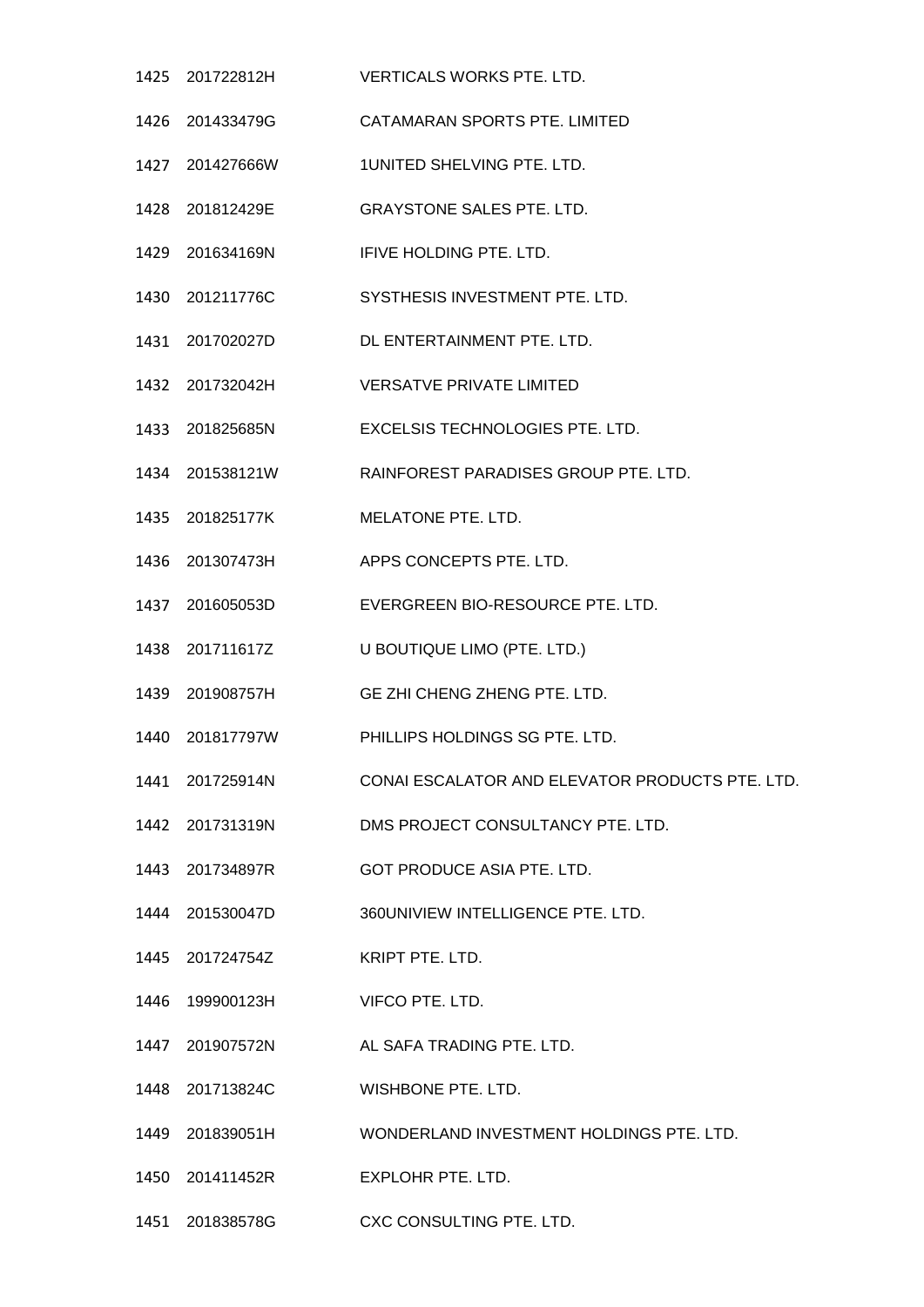201801861M BLOCKSPEED TECHNOLOGIES PTE. LTD. 201922278K ASPIRE MEDICARE PTE. LTD. 198502451C COSMIC LINK MARKETING PTE LTD 200715978K EPIGLOBE PTE. LTD. 200102028G TRIPLE J ASIA PACIFIC PTE. LTD. 201705869C JUN EXPRESS MOBILE PTE. LTD. 201812894W WEB MERCHANTS PTE. LTD. 201736914H SQUIRREL ACADEMY PTE. LTD. 201222032Z J CREATOR PTE. LTD. 201710553R ACE CLINIC EDUCATION CENTRE PTE. LTD. 1462 201815598G SINGAPORE AMUSEMENT PARK NETWORK GAME SCIENCE AND TECHNOLOGY PTE. LTD. 201541008W THE SEVENTH DUCHESS PTE. LTD. 201410308G SIAM GOLDEN AGE HOLDINGS (S) PTE. LTD. 201413967H E-NGENIO DIGITAL MARKETING PTE. LTD. 201631387W ROSYTH INVESTMENT MANAGEMENT PRIVATE LIMITED 201109440D YAMASA SINGAPORE PTE. LTD. 201710629W B - SPACE CONSULTANCY PTE. LTD. 201820368R ZUTI.IO PTE. LTD. 201617536N LWGURU PTE. LTD. 201401440D INTERNATIONAL TECH-POINT PTE. LTD. 201838908R JEGA INTERNATIONAL PTE. LTD. 201722524Z PANOPLY EQUIPMENT PTE. LTD. 201700161K SMART SPACE DECOR PTE. LTD. 201731878M MPO MARKETING PTE. LTD. 201921852K VIRTAUS PTE. LTD. 201510493E JUKEN TRUST PTE. LTD. 201610788N BANHJI PTE. LTD.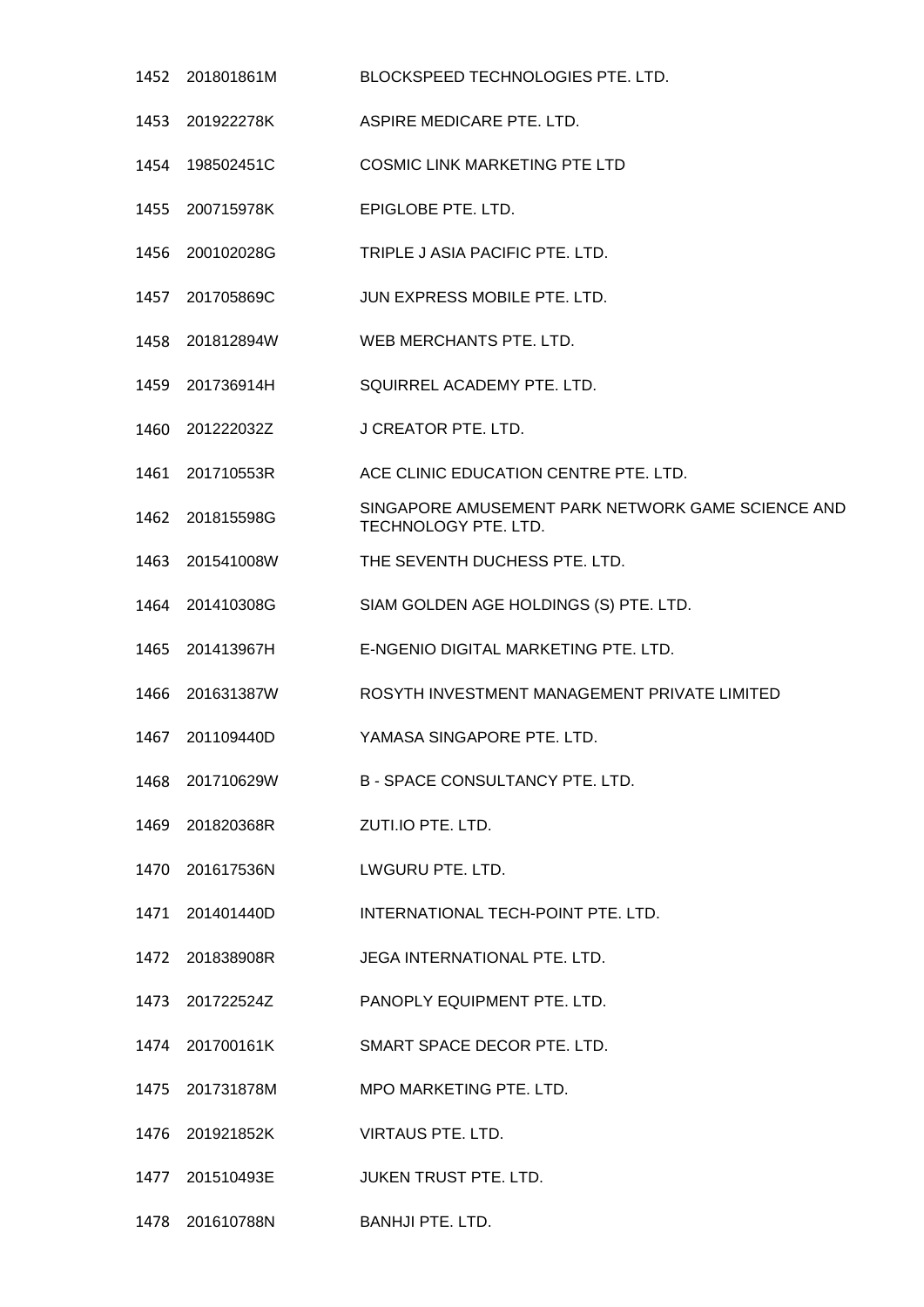201708256W AATRAL PTE. LTD. 201433697Z SOUTH STUDIO PTE. LTD. 201633103R AAA INGREDIENTS INTERNATIONAL PTE. LTD. 201202733R ELITE PROFESSIONS (S) PTE. LTD. 201911495W PLENUS GRATIA PTE. LTD. 200003510M BLUE SPOT PUBLISHING PTE LTD 201901155E ENOHUB ADVISORY PTE. LTD. 200717011Z PENTLAND FIRTH ASIA PTE. LTD. 201434351R CHINA NEW ENERGY FUND PTE. LTD. 201105800E KWSH PTE. LTD. 201731931Z THREETEE (S) PTE. LTD. 201512501R FLYGLOBAL CONSULTANCY PTE. LTD. 201815355N PICH SAMNANG DAVID HOLDING PTE. LTD. 201927628G TECH MK PTE. LTD. 201210999M DOKU INTERNATIONAL PTE. LTD. 200909179Z ARUN ASSOCIATES PTE. LTD. 201736475D HODA IMPORT AND EXPORT PTE. LTD. 198803649M COGEMAR (S) PTE LTD 201818001M SINGAPORE YOUYI INTERNATIONAL TRADING PTE. LTD. 201020679N FOURCEE ASIA PTE. LTD. 200402822H PRIME COAL PTE. LTD. 201615129D GREEN ENERGY PTE. LTD. 201723216C UNIVERSAL 7 PTE. LTD. 200605434C JY INTERNATIONAL PTE. LTD. 201536149W LYNQ PTE. LTD. 201523089G FLAWLESS INC PTE. LTD. 201505191D DIGITAL FOUNDRY PTE. LTD.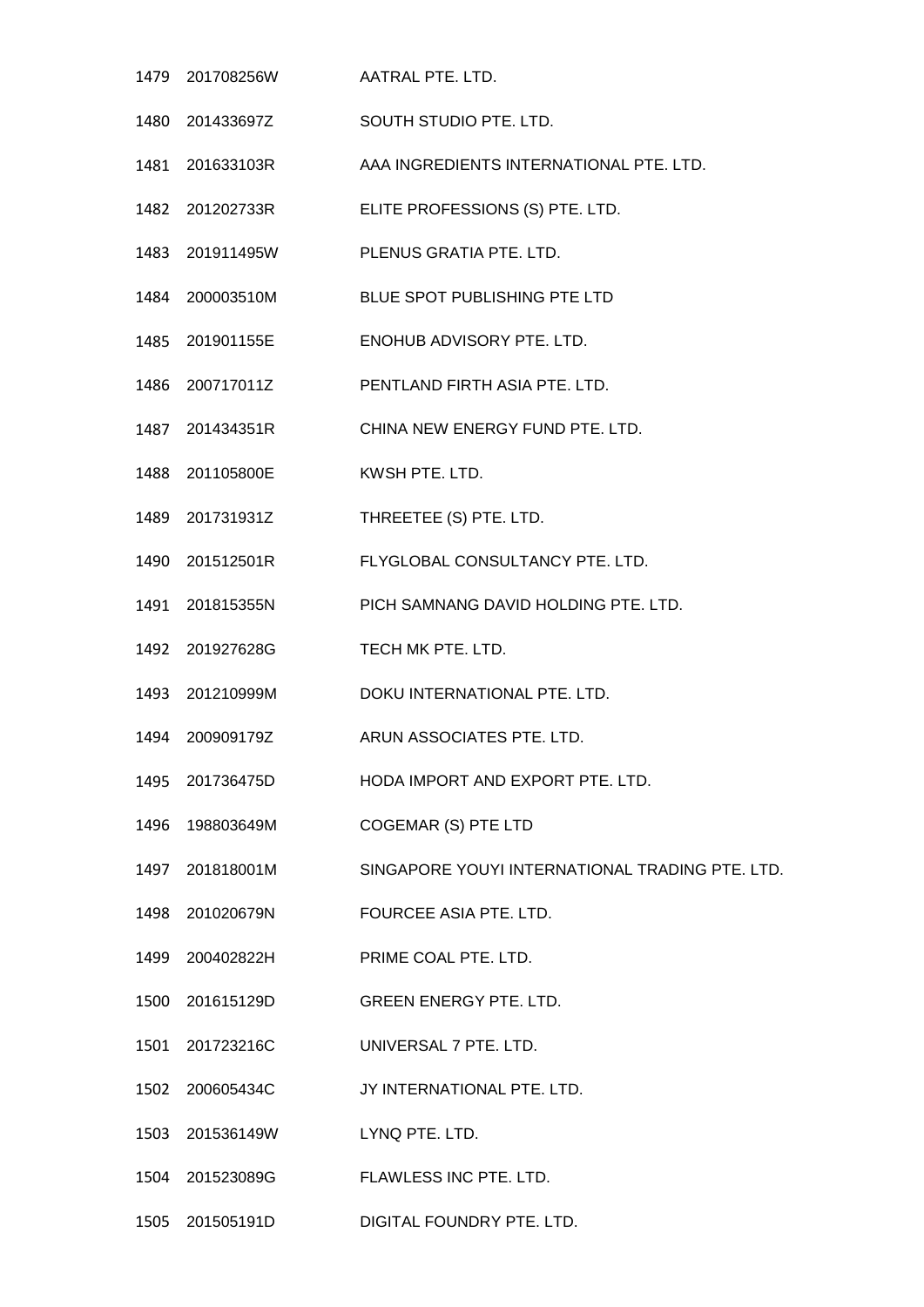201438165H XIN GUANG INTERNATIONAL TRADING PTE. LTD. 201506459Z SUNSHINE HIGH TECH PTE. LTD. 200703872Z MICHELE HOLDINGS PTE. LTD. 198104728C ADMIX-ZOLPAN CHEMICAL & COATINGS PTE LTD 201918480E OSTIUM CAPITAL PTE. LTD. 200104039D TRI DAYA BARUNA PTE. LTD. 201818333R UTP FOUNDATION LTD. 200510561N AMERICAN SOLUTIONS PTE. LTD. 199703608M IDEAS DESIGN PTE LTD 198204695G LEE TAT PRINTING PTE LTD 198303857N MONSIA INVESTMENTS PTE LTD 199503255W WISTERIA PROPERTIES PTE LTD 200002834H MECHWAY ENGINEERING PTE LTD 200101370K WHIZZ-IXS PTE LTD 200209763D JAMES CARE EDUCATION PTE. LTD. 200311230K GOLD AND SILVER REFINERY BUILDERS PTE. LTD. 200403317N SIRE CUSTODIANS (S) PTE. LTD. 201726891E WELLNESS BY SCIENCE PTE. LTD. 200612346K CABLE ART PTE. LTD. 200502559D PRECISION TOOLS, EQUIPMENT & SERVICES PTE. LTD. 200511911E KINGCO RESOURCES PTE. LTD. 201505539M ARKANANTA YASA TRADING PTE. LTD. 200708825K SRICON LINE SINGAPORE PTE. LTD. 201206031W SRI VARI HOLDINGS PTE. LTD. 201512452R P WALLACE PTE. LIMITED 201504046D SINAN INVESTMENTS PTE. LTD. 201407342H WEALTHARCHITECTS PTE. LTD.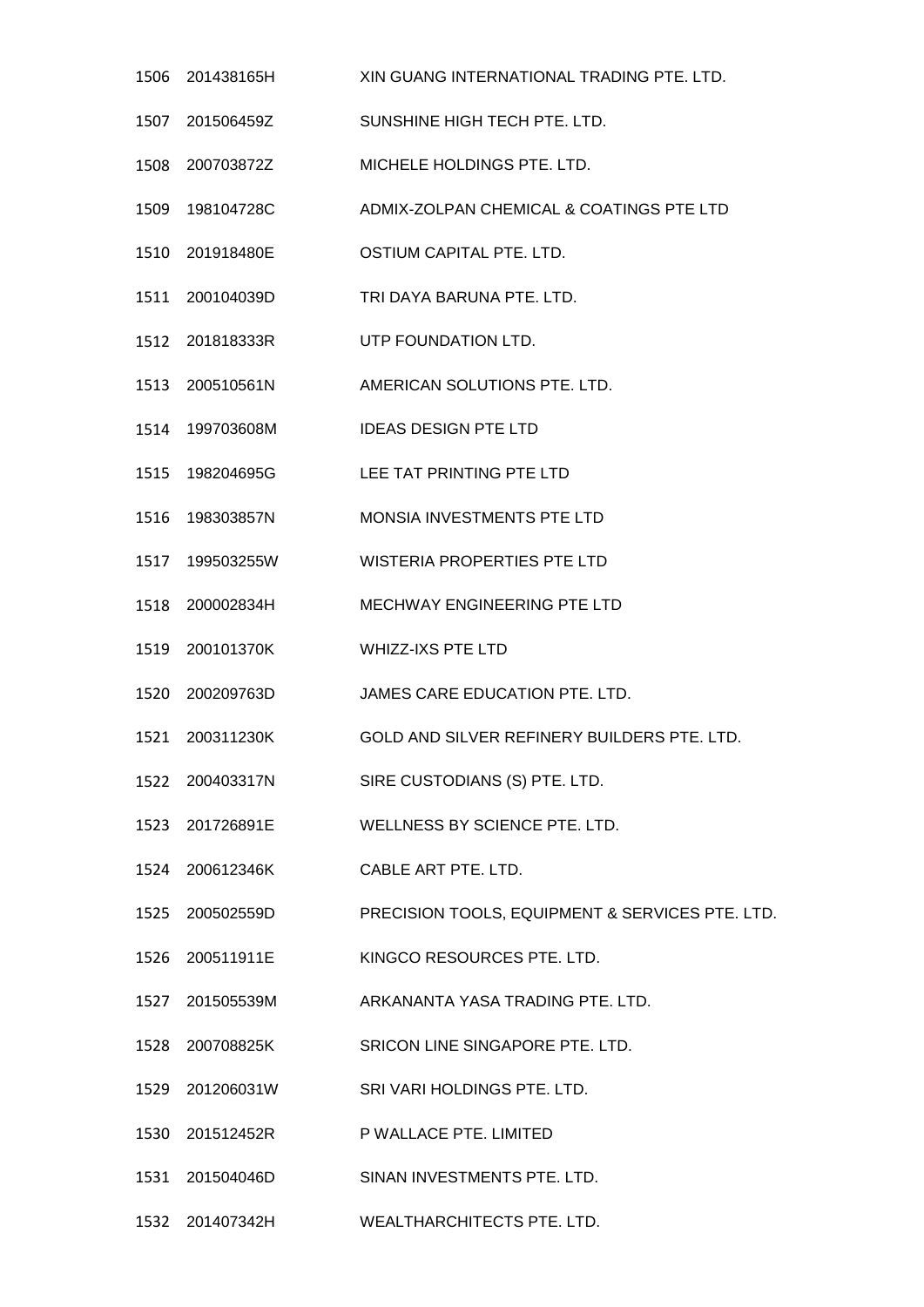201307207N HENGFAI SME DEVELOPMENT PTE. LTD. 201802114R AH SUPERMARKET PTE. LTD. 201535277M MEDICIS TRADE PTE. LTD. 201705780N HUA KEE INVESTMENTS PTE. LTD. 200702757W ZENITH SECRETARIAL SERVICES PTE. LTD. 201716396H MANNAT INTERNATIONAL TRADING PTE. LTD. 201726405R PNG CONSORTIUM GROUP (S) PTE. LTD. 201622606G DECISION TECH SINGAPORE PTE. LTD. 200007447W TAYLOR MINSTER LEASING (FAR EAST) PTE LTD 201830495N SINGAPORE BEN FOUNDATION PTE. LTD. 201535484C CAMBRIDGE RE ASSETS FUND NO. 7 PTE. LTD. 199405347K SUNMIPAGE PTE LTD 201913747M EAGLE POWER HOLDING PTE. LTD. 200915615E ESSENTIA SOLUTIONS PTE. LTD. 200921500R ASIA-PACIFIC LOHAS PTE. LTD. 201729905W JK ENGINEERING & QUALITY CONSULTANCY PTE. LTD. 201805042G METALLEX PTE. LTD. 201010034D SERON-AIRE ENGINEERING PTE. LTD. 201834655W EDS FOUNDATION LIMITED 201908626E GROCERY XCHANGE PRIVATE LIMITED 201419755D SG SOVEREIGN PROPERTY DEVELOPMENT PTE. LTD. 200920404H URBAN FOOD CONCEPTS PTE. LTD. 201413412W CORRELOR TECHNOLOGIES PTE. LTD. 201605024R GLOBAL HOLDING PTE. LTD. 201702229N EASYX (SINGAPORE) PTE. LTD. 201805519W COSMOS FOUNDATION LTD.

201832139K CMW ADVISORY PTE. LTD.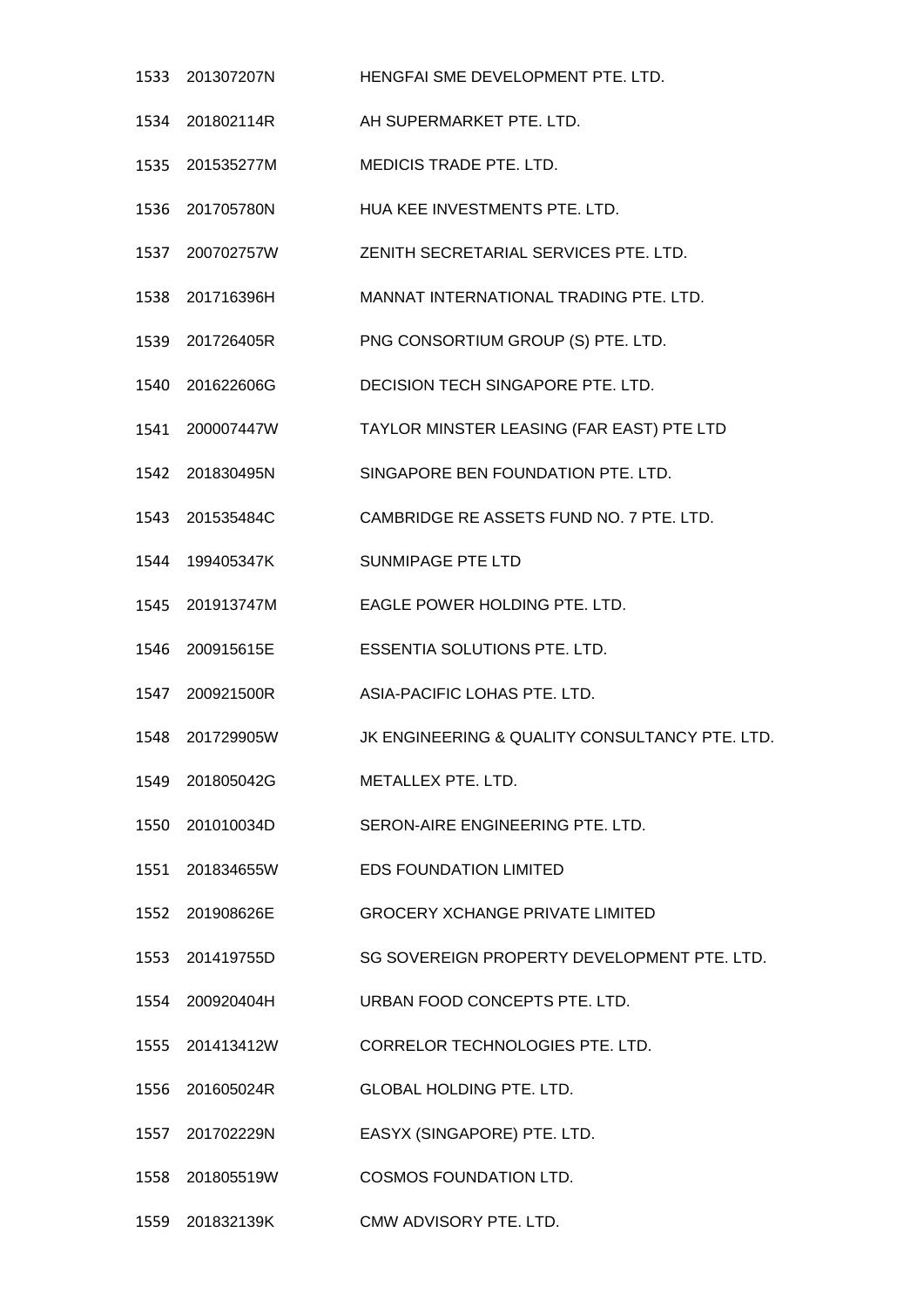201723647H CLICKART PTE. LTD. 201804211K SINO ELITE CONSULTANTS PTE. LTD. 201813708H FOURNINE CLOUD SOLUTIONS PTE. LTD. 201705938G VERTIPULSE CORPORATION PTE. LTD. 201527271C XIN JUN TRADING PTE. LTD. 200616514E GLOBAL MARINE SERVICES & TRADING PTE. LTD. 201803014W RIANT-TECH INTERNATIONAL PTE. LTD. 201318538C ENVIRONMENTAL OIL SPILL SOLUTIONS PTE. LTD. 201925248C THERAWORKS PTE. LTD. 201512356E HUNTERS GATHERING PTE. LTD. 201829726H CROCOMII INTERNATIONAL PTE. LTD. 201711478W VOR CONSULTING PTE. LTD. 201709212Z HERITAGE PET PRODUCTS ASIA PTE. LTD. 201229320D SUPER HEROES INVESTMENT PARTNERS PTE. LTD. 201814670M ISO TECH HOLDINGS PTE. LTD. 201711225M SYMBIOSIS HEALTH PTE. LTD. 201542824M MALABAR BANANA LEAF RESTAURANT PTE. LTD. 198403565E GARDEN CRAFT PRIVATE LIMITED 201502408Z ICHIBAN MONTESSORI CHILDCARE CENTRE (YUNNAN) PTE. LTD. 200405438W WIRELESS-HOME-OFFICE PRIVATE LIMITED 201609691E COCHECARZ PTE. LTD. 201205182K AG SONG PTE. LTD. 201819507G TSH CAPITAL INVESTMENT PTE. LTD. 200721631M NEW ART DEVELOPMENT PTE. LTD. 201509395C WAN HUA SEAFOOD TRADING PTE. LTD. 199402016H HAIR ADDICTS PTE. LTD. 201827285H SUB CONNECT PTE. LTD.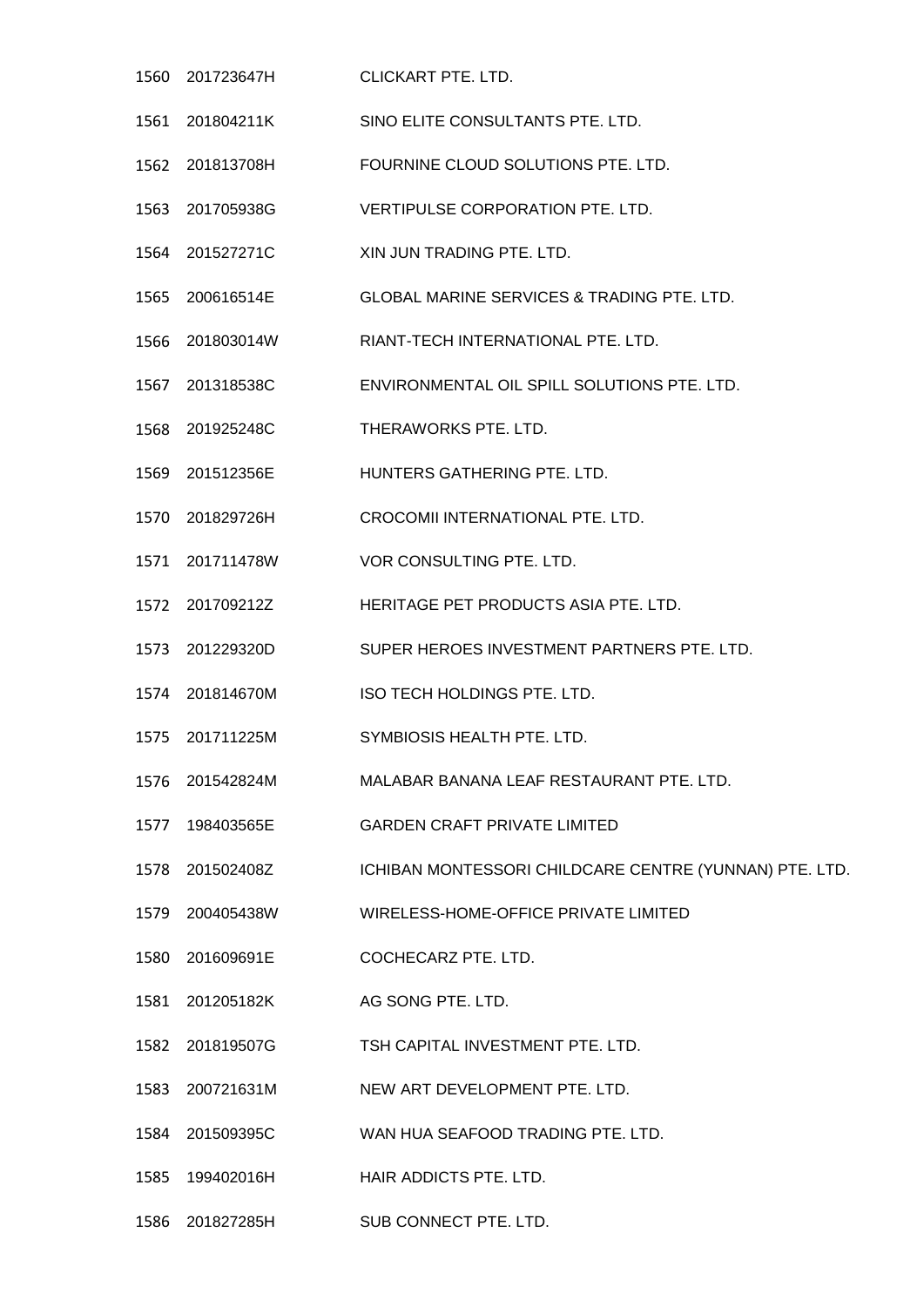- 201021587G SINGYASIN SMC TECHNOLOGIES PTE. LTD.
- 201814017E SOLOMON TECHNOLOGIES PTE. LTD.
- 201628866K CL SYNERGY PTE. LTD.
- 201611080C MRLOCK ASIA PTE. LTD.
- 201811559C CHANDRAWATI HOSPITALITY AND TOURISM PTE. LTD.
- 201801820K GRAND MHP HOLDINGS PTE. LTD.
- 201829999Z GTC FOUNDATION LIMITED
- 201934546E C-AP PACKAGING SUPPLIES PTE. LTD.
- 201930330M MIND THE GAP PTE. LTD.
- 201926944R CCKT PTE. LTD.
- 200910046E ENVIRONMENTAL AIR QUALITY PTE. LTD.
- 201829916E DECOIN BLOCKCHAIN TECHNOLOGIES PTE. LTD.
- 201806714H XIAO YU TECHNOLOGY PTE. LTD.
- 201808463K OPENSINGULARITY PTE. LTD.
- 201827127Z OXBRIDGE GLOBAL EDUCATION PTE. LTD.
- 201432314E GOURMETLICIOUS PTE. LTD.
- 201329576E SINGAPORE LIANG & DONG PTE. LTD.
- 201820665G NORTHEAST LINK PTE. LTD.
- 201209791E VP INTERNET MARKETING AND SERVICES PTE. LTD.
- 201506182W CHIKAMA CONSTRUCTION PTE. LTD.
- 200710081N SPORTS MARKETING & MANAGEMENT PTE. LTD.
- 201218394C IDM CHARTERING PTE. LTD.
- 201231287H PORTA-PORTA ITALIAN RESTAURANT II PTE. LTD.
- 201728300Z BIG ORDER (GLOBAL) PTE. LTD.
- 200005265Z SUNBAY INVESTMENT HOLDINGS PTE. LTD.
- 201626451M JWEEKENDER PTE. LTD.
- 201734974M BMX TECHNOLOGY PTE. LTD.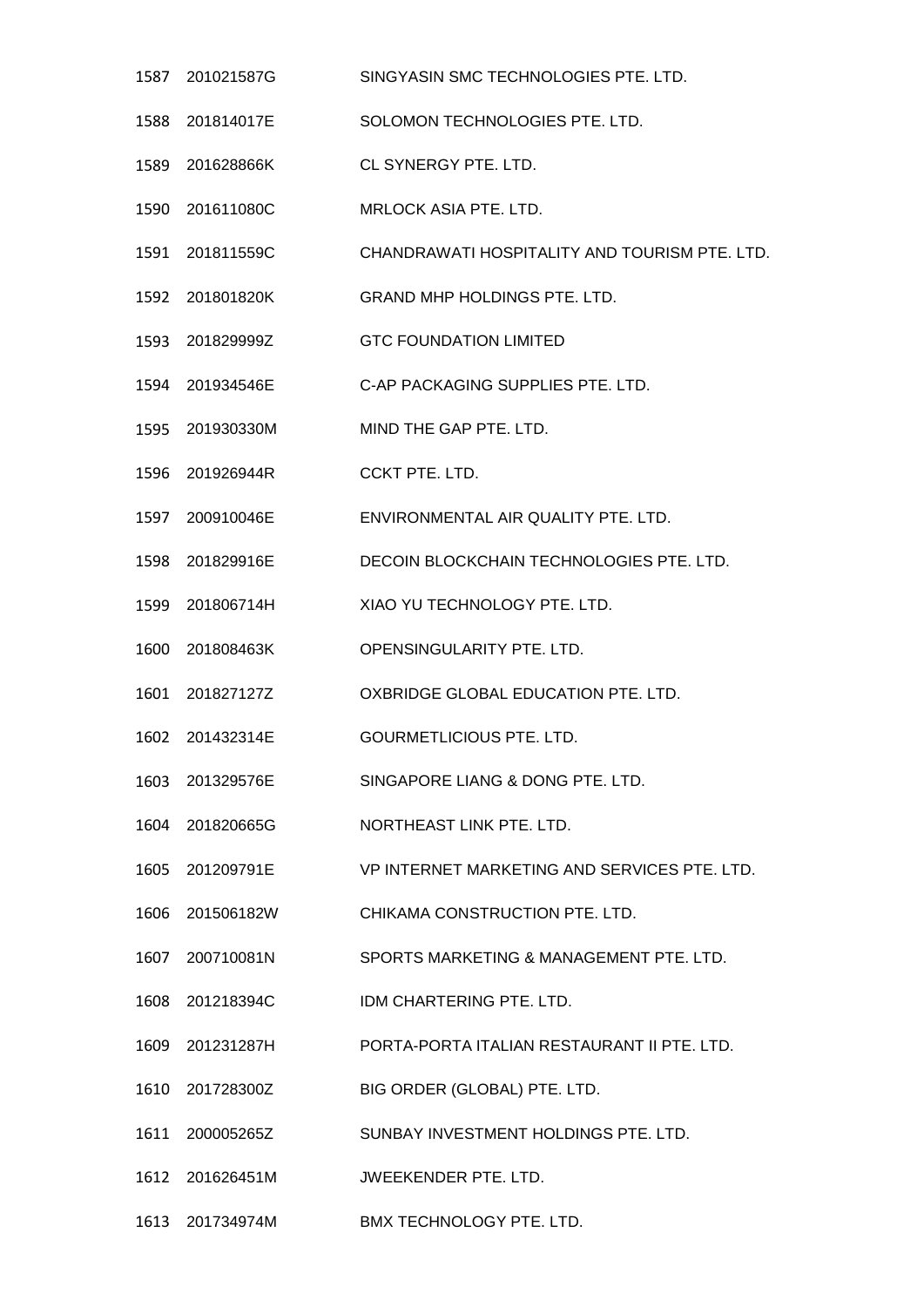- 200919121G GREAT ASIAN CONSULTANCY PTE. LTD.
- 201918646H SGBIZ.ADVISORY PTE. LTD.
- 201812255K SAMRIDHI RESOURCES PTE. LTD.
- 201134081Z HAINAN INTERNATIONAL INVESTMENT PTE. LTD.
- 201220171C ZESTY MINDS PTE. LTD.
- 200717583D HONG KONG KOWLOON RESTAURANT (PTE.) LTD.
- 201836568C OS FOUNDATION LTD.
- 201218381R ELIPSYS PTE. LTD.
- 201828639D BABYLONIA PTE. LTD.
- 201127907E VICTORICH PTE. LTD.
- 201911803Z ZEAL STUDIO PRIVATE LIMITED
- 201625059E INNODIARY PTE. LTD.
- 201818968R CONSTELLATION CAPITAL MANAGEMENT PRIVATE LIMITED
- 201319661N LOCAL MARKETING PTE. LTD.
- 201822862R SINGAPORE WORLD CAR CHAIN FOUNDATION PTE. LTD.
- 201617894M BLACKHOLE CONCEPTZ PTE. LTD.
- 201706169R DER BOSS NETWORK PTE. LTD.
- 201423469R GATHERGATES (INDONESIA) PTE. LTD.
- 201616668M GALLOP MASTERS PTE. LTD.
- 201113088D JDTAP HOLDINGS PTE. LTD.
- 201615340Z CRESCO TECHS PTE. LTD.
- 199307584G ZAKALEX INVESTMENTS PTE LTD
- 201904676D JIAN CHENG JIA BUILDERS PTE. LTD.
- 201605914N ITSOKLA PTE. LTD.
- 201015684R BP RESOURCES PTE. LTD.
- 201616316D WANG DA TRADING PRIVATE LTD.
- 201934216D KINABALU VISTA PRIVATE LIMITED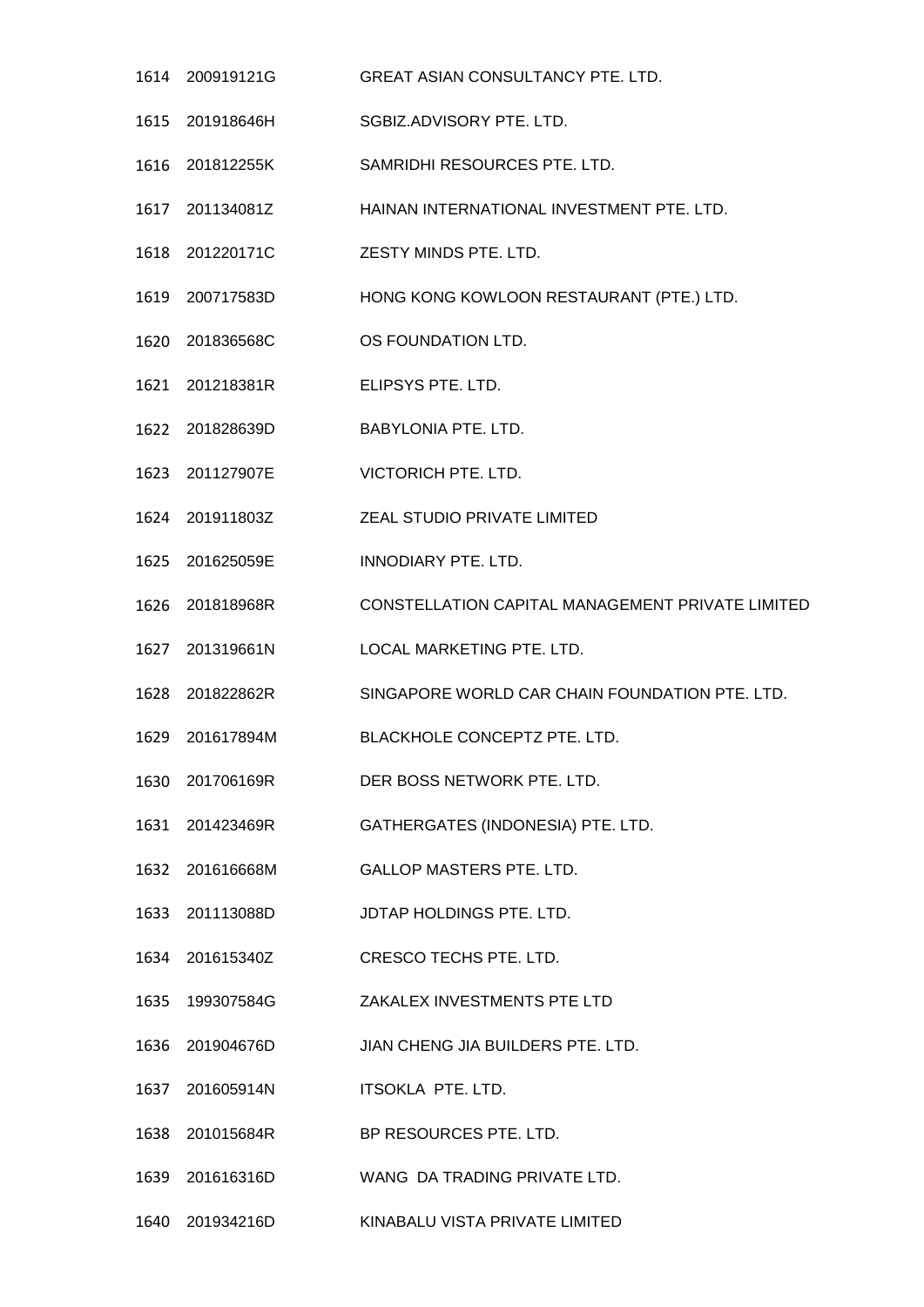- 201809063H TIKTAALIK PAY PTE. LTD. 201721602K TRUE STARASIA INVESTMENTS PTE. LTD. 201729736W H+H PTE. LTD. 201308985M HOST GROUP PTE. LTD. 201416449C W.S ENERGY PTE. LTD. 201935608G KOREA INVESTMENT PARTNERS SEA PTE. LTD. 201601668M FEASTHAUS PTE. LTD. 201108832N FOO KON TAN (GEC) PTE. LTD. 201406609C ECO SDG SINGAPORE PTE. LTD. 197802554N SINMADO SHIPPING & TRANSPORTATION PTE. LTD. 201632897Z ROLLING STONE INTERNATIONAL PTE. LTD. 201903927W SRIL DISTRIBUTORS PTE. LTD. 201720575C ALPHA BLUE OCEAN INVESTMENT PTE. LTD. 200506399K SAPEX INTERNATIONAL PTE. LTD. 201904489Z BITCENTER LTD. 201840978M GIPS TECH PTE. LTD. 201023171D ABODEC TECHNOLOGIES PTE. LTD. 201635062Z QIFEI TECHNOLOGY CORPORATION PTE. LTD. 201925559H LIVE27 PTE. LTD. 201800544Z DOUBLE EIGHT HOLDINGS PTE. LTD. 201837956C EDUSMART+ LEARNING ACADEMY PTE. LTD. 200006646Z NECTFLOWS PTE. LTD. 201729526R TARALITE TECH PTE. LTD. 200615676C ANDHO VENTURE TRADING PTE. LTD. 201533518W KNOWN GROUP PTE. LTD. 201435818K BEKONAR PTE. LTD.
- 196700471K KWONG YU INDUSTRIES (SINGAPORE) PTE. LIMITED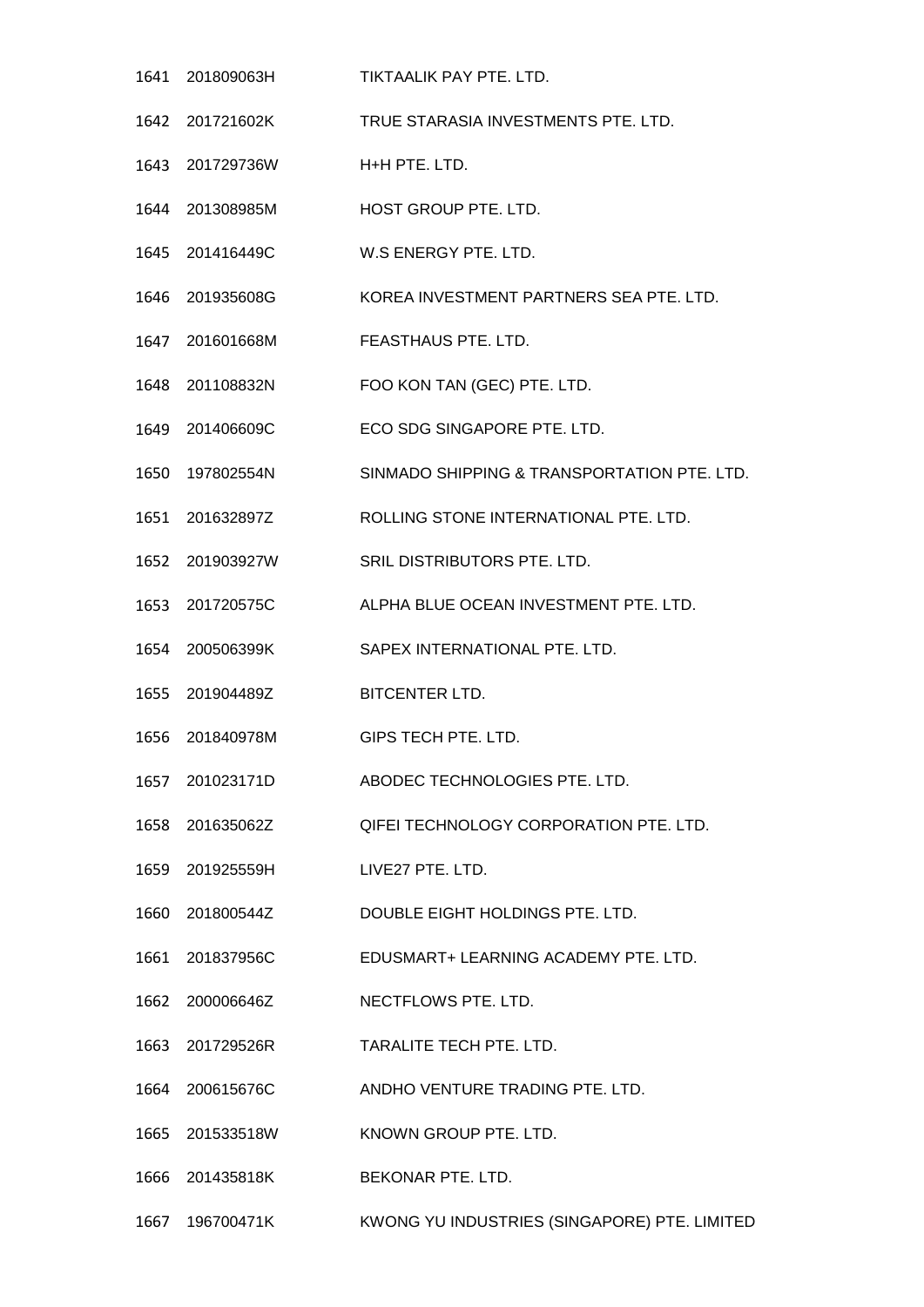- 201011858E HARVEST LINK DESIGN STUDIO INTERNATIONAL PTE. LTD.
- 201538552E ESTRADE MEDIA PTE. LTD.
- 201114009H INSTRIKER PTE. LTD.
- 201540261K PRIBIT PTE. LTD.
- 197803267M SEAH BAK KIANG PTE LTD
- 201433580R PRECELOR KONSUMER CENTRIC PTE. LTD.
- 201419631Z YE CHIU SINGAPORE PTE. LTD.
- 201526252K MORPH VENTURES PTE. LTD.
- 201541896G PHYTO PRODUCTS ASIA PTE. LTD.
- 200302988C PAROME PTE. LTD.
- 201736778Z ENTIVERSE PTE. LTD.
- 201405725C UNITED PETRO ENGINEERING SERVICES PTE. LTD.
- 201613939Z KUANGCHI SCIENCE ASIA PTE. LTD.
- 201813798D ZYH TECHNOLOGY PTE. LTD.
- 201501970W LEICESTER ALLIANCE PTE. LTD.
- 201309021W NIHIWATU (S) PTE. LTD.
- 200108123E NAVITAS MANAGEMENT PTE LTD
- 201401255C TANGOE (SINGAPORE) CO., PTE. LTD.
- 201625704H SIMPLY AUTOMOBILE CAR RENTAL PRIVATE LIMITED
- 201612230D BELLETINA PTE. LTD.
- 201421695G ONE + ONE TRADING PTE. LTD.
- 201807306R MONEING PTE. LTD.
- 200208266G DIAMOND ENERGY MANAGERS PTE. LTD.
- 201834924M STAGE AVENUE MUSIC COMPANY PTE. LTD.
- 200302916K SPECTRUM CONTRACT SERVICES PTE. LTD.
- 201618296D SWIBER ASSETS PTE. LTD.
- 201807103N SUNSHINE CULTURE INTERNATIONAL PRIVATE LIMITED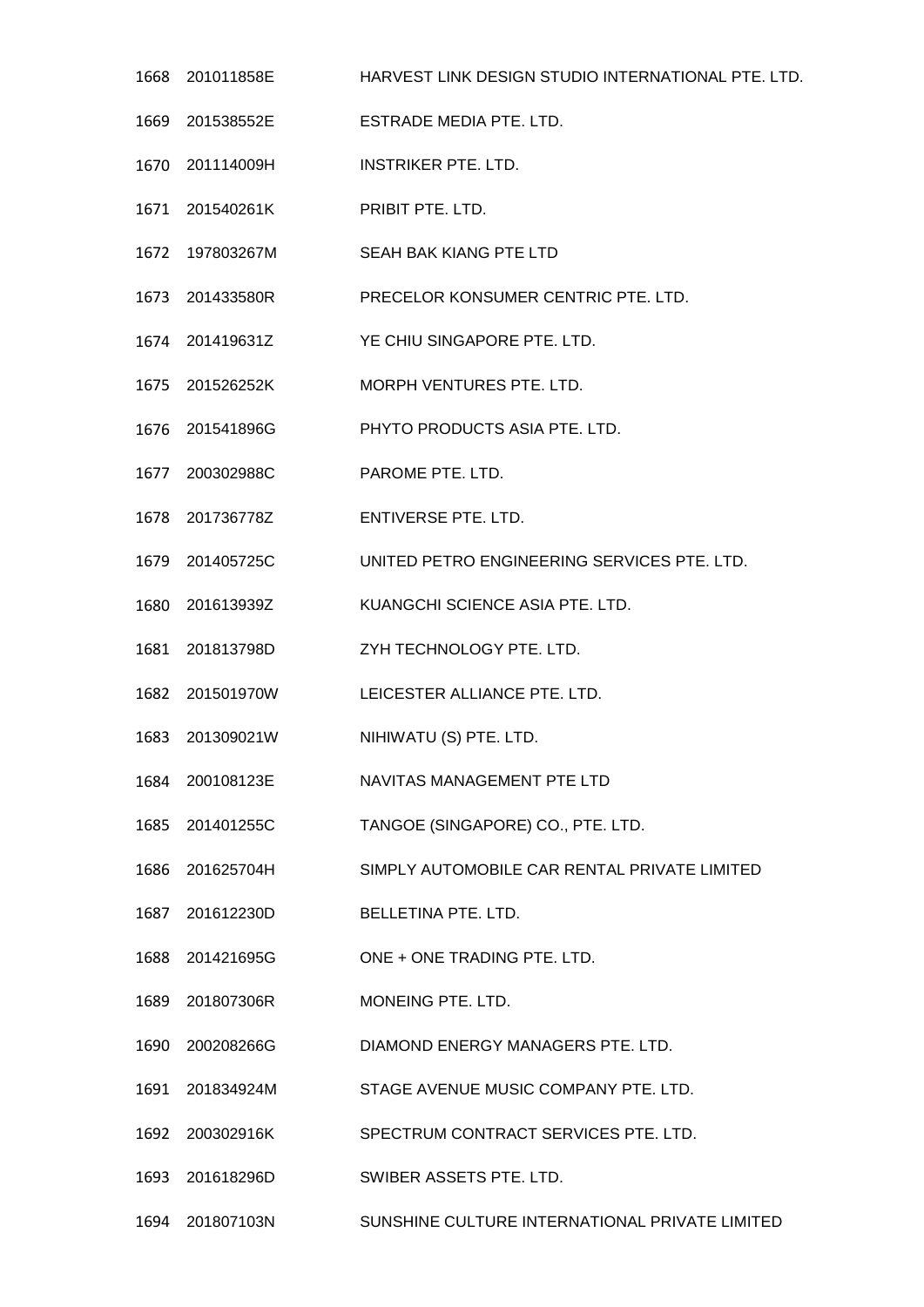- 201023879M HOBAS SINGAPORE PTE. LTD. 201831579D KAYONAN PTE. LTD. 201333533C GRINDEN EQUIPMENT PTE. LTD. 201320645D SCCY PTE. LTD. 201418892Z B&M GREATER CHINA PTE. LIMITED 201002256N WING LY INVESTMENTS PTE. LTD. 201918731R SUMMERINI PTE. LTD. 200912661R ALPHABET PLAYHOUSE STUDENT CARE CENTRE PTE. LTD. 200800599M INTERUPTIVE COMMUNICATIONS PTE. LTD. 201816399E SHOP LETS GO PTE. LTD. 198801685G INTERNATIONAL AIRCARGO SERVICES PTE LTD 201629474Z AL NABAWI UNITY PTE. LTD. 201814866N SG SEAFOOD PTE. LTD. 201218670R DEVONSHIRE FLEUR GARDEN PTE. LTD. 200513684R 1 LITE STAND PTE. LTD. 200705008M EMINENCE CAPITAL PTE. LTD. 201824149W AVOJOY PTE. LTD. 196900536R J. KIMATRAI & SONS PTE. LTD. 201732462M IS EDUCATIONAL CONSULTING (SINGAPORE) PTE. LTD. 201327598Z E-LINK ENGINEERING PTE. LTD. 200711472G TIAN JIN FONG KEE PTE. LTD. 201719161R ODAZZIT PAYMENTS PTE. LTD. 197801001H LINTHAI DEVELOPMENT PTE LTD 197801864N LASER EXPRESS (S) PTE LTD 198304398Z TANGLIN HEALTH CENTRE PTE. LTD. 201732053M PAN UNION STEEL INTERNATIONAL PTE. LTD.
- 199305392R TUNAS YU FENG PTE LTD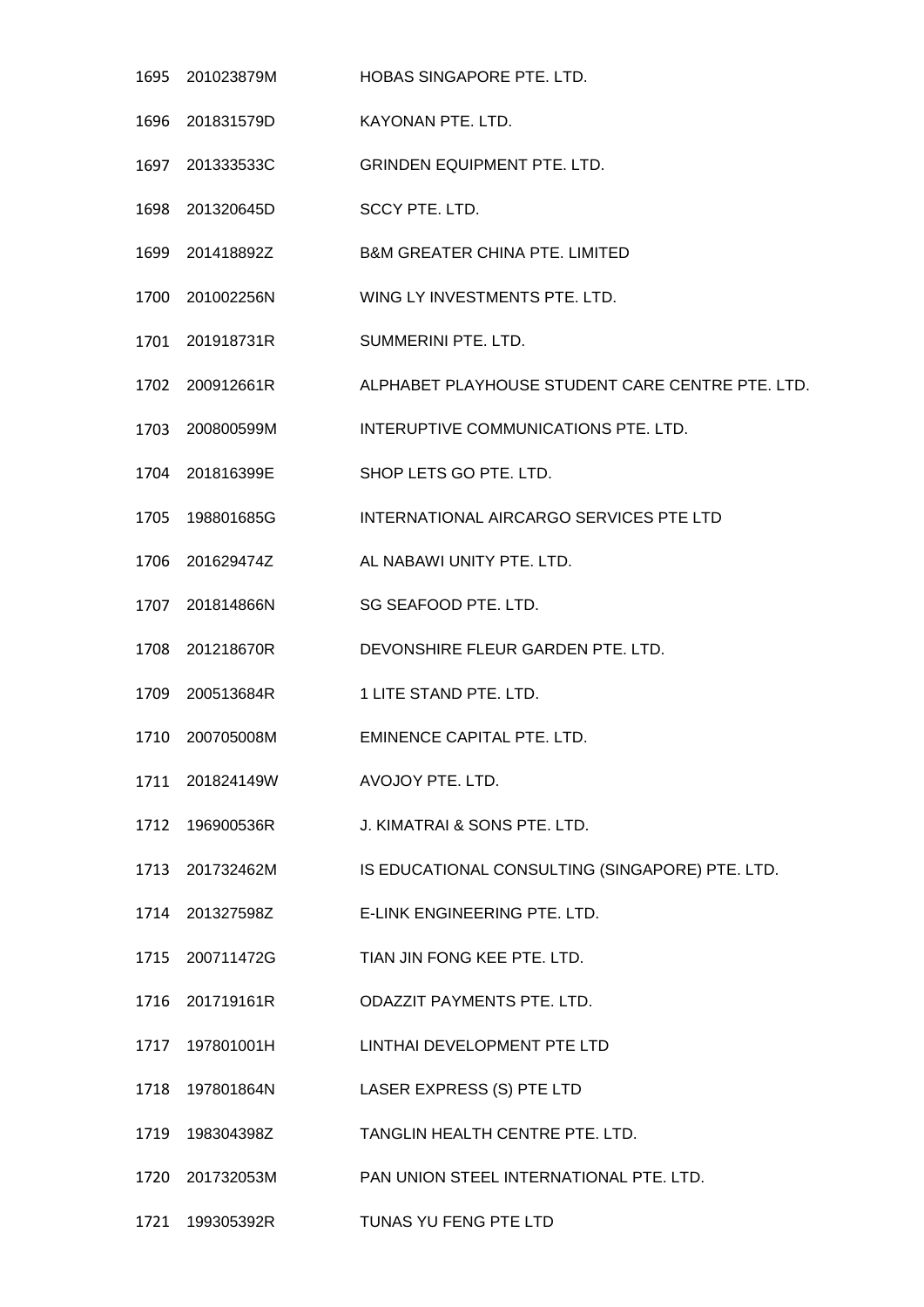- 200206535H WLNA INCUBATOR SERVICES PTE. LTD. 200300367E FENG ZHE ENTERPRISE (S) PTE. LTD. 200401907R AGS GLOBAL PTE. LTD. 200414263N SECURE \*BP PTE. LTD. 199903155W PEOPLECOMM PTE. LTD. 201221365W PROGRESSIVE TENNIS PTE. LTD. 201135371G SINGAPORE KONI PTE. LTD. 200504057C INTERIOR COMPOSITE PTE. LTD. 200514814M TOUJOURS LA VIE PTE. LTD. 200516987C CYBER GATEWAY PTE. LTD. 200612281M ORIENTAL CONSTITUTION MATERIAL DECORATION PTE. LTD. 200618590R UNITED ORTHOPAEDIC SPECIALISTS PTE. LTD. 198103849R PREMERZ MEDIA PTE. LTD. 201809249W PHB HOLDING PTE. LTD. 201101328Z APA KITCHEN PTE. LTD. 201602140D MAX RICH LIFE PTE. LTD. 201220918W FABTECH PROJECTS AND ENGINEERS PTE. LTD. 200913871N GREENSTONE ENERGY PTE. LTD. 199604329W HOTELIER PLANNERS PTE LTD 200921695Z SMARTLAB EDUCATION CONSULTANCY PTE. LTD. 201939563Z THE AWOO KITCHEN PRIVATE LIMITED 194700181H RB HEALTHCARE PTE. LTD. 201704156W ENERGO INVEST PTE. LTD. 201935807E ZOTEZO PRIVATE LIMITED 201813368G DIAMOND DATA TECHNOLOGIES PTE. LTD. 201819865E WHITEBOX WORLD PTE. LTD.
	- 201808798G MAGIC GAME FOUNDATION LTD.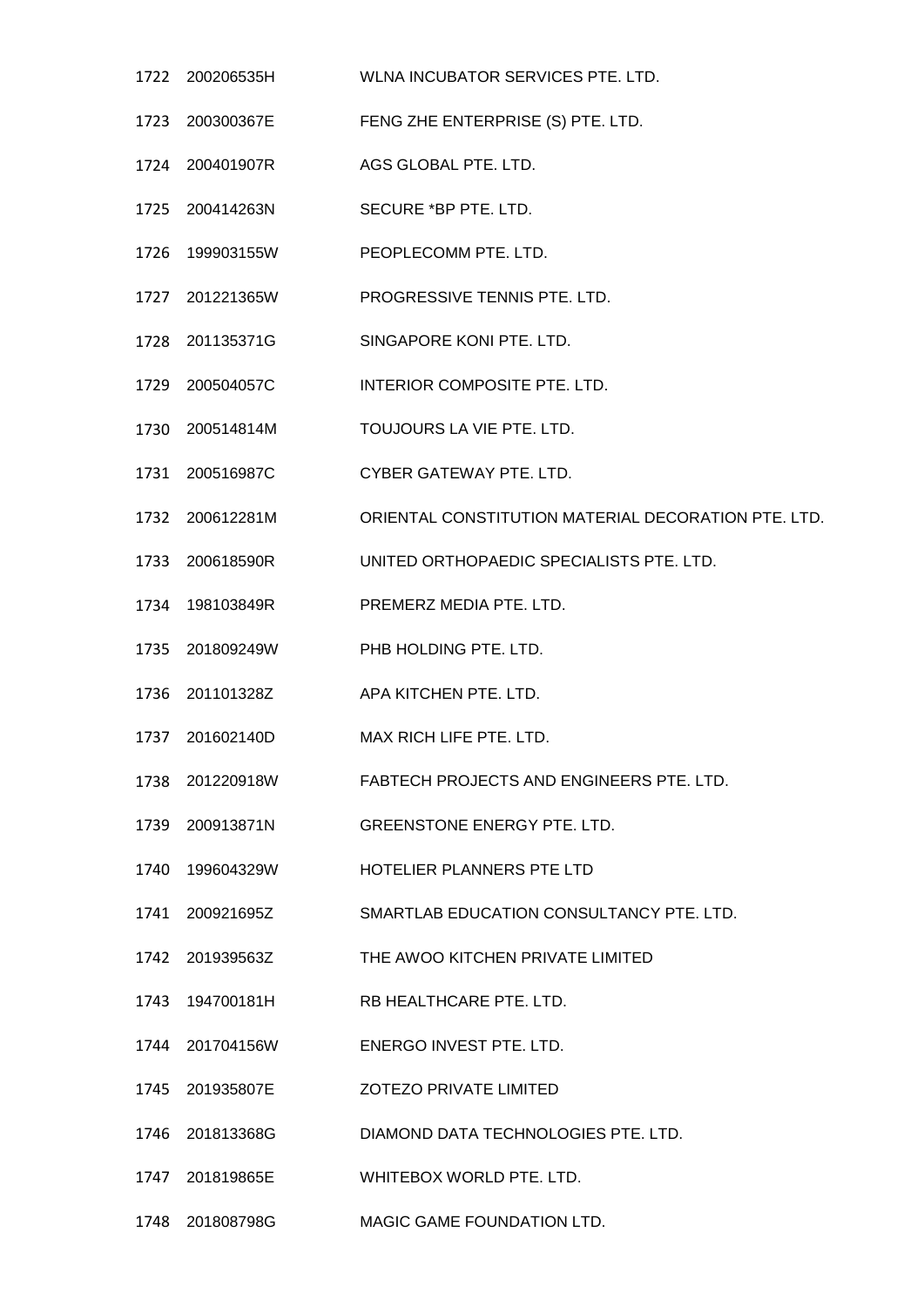- 201540321N NU IKIAM COOPERATION PTE. LTD. 201703411Z AWARENESS OPTIMIZATION MAKER PTE. LTD. 201804839K GLOBAL PLASTIC FOUNDATION LTD. 201543232M EV3 INVESTORS VI PTE. LTD. 201704111M GCL EATING HOUSE PTE. LTD. 201622429R AMPLIFIED PRODUCTION PTE. LTD. 201217039Z NUTRIASIA GROUP PTE. LTD. 201614538G ASSURANCE MOTOR PTE. LTD. 201022581W RED EYE MANAGEMENT SINGAPORE, PTE. LTD. 201425037K ONE EDUCATIONAL CONSULTANCY PTE. LTD. 201709769M IDR HOME FURNISHINGS PTE. LTD. 201610278H B'DAZS PTE. LTD. 201006824G LANDY DELIGHTS PTE. LTD. 201625973R SINGAPURA AUTO CAR RENTAL PRIVATE LIMITED 200715182C THE PAIN CARE SPECIALIST PTE. LTD. 201820450K INTERBEES PTE. LTD. 201821125Z WIN-WIN INTERNATIONAL SILK ROAD DIGITAL CURRENCY (SINGAPORE) DEVELOPMENT FOUNDATION LTD. 201830996W LEONEVE CONSULTANCY PTE. LTD. 201217773G OMNI JET (S) PTE. LTD. 201539499N EATBACK PTE. LTD. 200823085H INTERACTIVE DIGITAL REALITY PTE. LTD. 201310942R ONEPOINT INCORPORATION PTE. LTD. 201328183K SOTER GLOBAL SOLUTIONS PTE. LTD. 201907437D EDU CONSULTANT PTE. LTD. 199000747M V & W TRADING CO PTE LTD 201910998G 3F PTE. LTD.
- 201917244M HAJIMAA PTE. LTD.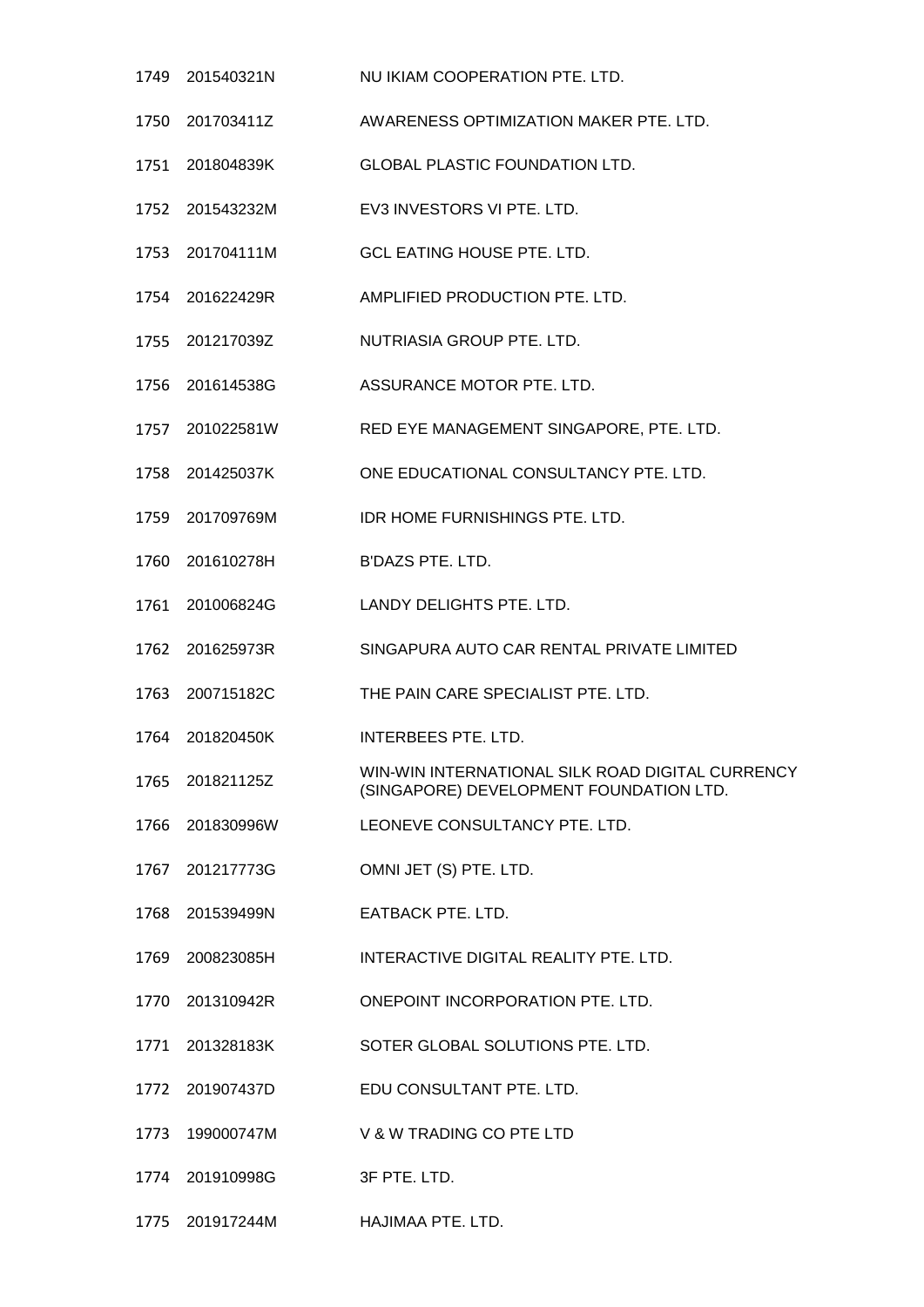| 1776 | 201330901K      | MACBAINS TRUST (ASIA) PTE. LTD.           |
|------|-----------------|-------------------------------------------|
|      | 1777 201817093M | SUNRICH INTERNATIONAL HOLDINGS PTE. LTD.  |
|      | 1778 201826379W | HUI DA REMITTANCE PTE. LTD.               |
|      | 1779 201817754N | MIGOUR INTERNATIONAL LIMITED              |
| 1780 | 201415884Z      | CORPORATE BUSINESS NETWORK PTE. LTD.      |
|      | 1781 200304955D | COUP COMMUNICATIONS PRIVATE LIMITED       |
|      | 1782 201230791M | MEA MARKETING (S) PTE. LTD.               |
| 1783 | 201726670Z      | VIN CONSTRUCTION PTE. LTD.                |
|      | 1784 201720742Z | INTERNATIONAL WINES PTE. LTD.             |
|      | 1785 201735871C | PRINKER SINGAPORE PTE, LTD.               |
| 1786 | 201306752Z      | SILVER MEDICARE CONSORTIUM PTE. LTD.      |
|      | 1787 201725762G | RHYME PROPERTY MANAGEMENT PTE. LTD.       |
| 1788 | 201620340R      | RAJA BASA SINGAPORE PTE. LTD.             |
|      | 1789 201219561R | JGS INVESTMENTS PTE. LTD.                 |
|      | 1790 201809984R | PANTHEON INTERNATIONAL PTE, LTD.          |
| 1791 | 201302707E      | <b>I1SNAPSHOT PTE. LTD.</b>               |
|      |                 | <b>HARMONISCH COMPANY PTE LTD</b>         |
|      | 1793 201530518H | HOODWINK PTE. LTD.                        |
|      | 1794 201814319K | ULAB BIOSCIENCES PTE. LTD.                |
|      | 1795 201607663R | ONE HOUR TRANSLATION SG PTE. LTD.         |
|      | 1796 201135107N | TPG MARKETS II SF PTE. LTD.               |
|      | 1797 201829123H | GAME WORLD FOUNDATION LTD.                |
|      | 1798 200708846G | IJS INVESTMENTS & HOLDINGS PTE. LTD.      |
|      | 1799 201841434C | UNIVERSAL INVESTMENT MANAGEMENT PTE. LTD. |
|      | 1800 200406110W | ASIA MARINE PRODUCTS PTE. LTD.            |
|      | 1801 201915697N | BEI WU XIN PTE, LTD.                      |
|      | 1802 201538295E | THOUGHTSPEED CONSULTING PTE. LTD.         |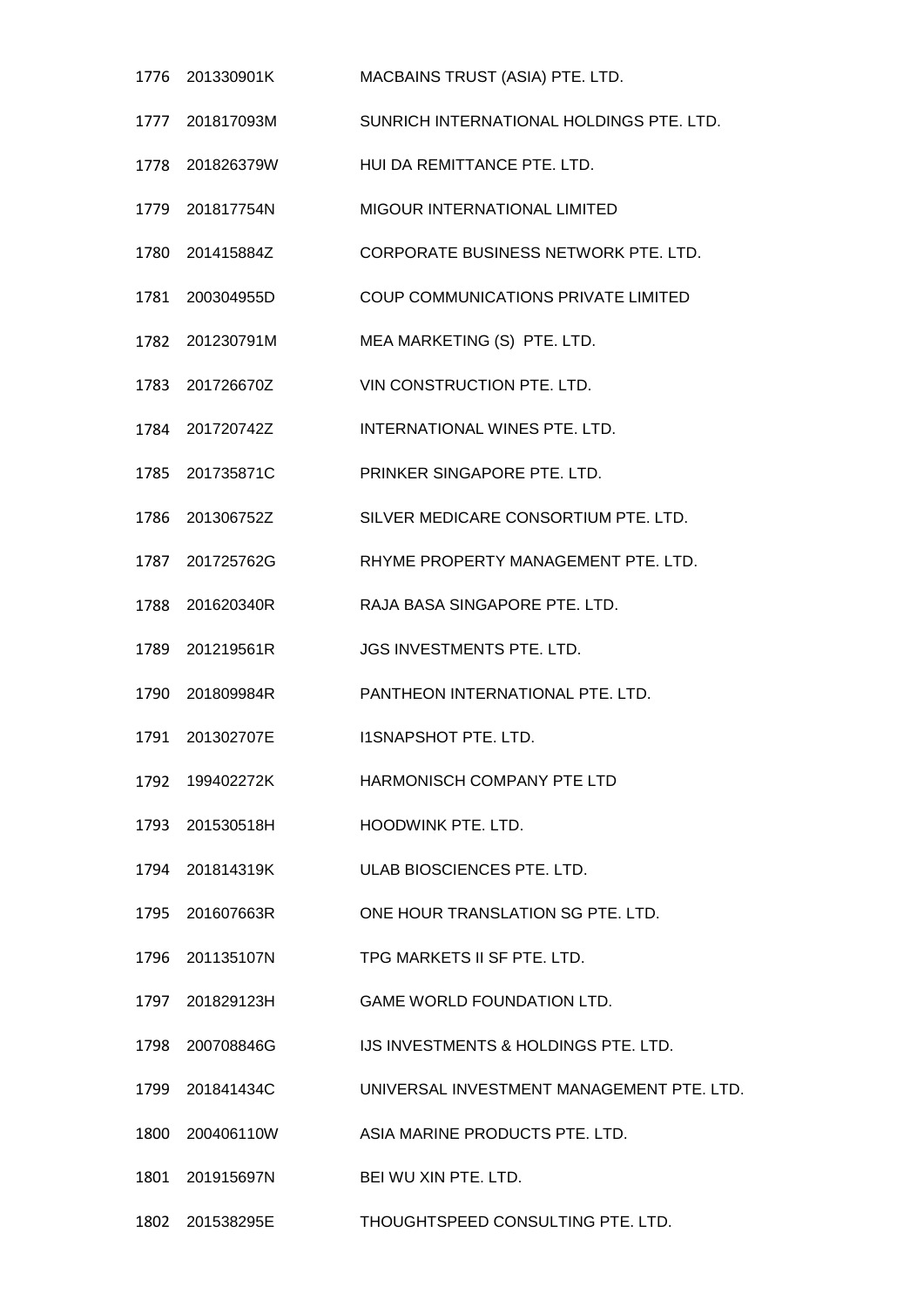201318462Z THE ARTEMIS GROUP PTE. LTD. 200310721E EOSH ASIA PTE. LTD. 201434439M D2F INNOWORK PTE. LTD. 201818492R FIRE ANT INVESTMENT PTE. LTD. 201625726R J&T TRADING PTE. LTD. 201603692W LAURUS NOVAE INTERNATIONAL PTE. LTD. 1809 201820048G ACM SK 1 PTE. LTD. 200503784M CYARA PTE. LTD. 201301886N CL VISUAL PRIVATE LIMITED 201841548M EAGLESBERG PTE. LTD. 199900424D ENDUE ENGINEERING PTE LTD 201802563G TRAN & LIYANWELA PTE. LTD. 201544186C 3P FUSION PTE. LTD. 201524087C THE BEVERAGE MASTERS PTE. LTD. 201812021Z SINGAPORE DRAGON CULTURE EXHIBITION PTE. LTD. 201621536N SIDGT HOLDINGS PTE. LTD. 201617789Z MARS INTERNATIONAL LOGISTICS (S) PTE. LTD. 201133122M VERAS RESEARCH PRIVATE LIMITED 201731789C WATHEEN GENERAL TRADING PTE. LTD. 200914356G PHARMACEUTICAL HOLDINGS PTE. LTD. 201826813H STAY PTE. LTD. 201816548Z AGH RESTAURANTS PTE. LTD. 201725309H WE ARE YOUR FLORIST PTE. LTD. 201334633M THE CHINESE PLACE PTE. LTD. 200801667D WOW D LAB PTE. LTD. 201712477D ELT SOLUTIONS PTE. LTD. 200918281C SYCAMORE CAPITAL PTE. LTD.